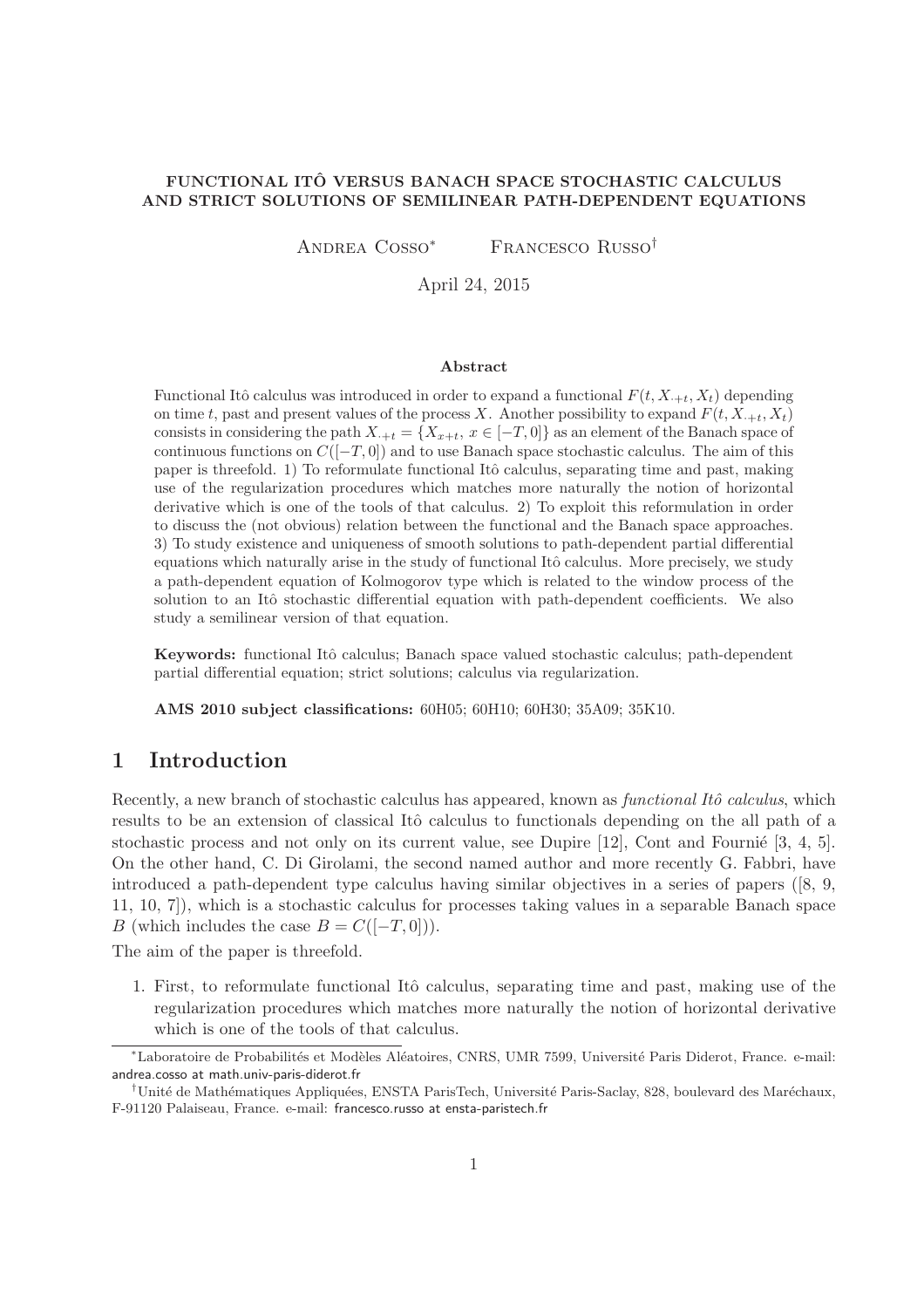- 2. Exploiting this reformulation of functional Itô calculus in order to discuss the relation between the functional and the Banach space approaches. In particular, to investigate the (not obvious) nature of the so-called horizontal derivative.
- 3. Study path-dependent Partial Differential Equations (PDEs) of Kolmogorov type which are associated to window processes of solutions to Itô stochastic differential equations with pathdependent drift and diffusion coefficients.

The paper is separated into two sections/parts: items 1. and 2. above are in the first part, while item 3. is studied in the second part. Let us now describe more in detail these two sections.

In the first part of the paper, we revisit functional Itô calculus by means of stochastic calculus via regularization. We recall that Cont and Fournie  $[3, 4, 5]$  developed functional Itô calculus and derived a functional Itô formula using discretization techniques of Föllmer  $[14]$  type, instead of regularization techniques. One of the main issues of functional Itô's calculus is the definition of the functional (or pathwise) derivatives, i.e., the horizontal derivative (calling in only the past values of the trajectory) and the vertical derivative (calling in only the present value of the trajectory). As mentioned above, the idea of regularization makes the approach more natural since it matches better the notion of derivative (for instance horizontal). On the other hand we have decided to keep separated "time" and "past", the sum of the time derivative plus "our" horizontal derivative would give Dupire's horizontal derivative. In [3], it is essential to consider functionals defined on the space of càdlàg trajectories, namely  $\mathbb{D}([-T, 0])$ , since the definition of functional derivatives necessitates of discontinuous paths. Therefore, if a functional is defined only on the space of continuous trajectories (because, e.g., it depends on the paths of a continuous process as the Brownian motion), we have to extend it anyway to the space of càdlàg trajectories, even though, in general, there is no a unique way to extend it. In contrast with this approach, our point of view is to consider a state space which get stuck as much as possible to the "natural space" of continuous functions  $C([-T, 0])$ . In the classical literature of functional dependent stochastic differential equations (as delay equations, see for instance [2]), the process takes values into  $L^2([-T,0]) \times \mathbb{R}$ , the first component staying for the past of the trajectory and the second one for the present. This space is isomorphic to  $L^2([-T,0], d\mu)$  where  $\mu$  is the sum of Lebesgue measure and Dirac measure at zero. This space contains strictly  $C([-T, 0])$  as a dense subspace. Our idea was to consider as state space  $\mathscr{C}([-T, 0])$ , that is a space which contains  $C([-T, 0])$  as a dense subset and is isomorphic to a product space which allows to separate past and present. On  $\mathscr{C}([-T,0])$  we define the functional derivatives.  $\mathscr{C}([-T,0])$  is the space of bounded trajectories on  $[-T,0]$ , continuous on  $[-T,0]$  and with possibly a jump at 0. We endow  $\mathscr{C}([-T,0])$  with a topology such that  $C([-T,0])$  is dense in  $\mathscr{C}([-T,0])$  with respect to this topology. Therefore, any functional  $\mathcal{U} : [0, T] \times C([-T, 0]) \to \mathbb{R}$ , continuous with respect to the topology of  $\mathscr{C}([-T,0])$ , admits at most a unique extension to  $\mathscr{C}([-T,0])$ , denoted  $u: [0, T] \times \mathscr{C}([-T, 0]) \to \mathbb{R}$ . We present some significant functionals for which a continuous extension exists. Then, we develop the functional Itô calculus for  $u: [0, T] \times \mathscr{C}([-T, 0]) \to \mathbb{R}$ .

Notice that we use a slightly different notation with respect to [3]. In particular, instead of a map  $\mathcal{U} \colon [0,T] \times C([-T,0]) \to \mathbb{R}$ , in [3] a family of maps  $F = (F_t)_{t \in [0,T]}$ , with  $F_t \colon C([0,t]) \to \mathbb{R}$ , is considered. However, we can always move from one formulation to the other. Indeed, given  $F = (F_t)_{t \in [0,T]},$  where each  $F_t: C([0,t]) \to \mathbb{R}$ , we can define  $\mathcal{U}: [0,T] \times C([-T,0]) \to \mathbb{R}$  as follows:

$$
\mathcal{U}(t,\eta) := F_t(\eta(\cdot+T)|_{[0,t]}), \qquad (t,\eta) \in [0,T] \times C([-T,0]).
$$

Vice-versa, let  $\mathcal{U} : [0, T] \times C([-T, 0]) \to \mathbb{R}$  and define  $F = (F_t)_{t \in [0, T]}$  as

$$
F_t(\tilde{\eta}) := \mathcal{U}(t, \eta), \qquad (t, \tilde{\eta}) \in [0, T] \times C([0, t]), \tag{1.1}
$$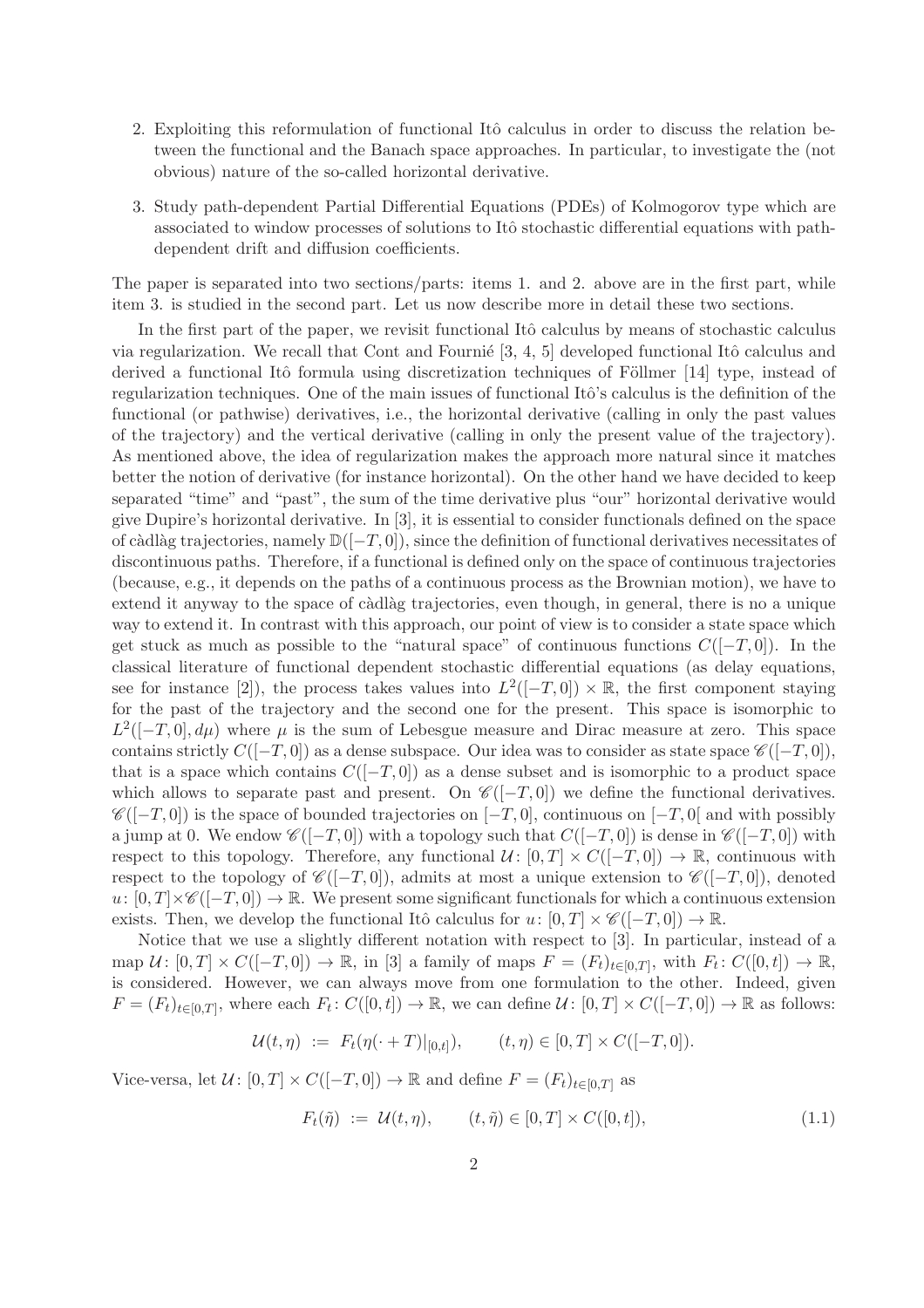where  $\eta$  is the element of  $C([-T, 0])$  obtained from  $\tilde{\eta}$  first translating  $\tilde{\eta}$  on the interval  $[-t, 0]$ , then extending it in a constant way up to  $-T$ , namely  $\eta(x) := \tilde{\eta}(x+t)1_{[-t,0]}(x) + \tilde{\eta}(-t)1_{[-T,-t]}(x)$ , for any  $x \in [-T, 0]$ . Observe that, in principle, the map U contains more information than F, since in (1.1) we do not take into account the values of U at  $(t, \eta) \in [0, T] \times C([-T, 0])$  with  $\eta$  not constant on the interval  $[-T, -t]$ . Despite this, the equivalence between the two notations is guaranteed by the fact that, as it will be clear later, when we consider the composition of  $\mathcal U$  with a stochastic process, this extra information plays no role. Our formulation has two advantages. Firstly, we can work with a single map instead of a family of maps. In addition, the time variable and the path have two distinct roles in our setting, as for the time variable and the space variable in the classical Itô calculus. This, in particular, allows us to define the horizontal derivative independently of the time derivative, so that, the horizontal derivative defined in [3] corresponds to the sum of our horizontal derivative and of the time derivative. We mention that an alternative approach to functional derivatives was introduced in [1].

After this reformulation of functional Itô calculus, we can now investigate the relation between functional Itô calculus and Banach space valued stochastic calculus (via regularization), for the case of window processes. This latter and brand new branch of stochastic calculus and stochastic analysis has been recently conceived, deeply studied, and developed in many directions in [10, 11, 9], [7] and for more details [8]. For the particular case of window processes, we also refer to Theorem 6.3 and Section 7.2 in [7]. In the present paper, we prove formulae which allow to express functional derivatives in terms of differential operators arising in the Banach space valued stochastic calculus via regularization. In particular, while the identification of the vertical derivative is rather expected, we found a not obvious relation between the horizontal derivative and second order derivative operators of Banach space valued stochastic calculus.

Dupire [12] introduced also the concept of *path-dependent partial differential equation*, to which the second part of the present paper is devoted. Di Girolami and the second named author, in Chapter 9 of [8], considered a similar equation in the framework of Banach space valued calculus, for which we refer also to [13]. We also drive the attention to the recent contribution of [18].

In the last part of the paper we focus on path-dependent semilinear Kolmogorov equations driven by a path dependent generator associated with a delay equation, for which we provide a definition of strict solution (namely smooth solution; we prefer to use the term "strict" instead of "classical" because all the theory of path-dependent partial differential equations is very recent). We prove a uniqueness result for this kind of solution, by means of probabilistic methods based on the theory of Backward Stochastic Differential Equations (BSDEs). More precisely, we show that, if a strict solution exists, then it can be expressed through the solution of a certain backward stochastic differential equation. Therefore, from the uniqueness of the BSDE it follows that there exists at most one strict solution. Then, we also prove an existence result for strict solutions. In the companion paper [6], for the same type of equations, we introduce a more general notion of solution, that we have denominated *strong-viscosity solution*, for which we provide existence and uniqueness results.

The paper is organized as follows. In section 2 we develop functional Itô calculus via regularization: after a brief introduction on finite dimensional stochastic calculus via regularization in subsection 2.1, we introduce and study the space  $\mathscr{C}([-T,0])$  in subsection 2.2; then, we define the functional derivatives and we prove the functional Itô formula in subsection 2.3; in subsection 2.4, instead, we discuss the relation between functional Itô calculus via regularization and Banach space valued stochastic calculus via regularization for window processes. Finally, in Section 3 we study strict solutions to path-dependent PDEs.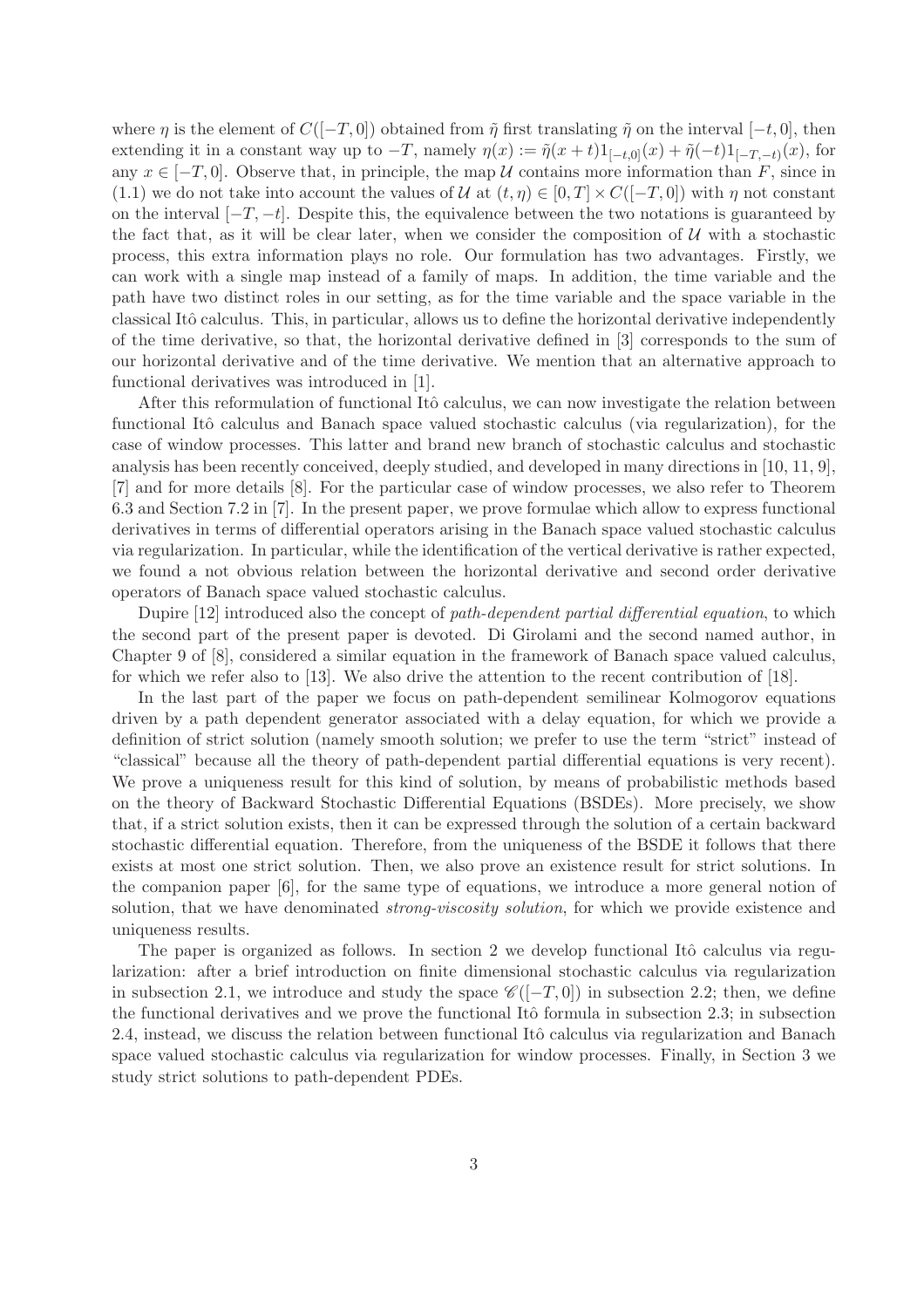## 2 Functional Itô calculus: a regularization approach

### 2.1 Background: finite dimensional calculus via regularization

The theory of stochastic calculus via regularization has been developed in several papers, starting from [23, 24]. We recall below only the results used in the present paper, and we refer to [26] for a survey on the subject. We emphasize that integrands are allowed to be anticipating. Moreover, the integration theory and calculus appears to be close to a pure pathwise approach even though there is still a probability space behind.

Fix a probability space  $(\Omega, \mathcal{F}, \mathbb{P})$  and  $T \in ]0, \infty[$ . Let  $\mathbb{F} = (\mathcal{F}_t)_{t \in [0,T]}$  denote a filtration satisfying the usual conditions. Let  $X = (X_t)_{t \in [0,T]}$  (resp.  $Y = (Y_t)_{t \in [0,T]}$ ) be a real continuous (resp. P-a.s. integrable) process. Every real continuous process  $X = (X_t)_{t \in [0,T]}$  is naturally extended to all  $t \in \mathbb{R}$  setting  $X_t = X_0, t \leq 0$ , and  $X_t = X_T, t \geq T$ . We also define a  $C([-T, 0])$ -valued process  $\mathbb{X} = (\mathbb{X}_t)_{t \in \mathbb{R}}$ , called the **window process** associated with X, defined by

$$
\mathbb{X}_t := \{ X_{t+x}, \, x \in [-T, 0] \}, \qquad t \in \mathbb{R}.
$$
\n(2.1)

**Definition 2.1** Suppose that, for every  $t \in [0, T]$ , the following limit

$$
\int_0^t Y_s d^- X_s \ := \ \lim_{\varepsilon \to 0^+} \int_0^t Y_s \frac{X_{s+\varepsilon} - X_s}{\varepsilon} ds,\tag{2.2}
$$

exists in probability. If the obtained random function admits a continuous modification, that process is denoted by  $\int_0^{\cdot} Y d^-X$  and called **forward integral of** Y with respect to X.

**Definition 2.2** A family of processes  $(H_t^{(\varepsilon)})$  $\mathcal{H}_t^{(\varepsilon)}\}_{t\in[0,T]}$  is said to converge to  $(H_t)_{t\in[0,T]}$  in the  $ucp$ **sense**, if  $\sup_{0 \leq t \leq T} |H_t^{(\varepsilon)} - H_t|$  goes to 0 in probability, as  $\varepsilon \to 0^+$ .

Proposition 2.3 Suppose that the limit (2.2) exists in the ucp sense. Then, the forward integral  $\int_0^{\cdot} Y d^- X$  of Y with respect to X exists.

Let us introduce the concept of covariation, which is a crucial notion in stochastic calculus via regularization. Let us suppose that  $X, Y$  are continuous processes.

**Definition 2.4** The covariation of X and Y is defined by

$$
[X,Y]_t = [Y,X]_t = \lim_{\varepsilon \to 0^+} \frac{1}{\varepsilon} \int_0^t (X_{s+\varepsilon} - X_s)(Y_{s+\varepsilon} - Y_s) ds, \qquad t \in [0,T],
$$

if the limit exists in probability for every  $t \in [0,T]$ , provided that the limiting random function admits a continuous version (this is the case if the limit holds in the ucp sense). If  $X = Y$ , X is said to be a **finite quadratic variation process** and we set  $[X] := [X, X]$ .

The forward integral and the covariation generalize the classical Itô integral and covariation for semimartingales. In particular, we have the following result.

Proposition 2.5 The following properties hold.

(i) Let  $S^1, S^2$  be continuous  $\mathbb{F}$ -semimartingales. Then,  $[S^1, S^2]$  is the classical bracket  $[S^1, S^2]$  =  $\langle M^1, M^2 \rangle$ , where  $M^1$  (resp.  $M^2$ ) is the local martingale part of  $S^1$  (resp.  $S^2$ ).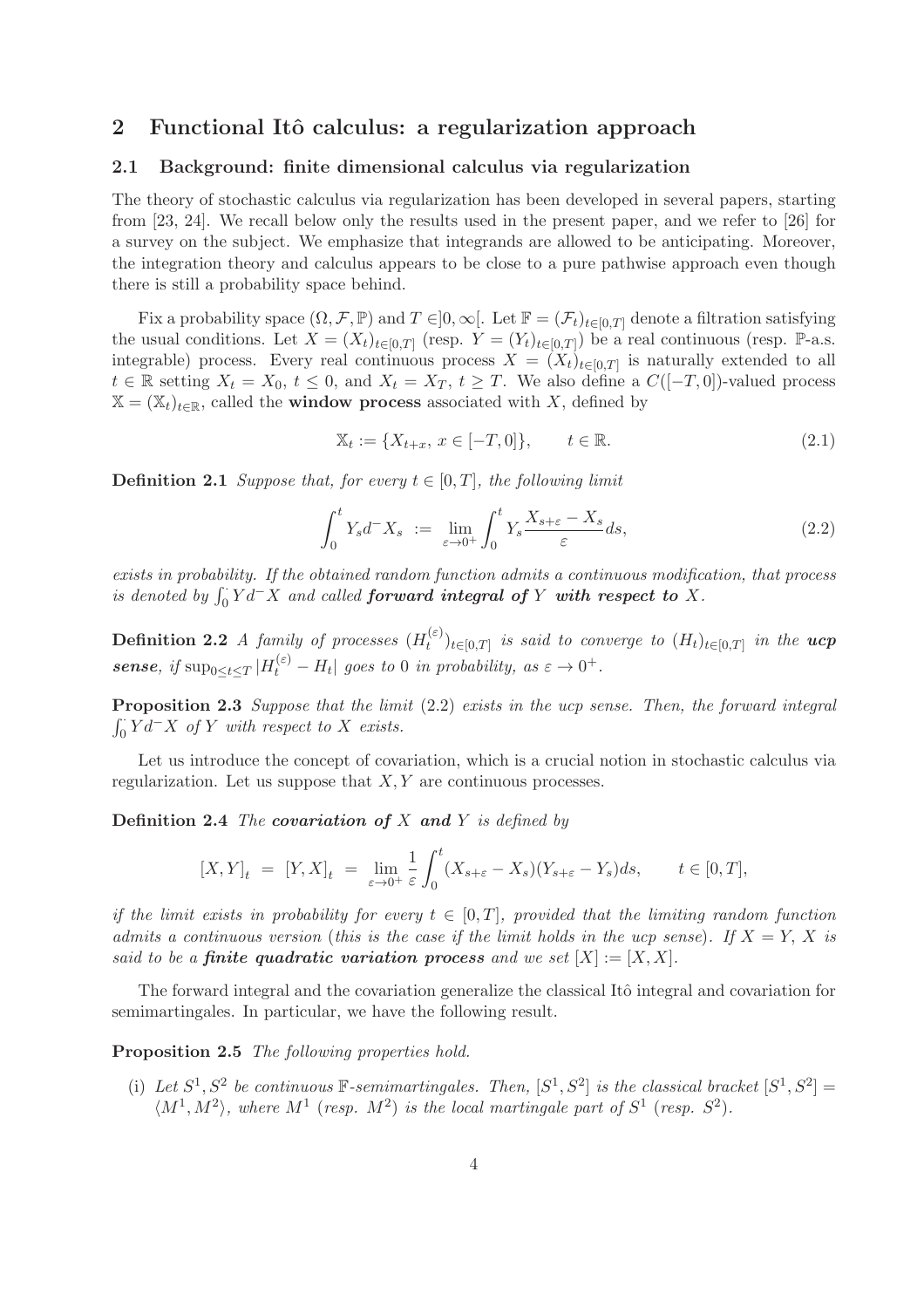- (ii) Let V be a continuous bounded variation process and Y be a càdlàq process (or vice-versa); then  $[V] = [Y, V] = 0$ . Moreover  $\int_0^{\cdot} Y dV = \int_0^{\cdot} Y dV$ , is the Lebesgue-Stieltjes integral.
- (iii) If M is an  $\mathbb F$ -local martingale and Y is an  $\mathbb F$ -progressively measurable càdlàg process, then  $\int_0^{\cdot} Y d^- M$  exists and equals the Itô integral  $\int_0^{\cdot} Y dM$ .

Proof. Assertion (i) follows from Corollary 2 and Proposition 9 in [26]. Concerning (ii) we refer to item 7) of Proposition 1 in [26]. (iii) follows from Proposition 6 in [26].

We end this crash introduction to finite dimensional stochastic calculus via regularization presenting one of its cornerstones: Itô's formula. It is a well-known result in the theory of semimartingales, but it also extends to the framework of finite quadratic variation processes. For a proof we refer to Theorem 2.1 of [25].

**Theorem 2.6** Let  $F : [0, T] \times \mathbb{R} \longrightarrow \mathbb{R}$  be of class  $C^{1,2}([0, T] \times \mathbb{R})$  and  $X = (X_t)_{t \in [0, T]}$  be a real continuous finite quadratic variation process. Then, the following  $It\hat{o}$  formula holds:

$$
F(t, X_t) = F(0, X_0) + \int_0^t \partial_t F(s, X_s) ds + \int_0^t \partial_x F(s, X_s) d^- X_s + \frac{1}{2} \int_0^t \partial_x^2 x F(s, X_s) d[X]_s, \tag{2.3}
$$

for all  $0 \le t \le T$ .

#### 2.1.1 The deterministic calculus via regularization

A useful particular case of finite dimensional stochastic calculus via regularization arises when Ω is a singleton, i.e., when the calculus becomes deterministic. In addition, in this deterministic framework we will make use of the *definite integral* on an interval [a, b], where  $a < b$  are two real numbers. Typically, we will consider  $a = -T$  or  $a = -t$  and  $b = 0$ .

We start with two conventions. By default, every bounded variation function  $f : [a, b] \to \mathbb{R}$  will be considered as càdlàg. Moreover, given a function  $f : [a, b] \to \mathbb{R}$ , we will consider the following two extensions of  $f$  to the entire real line:

$$
f_J(x) := \begin{cases} 0, & x > b, \\ f(x), & x \in [a, b], \\ f(a), & x < a, \end{cases} \qquad f_{\overline{J}}(x) := \begin{cases} f(b), & x > b, \\ f(x), & x \in [a, b], \\ 0, & x < a, \end{cases}
$$

where  $J := [a, b]$  and  $\overline{J} = [a, b]$ .

**Definition 2.7** Let  $f, g : [a, b] \rightarrow \mathbb{R}$  be càdlàg functions. (i) Suppose that the following limit

$$
\int_{[a,b]} g(s)d^-f(s) \ := \ \lim_{\varepsilon \to 0^+} \int_{\mathbb{R}} g_J(s) \frac{f_{\overline{J}}(s+\varepsilon) - f_{\overline{J}}(s)}{\varepsilon} ds,
$$

exists and it is finite. Then, the obtained quantity is denoted by  $\int_{[a,b]} gd^-f$  and called (**determin**istic, definite) forward integral of g with respect to  $f$  (on  $[a, b]$ ). (ii) Suppose that the following limit

$$
\int_{[a,b]} g(s)d^+f(s) \ := \ \lim_{\varepsilon \to 0^+} \int_{\mathbb{R}} g_J(s) \frac{f_{\overline{J}}(s) - f_{\overline{J}}(s-\varepsilon)}{\varepsilon} ds,
$$

exists and it is finite. Then, the obtained quantity is denoted by  $\int_{[a,b]} g d^+ f$  and called (**determin**istic, definite) backward integral of g with respect to f  $($ on  $[a, b]$ .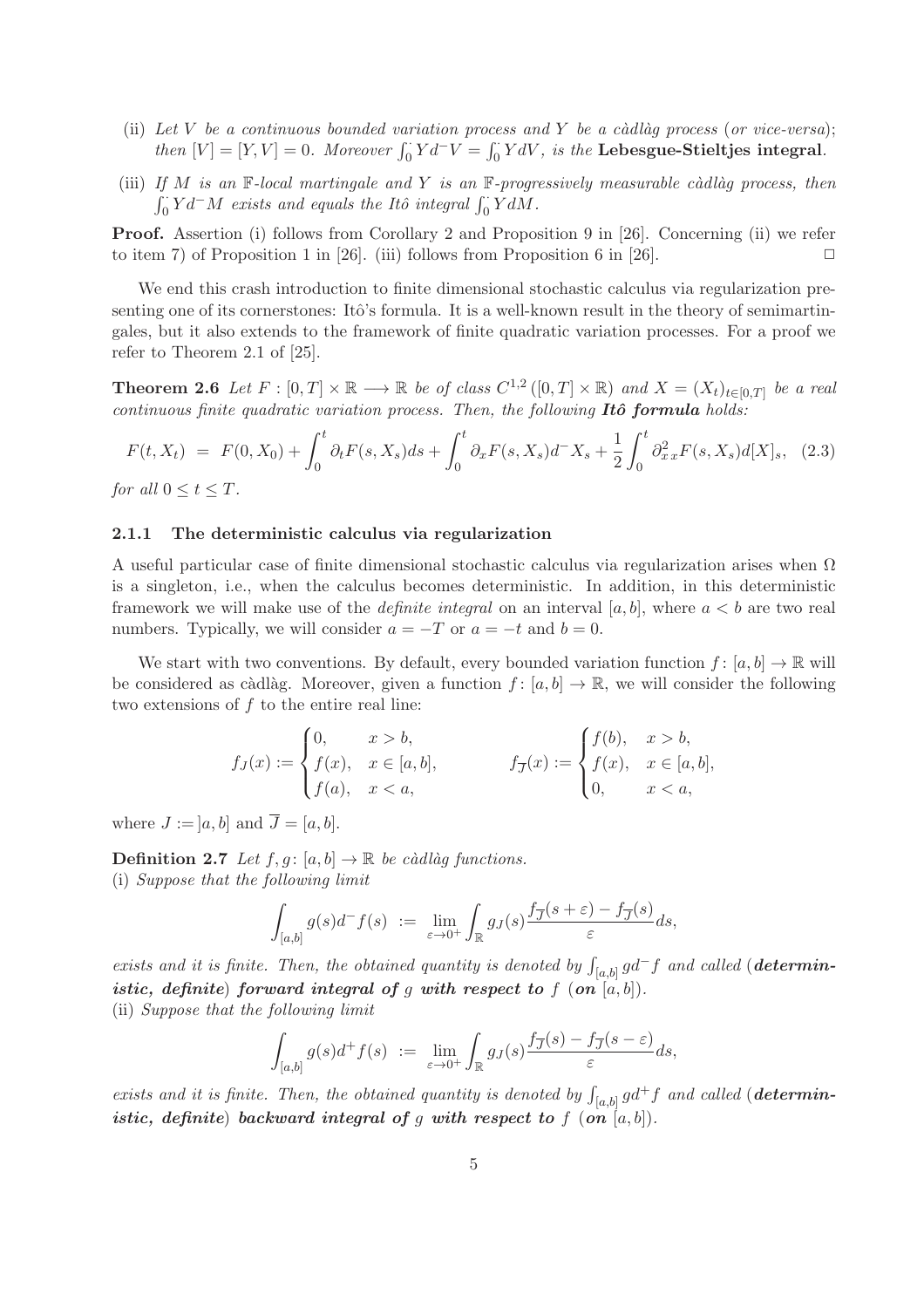The notation concerning this integral is justified by the fact that when the integrator f has bounded variation then previous integrals are Lebesgue-Stieltjes integrals on  $[a, b]$ , as stated in the following proposition, whose simple proof is not reported.

**Proposition 2.8** Suppose  $f : [a, b] \to \mathbb{R}$  with bounded variation and  $g : [a, b] \to \mathbb{R}$  càdlàg. Then, we have

$$
\int_{[a,b]} g(s)d^-f(s) = \int_{[a,b]} g(s^-)df(s) := g(a)f(a) + \int_{[a,b]} g(s^-)df(s),
$$
  

$$
\int_{[a,b]} g(s)d^+f(s) = \int_{[a,b]} g(s)df(s) := g(a)f(a) + \int_{[a,b]} g(s)df(s).
$$

Let us now introduce the deterministic covariation.

**Definition 2.9** Let  $f, g: [a, b] \rightarrow \mathbb{R}$  be continuous functions and suppose that  $0 \in [a, b]$ . The (deterministic) covariation of f and g  $($ on  $[a, b]$ ) is defined by

$$
[f,g](x) = [g,f](x) = \lim_{\varepsilon \to 0^+} \frac{1}{\varepsilon} \int_0^x (f(s+\varepsilon) - f(s))(g(s+\varepsilon) - g(s))ds, \qquad x \in [a,b],
$$

if the limit exists and it is finite for every  $x \in [a, b]$ . If  $f = g$ , we set  $[f] := [f, f]$  and it is called (deterministic) quadratic variation of  $f$  (on  $[a, b]$ ).

We notice that in Definition 2.9 the quadratic variation  $[f]$  is continuous on [a, b], since f is a continuous function.

**Remark 2.10** Notice that if f is a fixed Brownian path and  $g(s) = \varphi(s, f(s))$ , with  $\varphi \in C^1([0,1] \times$ R) (for simplicity, we take  $[a, b] = [0, 1]$ ), then  $\int_{[0,1]} g(s) d^{-} f(s)$  exists for almost all (with respect to the Wiener measure on  $C([0, 1])$  Brownian path f. This latter result can be shown using Theorem 2.1 in [16] (which implies that the deterministic bracket, introduced in Definition 2.9 below, exists, for almost all Brownian paths f, and  $[f](s) = s$  and then applying Itô's formula in Theorem 2.6 above, with  $\mathbb P$  given by the Dirac delta at a Brownian path f.  $\Box$ 

We conclude this subsection with an integration by parts formula for the deterministic forward and backward integrals, whose simple proof is omitted.

**Proposition 2.11** Let  $f : [a, b] \to \mathbb{R}$  be a càdlàg function and  $g : [a, b] \to \mathbb{R}$  be a bounded variation function. Then, the following **integration by parts formulae** hold:

$$
\int_{[a,b]} g(s)d^- f(s) = g(b)f(b) - \int_{[a,b]} f(s)dg(s), \tag{2.4}
$$

$$
\int_{[a,b]} g(s)d^+f(s) = g(b)f(b^-) - \int_{[a,b]} f(s^-)dg(s).
$$
\n(2.5)

2.2 The spaces  $\mathscr{C}([-T,0])$  and  $\mathscr{C}([-T,0])$ 

Let  $C([-T, 0])$  denote the set of real continuous functions on  $[-T, 0]$ , endowed with supremum norm  $\|\eta\|_{\infty} = \sup_{x \in [-T,0]} |\eta(x)|$ , for any  $\eta \in C([-T,0])$ .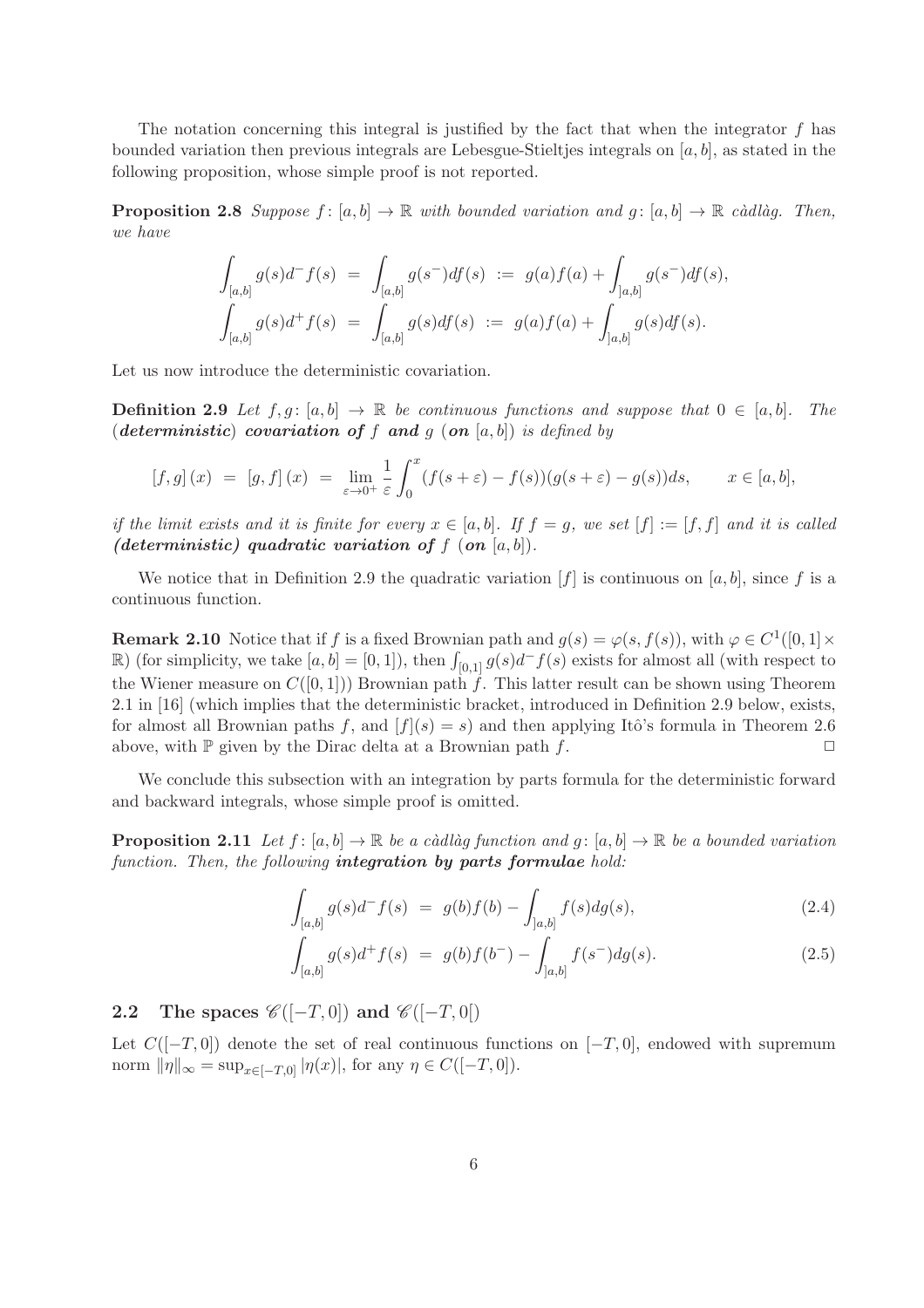Remark 2.12 We shall develop functional Itô calculus via regularization firstly for time-independent functionals  $\mathcal{U}: C([-T,0]) \to \mathbb{R}$ , since we aim at emphasizing that in our framework the time variable and the path play two distinct roles, as emphasized in the introduction. This, also, allows us to focus only on the definition of horizontal and vertical derivatives. Clearly, everything can be extended in an obvious way to the time-dependent case  $U: [0, T] \times C([-T, 0]) \rightarrow \mathbb{R}$ , as we shall illustrate later.

Consider a map  $\mathcal{U}: C([-T, 0]) \to \mathbb{R}$ . Our aim is to derive a functional Itô's formula for  $\mathcal{U}$ . To do this, we are led to define, in the spirit of [12] and [3], the functional (i.e., horizontal and vertical) derivatives for  $U$ . Since the definition of functional derivatives necessitates of discontinuous paths, in [3] the idea is to consider functionals defined on the space of càdlàg trajectories  $\mathbb{D}([-T, 0])$ . However, we can not, in general, extend in a unique way a functional  $\mathcal U$  defined on  $C([-T, 0])$  to  $\mathbb{D}([-T,0])$ . Our idea, instead, is to consider a larger space than  $C([-T,0])$ , denoted by  $\mathscr{C}([-T,0])$ , which is the space of bounded trajectories on  $[-T, 0]$ , continuous on  $[-T, 0]$  and with possibly a jump at 0. We endow  $\mathscr{C}([-T,0])$  with a (inductive) topology such that  $C([-T,0])$  is dense in  $\mathscr{C}([-T,0])$  with respect to this topology. Therefore, if U is continuous with respect to the topology of  $\mathscr{C}([-T,0])$ , then if it admits a continuous extension  $u: \mathscr{C}([-T,0]) \to \mathbb{R}$  this is necessarily unique.

**Definition 2.13** We denote by  $\mathscr{C}([-T,0])$  the set of bounded functions  $\eta: [-T,0] \to \mathbb{R}$  such that  $\eta$  is continuous on  $[-T, 0]$ , equipped with the topology we now describe.

**Convergence.** We endow  $\mathscr{C}([-T,0])$  with a topology inducing the following convergence:  $(\eta_n)_n$ converges to  $\eta$  in  $\mathscr{C}([-T,0])$  as n tends to infinity if the following holds.

- (i)  $\|\eta_n\|_{\infty} \leq C$ , for any  $n \in \mathbb{N}$ , for some positive constant C independent of n;
- (ii)  $\sup_{x \in K} |\eta_n(x) \eta(x)| \to 0$  as n tends to infinity, for any compact set  $K \subset [-T,0];$
- (iii)  $\eta_n(0) \to \eta(0)$  as n tends to infinity.

**Topology.** For each compact  $K \subset [-T, 0]$  define the seminorm  $p_K$  on  $\mathscr{C}([-T, 0])$  by

$$
p_K(\eta) = \sup_{x \in K} |\eta(x)| + |\eta(0)|, \qquad \forall \eta \in \mathscr{C}([-T,0]).
$$

Let  $M > 0$  and  $\mathscr{C}_M([-T,0])$  be the set of functions in  $\mathscr{C}([-T,0])$  which are bounded by M. Still denote  $p_K$  the restriction of  $p_K$  to  $\mathscr{C}_M([-T,0])$  and consider the topology on  $\mathscr{C}_M([-T,0])$  induced by the collection of seminorms  $(p_K)_K$ . Then, we endow  $\mathscr{C}([-T,0])$  with the smallest topology  $(iductive topology)$  turning all the inclusions  $i_M : \mathscr{C}_M([-T,0]) \to \mathscr{C}([-T,0])$  into continuous maps.

**Remark 2.14** (i) Notice that  $C([-T, 0])$  is dense in  $\mathscr{C}([-T, 0])$ , when endowed with the topology of  $\mathscr{C}([-T,0])$ . As a matter of fact, let  $\eta \in \mathscr{C}([-T,0])$  and define, for any  $n \in \mathbb{N}\backslash\{0\}$ ,

$$
\varphi_n(x) = \begin{cases} \eta(x), & -T \le x \le -1/n, \\ n(\eta(0) - \eta(-1/n))x + \eta(0), & -1/n < x \le 0. \end{cases}
$$

Then, we see that  $\varphi_n \in C([-T,0])$  and  $\varphi_n \to \eta$  in  $\mathscr{C}([-T,0])$ . Now, for any  $a \in \mathbb{R}$  define

$$
C_a([-T, 0]) := \{ \eta \in C([-T, 0]) : \eta(0) = a \},
$$
  

$$
\mathscr{C}_a([-T, 0]) := \{ \eta \in \mathscr{C}([-T, 0]) : \eta(0) = a \}.
$$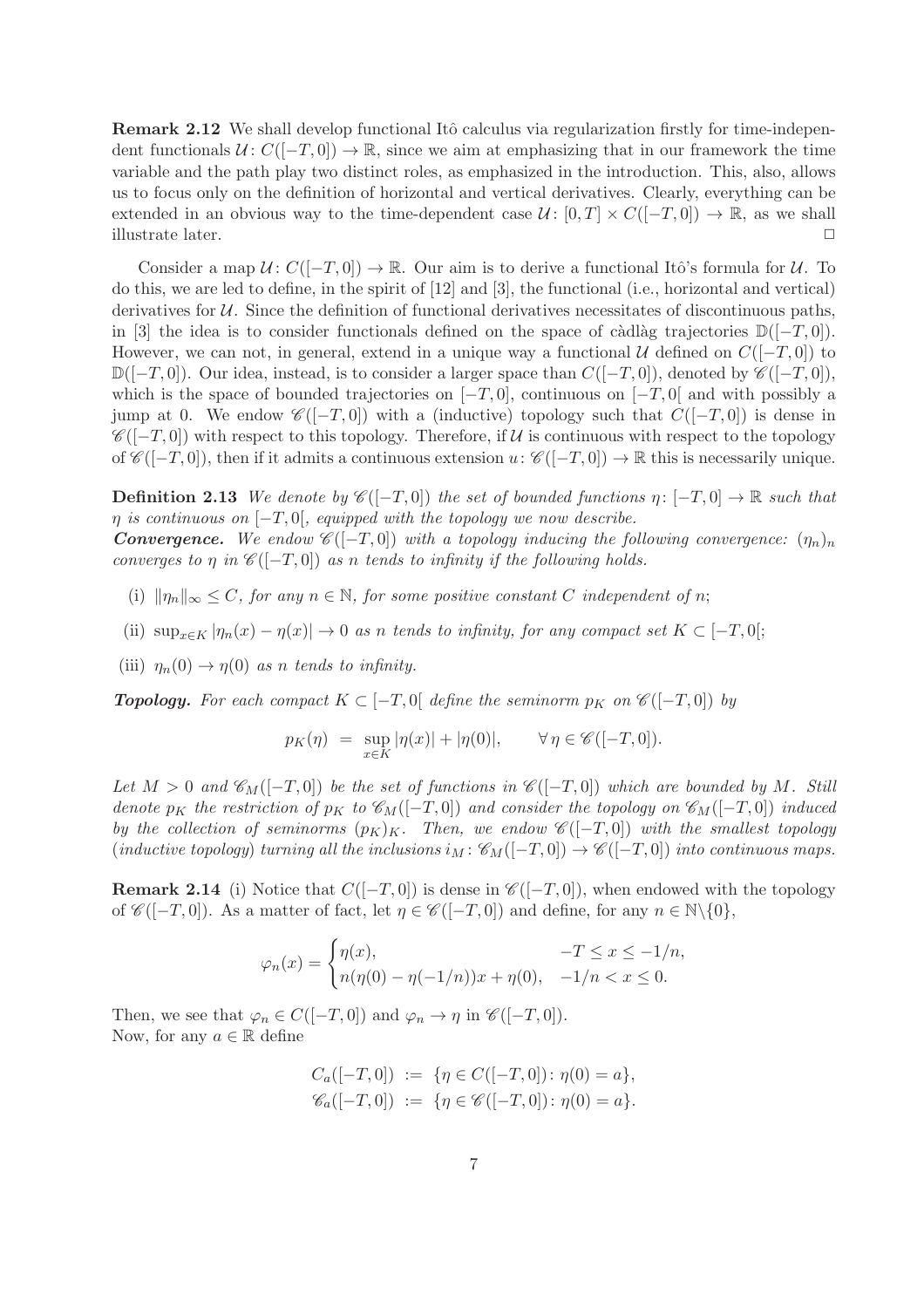Then,  $C_a([-T,0])$  is dense in  $\mathscr{C}_a([-T,0])$  with respect to the topology of  $\mathscr{C}([-T,0])$ .

(ii) We provide two examples of functionals  $\mathcal{U} : C([-T, 0]) \to \mathbb{R}$ , continuous with respect to the topology of  $\mathscr{C}([-T,0])$ , and necessarily with respect to the topology of  $C([-T,0])$ ; the proof is straightforward and not reported.

- (a)  $\mathcal{U}(\eta) = g(\eta(t_1), \ldots, \eta(t_n)),$  for all  $\eta \in C([-T, 0]),$  with  $-T \leq t_1 < \cdots < t_n \leq 0$  and  $g: \mathbb{R}^n \to \mathbb{R}$  continuous.
- (b)  $\mathcal{U}(\eta) = \int_{[-T,0]} \varphi(x) d^{\top} \eta(x)$ , for all  $\eta \in C([-T,0])$ , with  $\varphi: [0,T] \to \mathbb{R}$  a càdlàg bounded variation function. Concerning this example, keep in mind that, using the integration by parts formula,  $\mathcal{U}(n)$  admits the representation (2.4).

(iii) Consider the functional  $\mathcal{U}(\eta) = \sup_{x \in [-T,0]} \eta(x)$ , for all  $\eta \in C([-T,0])$ . It is obviously continuous, but it is not continuous with respect to the topology of  $\mathscr{C}([-T,0])$ . As a matter of fact, for any  $n \in \mathbb{N}$  consider  $\eta_n \in C([-T, 0])$  given by

$$
\eta_n(x) = \begin{cases} 0, & -T \le x \le -\frac{T}{2^n}, \\ \frac{2^{n+1}}{T}x + 2, & -\frac{T}{2^n} < x \le -\frac{T}{2^{n+1}}, \\ -\frac{2^{n+1}}{T}x, & -\frac{T}{2^{n+1}} < x \le 0. \end{cases}
$$

Then,  $\mathcal{U}(\eta_n) = \sup_{x \in [-T,0]} \eta_n(x) = 1$ , for any n. However,  $\eta_n$  converges to the zero function in  $\mathscr{C}([-T, 0])$ , as n tends to infinity. This example plays an important role in the companion paper [6] to justify a weaker notion of solution to the path-dependent semilinear Kolmogorov equation.  $\Box$ 

To define the functional derivatives, we shall need to separate the "past" from the "present" of  $\eta \in \mathscr{C}([-T,0])$ . Indeed, roughly speaking, the horizontal derivative calls in the past values of  $\eta$ , namely  $\{\eta(x): x \in [-T,0]\}$ , while the vertical derivative calls in the present value of  $\eta$ , namely  $\eta(0)$ . To this end, it is useful to introduce the space  $\mathscr{C}([-T,0])$ .

**Definition 2.15** We denote by  $\mathscr{C}([-T,0])$  the set of real-valued bounded continuous functions  $\gamma: [-T, 0] \rightarrow \mathbb{R}$ , equipped with the topology we now describe.

**Convergence.** We endow  $\mathscr{C}([-T,0])$  with a topology inducing the following convergence:  $(\gamma_n)_n$ converges to  $\gamma$  in  $\mathscr{C}([-T,0])$  as n tends to infinity if the following holds.

- (i)  $\sup_{x \in [-T,0]} |\gamma_n(x)| \leq C$ , for any  $n \in \mathbb{N}$ , for some positive constant C independent of n;
- (ii)  $\sup_{x \in K} |\gamma_n(x) \gamma(x)| \to 0$  as n tends to infinity, for any compact set  $K \subset [-T, 0].$

**Topology.** For each compact  $K \subset [-T, 0]$  define the seminorm  $q_K$  on  $\mathscr{C}([-T, 0])$  by

$$
q_K(\gamma) \ = \ \sup_{x \in K} |\gamma(x)|, \qquad \forall \, \gamma \in \mathscr{C}([-T,0]).
$$

Let  $M > 0$  and  $\mathscr{C}_M([-T,0])$  be the set of functions in  $\mathscr{C}([-T,0])$  which are bounded by M. Still denote  $q_K$  the restriction of  $q_K$  to  $\mathscr{C}_M([-T,0])$  and consider the topology on  $\mathscr{C}_M([-T,0])$  induced by the collection of seminorms  $(q_K)_K$ . Then, we endow  $\mathscr{C}([-T,0])$  with the smallest topology  $(idductive topology)$  turning all the inclusions  $i_M : \mathscr{C}_M([-T,0]) \to \mathscr{C}([-T,0])$  into continuous maps.

**Remark 2.16** (i) Notice that  $\mathscr{C}([-T,0])$  is isomorphic to  $\mathscr{C}([-T,0]) \times \mathbb{R}$ . As a matter of fact, it is enough to consider the map

$$
J\colon \mathscr{C}([-T,0])\to \mathscr{C}([-T,0[)\times \mathbb{R}
$$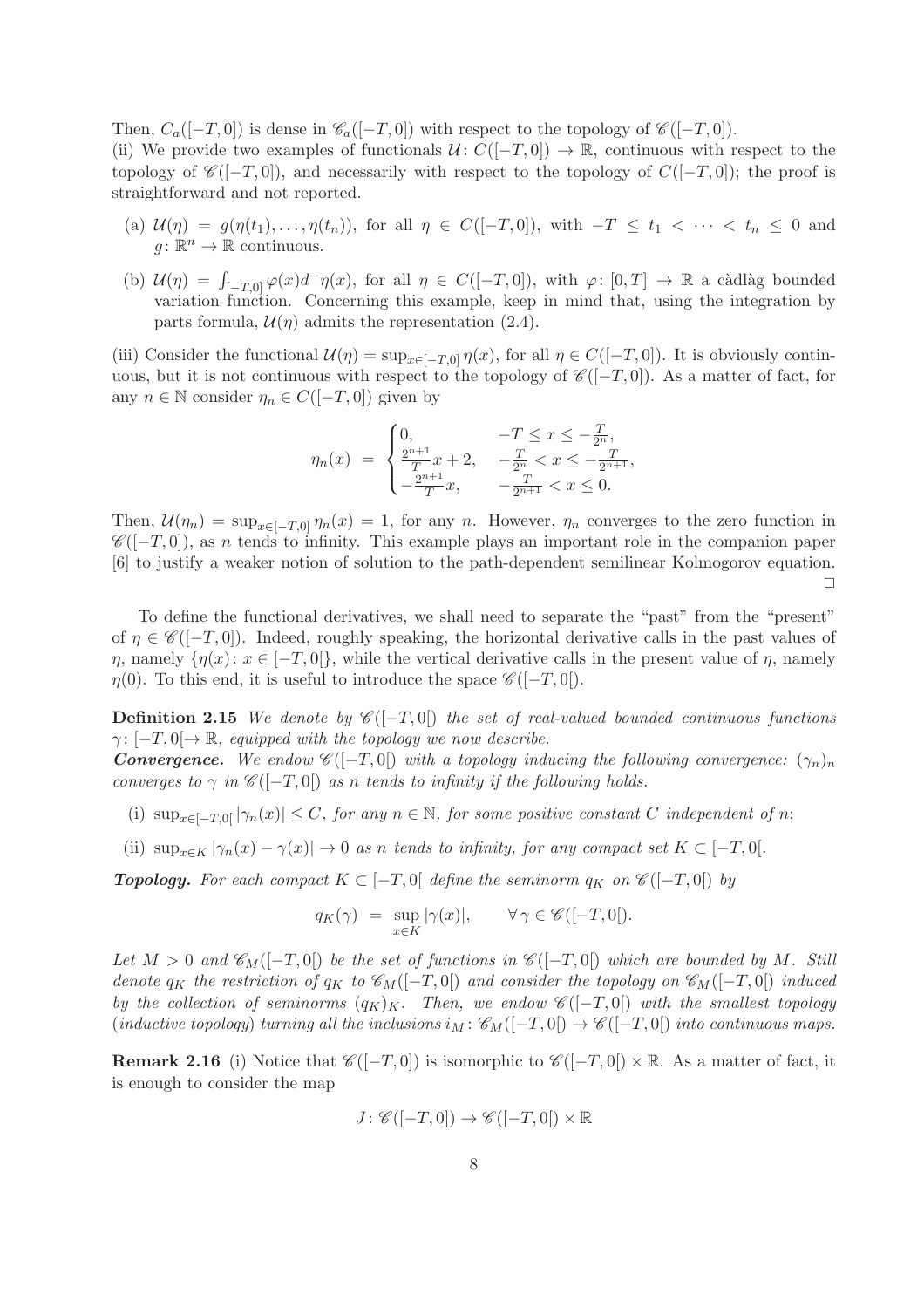$$
\eta \mapsto (\eta_{|[-T,0[}, \eta(0))).
$$

Observe that  $J^{-1}$ :  $\mathscr{C}([-T,0]) \times \mathbb{R} \to \mathscr{C}([-T,0])$  is given by  $J^{-1}(\gamma,a) = \gamma 1_{[-T,0]} + a 1_{\{0\}}$ . (ii)  $\mathscr{C}([-T,0])$  is a space which contains  $C([-T,0])$  as a subset and it has the property of separating "past" from "present". Another space having the same property is  $L^2([-T,0];d\mu)$  where  $\mu$  is the sum of the Dirac measure at zero and Lebesgue measure. Similarly as for item (i), that space is isomorphic to  $L^2([-T, 0]) \times \mathbb{R}$ , which is a very popular space appearing in the analysis of functional dependent (as delay) equations, starting from  $[2]$ .

For every  $u: \mathscr{C}([-T,0]) \to \mathbb{R}$ , we can now exploit the space  $\mathscr{C}([-T,0])$  to define a map  $\tilde{u}$ :  $\mathscr{C}([-T,0]) \times \mathbb{R} \to \mathbb{R}$  where "past" and "present" are separated.

**Definition 2.17** Let  $u: \mathscr{C}([-T,0]) \to \mathbb{R}$  and define  $\tilde{u}: \mathscr{C}([-T,0]) \times \mathbb{R} \to \mathbb{R}$  as

$$
\tilde{u}(\gamma, a) := u(\gamma 1_{[-T, 0[} + a1_{\{0\}}), \qquad \forall (\gamma, a) \in \mathscr{C}([-T, 0[) \times \mathbb{R}].
$$
\n(2.6)

In particular, we have  $u(\eta) = \tilde{u}(\eta_{\vert [-T,0]}, \eta(0)),$  for all  $\eta \in \mathscr{C}([-T,0]).$ 

We conclude this subsection with a characterization of the dual spaces of  $\mathscr{C}([-T,0])$  and  $\mathscr{C}([-T,0])$ , which has an independent interest. Firstly, we need to introduce the set  $\mathcal{M}([-T,0])$ of finite signed Borel measures on  $[-T, 0]$ . We also denote  $\mathcal{M}_0([-T, 0]) \subset \mathcal{M}([-T, 0])$  the set of measures  $\mu$  such that  $\mu({0}) = 0$ .

**Proposition 2.18** Let  $\Lambda \in \mathscr{C}([-T,0])^*$ , the dual space of  $\mathscr{C}([-T,0])$ . Then, there exists a unique  $\mu \in \mathcal{M}([-T,0])$  such that

$$
\Lambda \eta = \int_{[-T,0]} \eta(x) \mu(dx), \qquad \forall \eta \in \mathscr{C}([-T,0]).
$$

**Proof.** Let  $\Lambda \in \mathscr{C}([-T,0])^*$  and define

$$
\tilde{\Lambda}\varphi \ := \ \Lambda\varphi, \qquad \forall \varphi \in C([-T,0]).
$$

Notice that  $\Lambda: C([-T, 0]) \to \mathbb{R}$  is a continuous functional on the Banach space  $C([-T, 0])$  endowed with the supremum norm  $\|\cdot\|_{\infty}$ . Therefore  $\Lambda \in C([-T, 0])^*$  and it follows from Riesz representation theorem (see, e.g., Theorem 6.19 in [22]) that there exists a unique  $\mu \in \mathcal{M}([-T,0])$  such that

$$
\tilde{\Lambda}\varphi = \int_{[-T,0]} \varphi(x)\mu(dx), \qquad \forall \varphi \in C([-T,0]).
$$

Obviously  $\tilde{\Lambda}$  is also continuous with respect to the topology of  $\mathscr{C}([-T,0])$ . Since  $C([-T,0])$  is dense in  $\mathscr{C}([-T,0])$  with respect to the topology of  $\mathscr{C}([-T,0])$ , we deduce that there exists a unique continuous extension of  $\Lambda$  to  $\mathscr{C}([-T,0])$ , which is clearly given by

$$
\Lambda \eta = \int_{[-T,0]} \eta(x) \mu(dx), \qquad \forall \eta \in \mathscr{C}([-T,0]).
$$

**Proposition 2.19** Let  $\Lambda \in \mathscr{C}([-T,0])^*$ , the dual space of  $\mathscr{C}([-T,0])$ . Then, there exists a unique  $\mu \in \mathcal{M}_0([-T,0])$  such that

$$
\Lambda \gamma = \int_{[-T,0[} \gamma(x) \mu(dx), \qquad \forall \gamma \in \mathscr{C}([-T,0[).
$$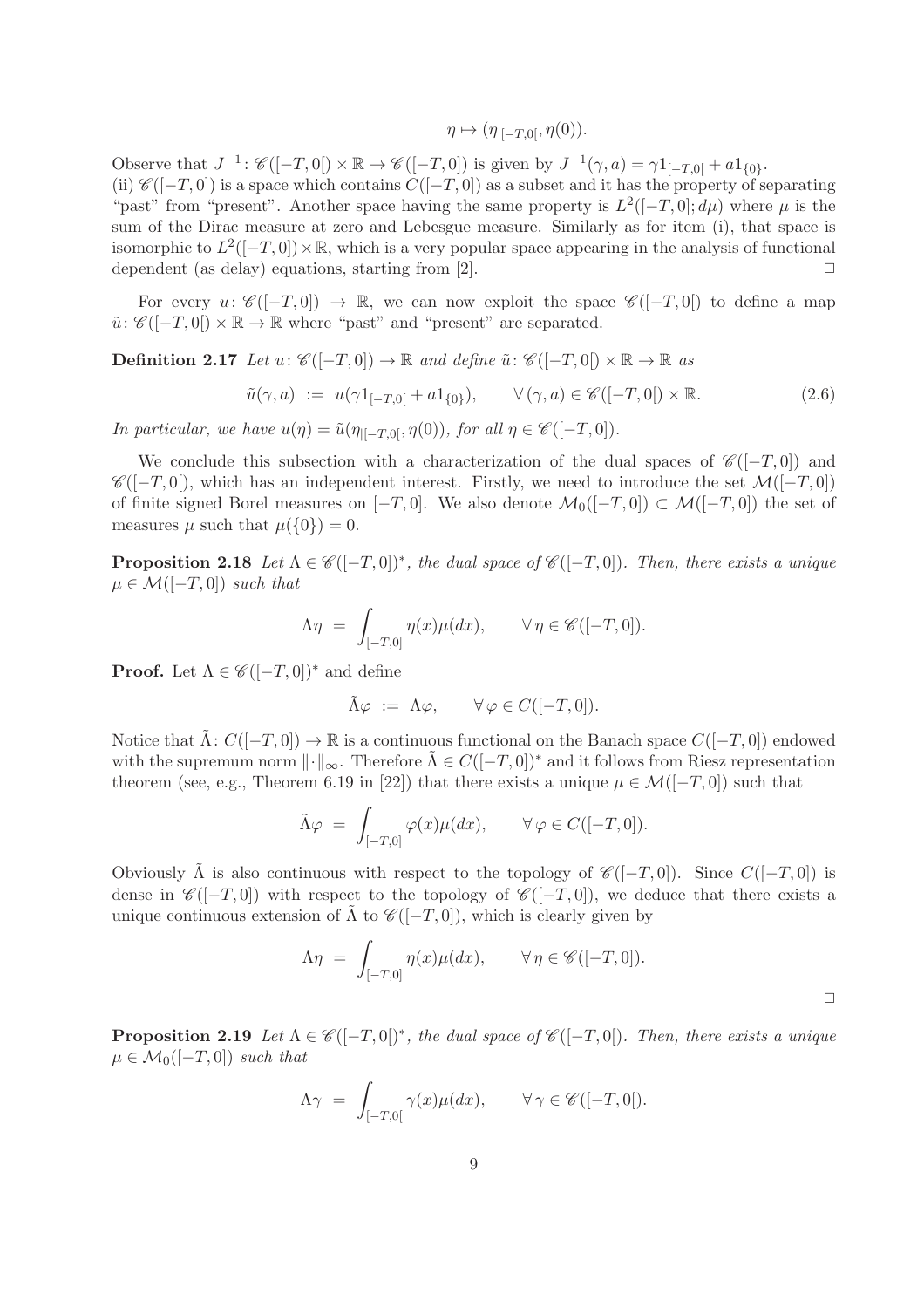**Proof.** Let  $\Lambda \in \mathscr{C}([-T,0])^*$  and define

$$
\tilde{\Lambda}\eta := \Lambda(\eta_{|[-T,0]}), \qquad \forall \eta \in \mathscr{C}([-T,0]). \tag{2.7}
$$

Notice that  $\Lambda: \mathscr{C}([-T,0]) \to \mathbb{R}$  is a continuous functional on  $\mathscr{C}([-T,0])$ . It follows from Proposition 2.18 that there exists a unique  $\mu \in \mathcal{M}([-T, 0])$  such that

$$
\tilde{\Lambda}\eta = \int_{[-T,0]} \eta(x)\mu(dx) = \int_{[-T,0[} \eta(x)\mu(dx) + \eta(0)\mu(\{0\}), \qquad \forall \eta \in \mathscr{C}([-T,0]).
$$
 (2.8)

Let  $\eta_1, \eta_2 \in \mathscr{C}([-T, 0])$  be such that  $\eta_1 1_{[-T,0]} = \eta_2 1_{[-T,0]}$ . Then, we see from  $(2.7)$  that  $\Lambda \eta_1 = \Lambda \eta_2$ , which in turn implies from (2.8) that  $\mu({0}) = 0$ . In conclusion,  $\mu \in \mathcal{M}_0([-T, 0])$  and  $\Lambda$  is given by

$$
\Lambda \gamma = \int_{[-T,0[} \gamma(x) \mu(dx), \qquad \forall \gamma \in \mathscr{C}([-T,0]).
$$

#### 2.3 Functional derivatives and functional Itô's formula

In the present section we shall prove one of the main result of this section, namely the functional Itô's formula for  $\mathcal{U} \colon C([-T, 0]) \to \mathbb{R}$  and, more generally, for  $\mathcal{U} \colon [0, T] \times C([-T, 0]) \to \mathbb{R}$ . We begin introducing the functional derivatives in the spirit of Dupire [12], firstly for a functional  $u: \mathscr{C}([-T,0]) \to \mathbb{R}$ , and then for  $\mathcal{U}: C([-T,0]) \to \mathbb{R}$ .

#### Definition 2.20

Consider  $u: \mathscr{C}([-T,0]) \to \mathbb{R}$  and  $\eta \in \mathscr{C}([-T,0])$ .

(i) We say that u admits **horizontal derivative** at  $\eta$  if the following limit exists and it is finite:

$$
D^{H}u(\eta) := \lim_{\varepsilon \to 0^+} \frac{u(\eta(\cdot)1_{[-T,0[} + \eta(0)1_{\{0\}}) - u(\eta(\cdot - \varepsilon)1_{[-T,0[} + \eta(0)1_{\{0\}}))}{\varepsilon}.
$$

(i)' Let  $\tilde{u}$  be as in (2.6). We say that  $\tilde{u}$  admits **horizontal derivative** at  $(\gamma, a) \in \mathscr{C}([-T, 0]) \times \mathbb{R}$ if the following limit exists and it is finite:

$$
D^H \tilde{u}(\gamma, a) := \lim_{\varepsilon \to 0^+} \frac{\tilde{u}(\gamma(\cdot), a) - \tilde{u}(\gamma(\cdot - \varepsilon), a)}{\varepsilon}.
$$
 (2.9)

Notice that if  $D^H u(\eta)$  exists then  $D^H \tilde{u}(\eta_{\vert [-T,0]}, \eta(0))$  exists and they are equal; viceversa, whenever  $D^H \tilde{u}(\gamma, a)$  exists then  $D^H u(\gamma 1_{[-T, 0[} + a1_{\{0\}}))$  exists and they are equal.

(ii) We say that u admits first-order vertical derivative at  $\eta$  if the first-order partial derivative at  $(\eta_{\parallel-T,0}, \eta(0))$  of  $\tilde{u}$  with respect to its second argument, which we denote by  $\partial_a \tilde{u}(\eta_{\parallel-T,0}, \eta(0)),$ exists and we set

$$
D^V u(\eta) \; := \; \partial_a \tilde{u}(\eta_{|[-T,0[},\eta(0))).
$$

(iii) We say that u admits **second-order vertical derivative** at  $\eta$  if the second-order partial derivative at  $(\eta_{\parallel-T,0}, \eta(0))$  of  $\tilde{u}$  with respect to its second argument, which we denote by  $\partial^2_{aa} \tilde{u}(\eta_{|[-T,0[},\eta(0)), \text{ exists and we set})$ 

$$
D^{VV}u(\eta) := \partial^2_{aa}\tilde{u}(\eta_{|[-T,0[},\eta(0))).
$$

**Definition 2.21** We say that  $u: \mathscr{C}([-T,0]) \to \mathbb{R}$  is of class  $\mathscr{C}^{1,2}$  (past  $\times$  present) if the following holds.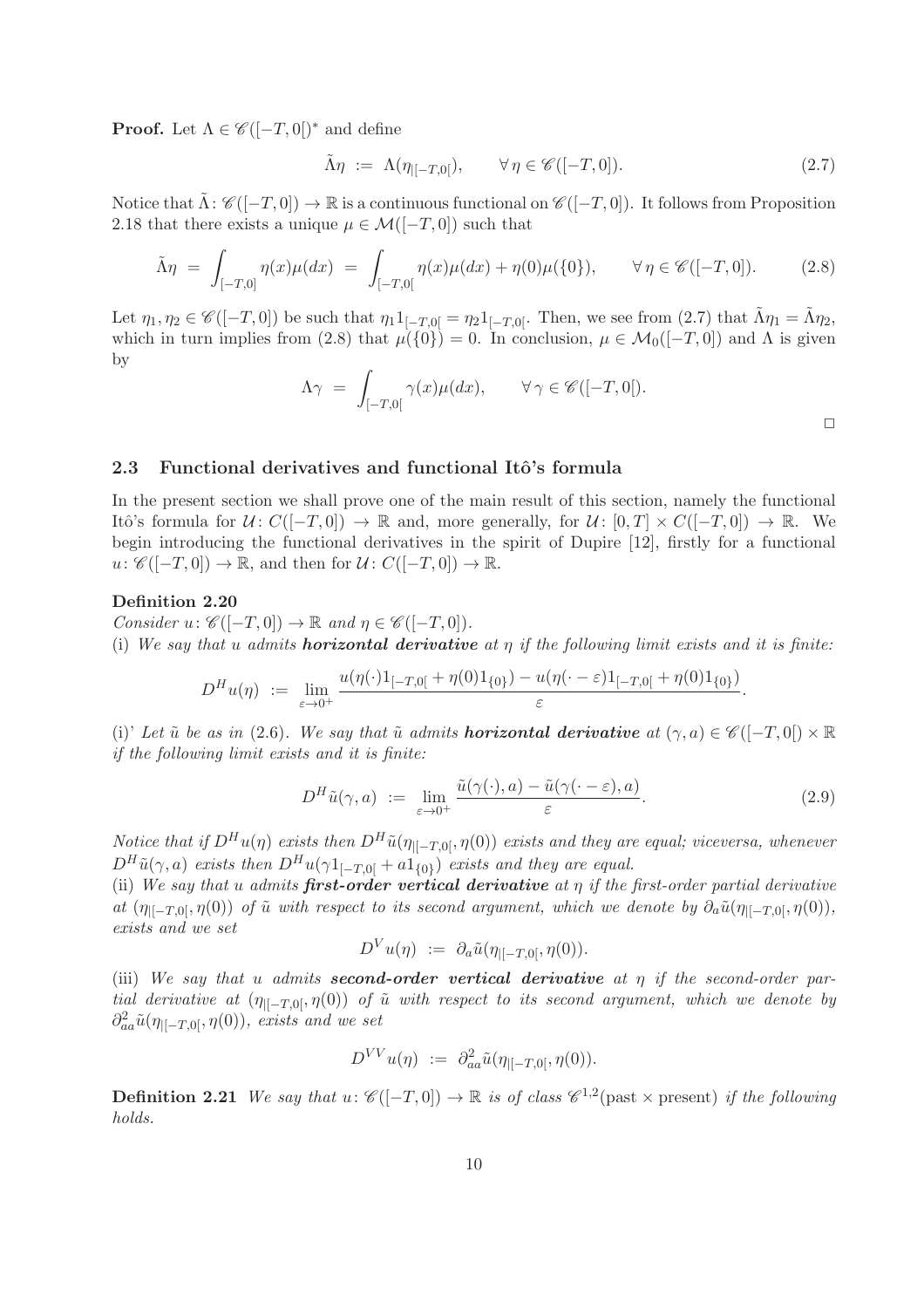- (i) u is continuous;
- (ii)  $D^H u$  exists everywhere on  $\mathscr{C}([-T,0])$  and for every  $\gamma \in \mathscr{C}([-T,0])$  the map

$$
(\varepsilon, a) \longmapsto D^H \tilde{u}(\gamma(\cdot - \varepsilon), a), \qquad (\varepsilon, a) \in [0, \infty[ \times \mathbb{R}
$$

is continuous on  $[0, \infty) \times \mathbb{R}$ ;

(iii)  $D^{V}u$  and  $D^{VV}u$  exist everywhere on  $\mathscr{C}([-T,0])$  and are continuous.

**Remark 2.22** Notice that in Definition 2.21 we still obtain the same class of functions  $\mathscr{C}^{1,2}$  (past  $\times$ present) if we substitute point (ii) with:

(ii)  $D^H u$  exists everywhere on  $\mathscr{C}([-T,0])$  and for every  $\gamma \in \mathscr{C}([-T,0])$  there exists  $\delta(\gamma) \in ]0,\infty]$ such that the map

$$
(\varepsilon, a) \longmapsto D^H \tilde{u}(\gamma(\cdot - \varepsilon), a), \qquad (\varepsilon, a) \in [0, \infty[ \times \mathbb{R} \tag{2.10}
$$

is continuous on  $[0, \delta(\gamma)] \times \mathbb{R}$ .

In particular, if (ii') holds then we can always take  $\delta(\gamma) = \infty$  for any  $\gamma \in \mathscr{C}([-T,0])$ , which implies (ii). To prove this last statement, let us proceed by contradiction assuming that

$$
\delta^*(\gamma) = \sup \{ \delta(\gamma) > 0 \colon \text{the map } (2.10) \text{ is continuous on } [0, \delta(\gamma)[\times \mathbb{R}] \ < \infty \}.
$$

Notice that  $\delta^*(\gamma)$  is in fact a *max*, therefore the map (2.10) is continuous on  $[0, \delta^*(\gamma)] \times \mathbb{R}$ . Now, define  $\bar{\gamma}(\cdot) := \gamma(\cdot - \delta^*(\gamma))$ . Then, by condition (ii) there exists  $\delta(\bar{\gamma}) > 0$  such that the map

$$
(\varepsilon, a) \longmapsto D^H \tilde{u}(\bar{\gamma}(\cdot - \varepsilon), a) = D^H \tilde{u}(\gamma(\cdot - \varepsilon - \delta^*(\gamma)), a)
$$

is continuous on  $[0, \delta(\bar{\gamma})] \times \mathbb{R}$ . This shows that the map  $(2.10)$  is continuous on  $[0, \delta^*(\gamma) + \delta(\bar{\gamma})] \times \mathbb{R}$ , a contradiction with the definition of  $\delta^*$  $(\gamma)$ .

We can now provide the definition of functional derivatives for a map  $\mathcal{U}$ :  $C([-T, 0]) \to \mathbb{R}$ .

**Definition 2.23** Let  $U: C([-T, 0]) \to \mathbb{R}$  and  $\eta \in C([-T, 0])$ . Suppose that there exists a unique extension  $u: \mathscr{C}([-T,0]) \to \mathbb{R}$  of  $\mathcal{U}(e.g., if \mathcal{U}$  is continuous with respect to the topology of  $\mathscr{C}([-T,0]))$ . Then we define:

(i) The **horizontal derivative** of  $\mathcal U$  at  $\eta$  as:

$$
D^H \mathcal{U}(\eta) := D^H u(\eta).
$$

(ii) The first-order vertical derivative of  $\mathcal U$  at  $\eta$  as:

$$
D^V \mathcal{U}(\eta) \ := \ D^V u(\eta).
$$

(iii) The second-order vertical derivative of  $U$  at  $\eta$  as:

$$
D^{VV}U(\eta) := D^{VV}u(\eta).
$$

**Definition 2.24** We say that  $U: C([-T, 0]) \to \mathbb{R}$  is  $C^{1,2}$  (past  $\times$  present) if U admits a (necessarily unique) extension  $u: \mathscr{C}([-T,0]) \to \mathbb{R}$  of class  $\mathscr{C}^{1,2}(\text{past}\times\text{present}).$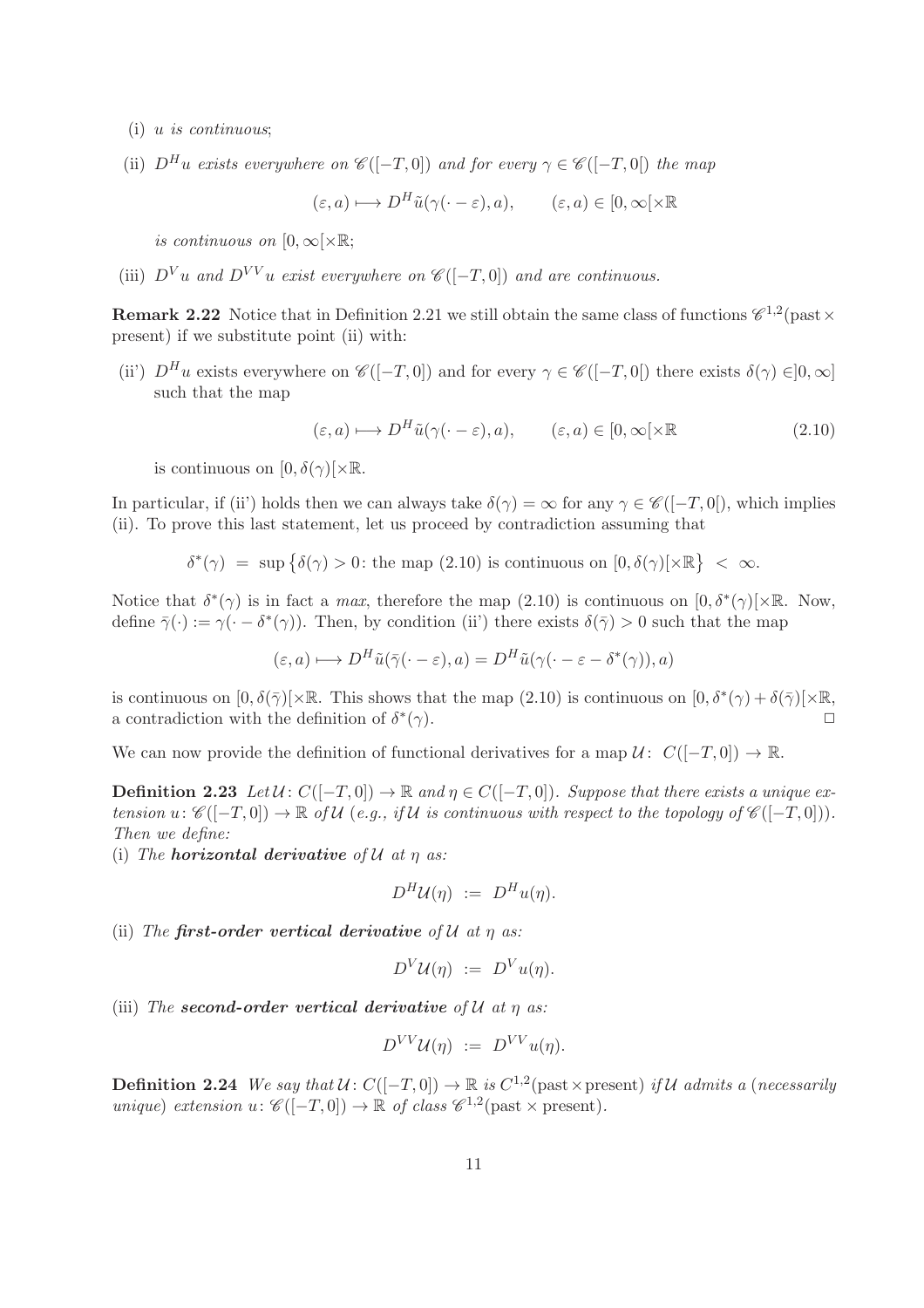**Theorem 2.25** Let  $\mathcal{U} \colon C([-T, 0]) \to \mathbb{R}$  be of class  $C^{1,2}$  (past  $\times$  present) and  $X = (X_t)_{t \in [0,T]}$  be a real continuous finite quadratic variation process. Then, the following functional Itô formula holds,  $\mathbb{P}\text{-}a.s.,$ 

$$
\mathcal{U}(\mathbb{X}_t) = \mathcal{U}(\mathbb{X}_0) + \int_0^t D^H \mathcal{U}(\mathbb{X}_s) ds + \int_0^t D^V \mathcal{U}(\mathbb{X}_s) d^- X_s + \frac{1}{2} \int_0^t D^{VV} \mathcal{U}(\mathbb{X}_s) d[X]_s, \tag{2.11}
$$

for all  $0 \le t \le T$ , where the window process X was defined in (2.1).

**Proof.** Fix  $t \in [0, T]$  and consider the quantity

$$
I_0(\varepsilon,t) = \int_0^t \frac{\mathcal{U}(\mathbb{X}_{s+\varepsilon}) - \mathcal{U}(\mathbb{X}_s)}{\varepsilon} ds = \frac{1}{\varepsilon} \int_t^{t+\varepsilon} \mathcal{U}(\mathbb{X}_s) ds - \frac{1}{\varepsilon} \int_0^{\varepsilon} \mathcal{U}(\mathbb{X}_s) ds, \qquad \varepsilon > 0.
$$

Since  $(\mathcal{U}(\mathbb{X}_s))_{s>0}$  is continuous, we have that  $I_0(\varepsilon,t)$  converges ucp to  $\mathcal{U}(\mathbb{X}_t) - \mathcal{U}(\mathbb{X}_0)$ , namely  $\sup_{0\leq t\leq T}|I_0(\varepsilon,\overline{t})-(\mathcal{U}(\mathbb{X}_t)-\mathcal{U}(\mathbb{X}_0))|$  converges to zero in probability when  $\varepsilon\to 0^+$ . On the other hand, we can write  $I_0(\varepsilon, t)$  in terms of the function  $\tilde{u}$ , defined in (2.6), as follows:

$$
I_0(\varepsilon,t) = \int_0^t \frac{\tilde{u}(\mathbb{X}_{s+\varepsilon}[-T,0[,\,X_{s+\varepsilon})-\tilde{u}(\mathbb{X}_{s|[-T,0[},X_s)}{\varepsilon}ds).
$$

Now we split  $I_0(\varepsilon, t)$  into two terms:

$$
I_1(\varepsilon, t) = \int_0^t \frac{\tilde{u}(\mathbb{X}_{s+\varepsilon[-T,0]}, X_{s+\varepsilon}) - \tilde{u}(\mathbb{X}_{s[-T,0]}, X_{s+\varepsilon})}{\varepsilon} ds, \tag{2.12}
$$

$$
I_2(\varepsilon, t) = \int_0^t \frac{\tilde{u}(\mathbb{X}_{s|[-T, 0]}, X_{s+\varepsilon}) - \tilde{u}(\mathbb{X}_{s|[-T, 0]}, X_s)}{\varepsilon} ds.
$$
\n(2.13)

We begin proving that

$$
I_1(\varepsilon, t) \xrightarrow[\varepsilon \to 0^+]{} \int_0^t D^H \mathcal{U}(\mathbb{X}_s) ds. \tag{2.14}
$$

Firstly, fix  $\gamma \in \mathscr{C}([-T,0])$  and define

$$
\phi(\varepsilon, a) := \tilde{u}(\gamma(\cdot - \varepsilon), a), \qquad (\varepsilon, a) \in [0, \infty[ \times \mathbb{R}].
$$

Then, denoting by  $\partial_{\varepsilon}^{+}\phi$  the right partial derivative of  $\phi$  with respect to  $\varepsilon$  and using formula (2.9), we find

$$
\partial_{\varepsilon}^{+} \phi(\varepsilon, a) = \lim_{r \to 0^{+}} \frac{\phi(\varepsilon + r, a) - \phi(\varepsilon, a)}{r}
$$
  
= 
$$
- \lim_{r \to 0^{+}} \frac{\tilde{u}(\gamma(\cdot - \varepsilon), a) - \tilde{u}(\gamma(\cdot - \varepsilon - r), a)}{r}
$$
  
= 
$$
-D^{H} \tilde{u}(\gamma(\cdot - \varepsilon), a), \qquad \forall (\varepsilon, a) \in [0, \infty[ \times \mathbb{R}].
$$

Since  $u \in \mathscr{C}^{1,2}$  (past × present), we see from Definition 2.21(ii), that  $\partial_{\varepsilon}^+ \phi$  is continuous on  $[0,\infty[\times\mathbb{R}$ . It follows from a standard differential calculus' result (see for example Corollary 1.2, Chapter 2, in [21]) that  $\phi$  is continuously differentiable on  $[0, \infty) \times \mathbb{R}$  with respect to its first argument. Then, for every  $(\varepsilon, a) \in [0, \infty) \times \mathbb{R}$ , from the fundamental theorem of calculus, we have

$$
\phi(\varepsilon, a) - \phi(0, a) = \int_0^\varepsilon \partial_\varepsilon \phi(r, a) dr,
$$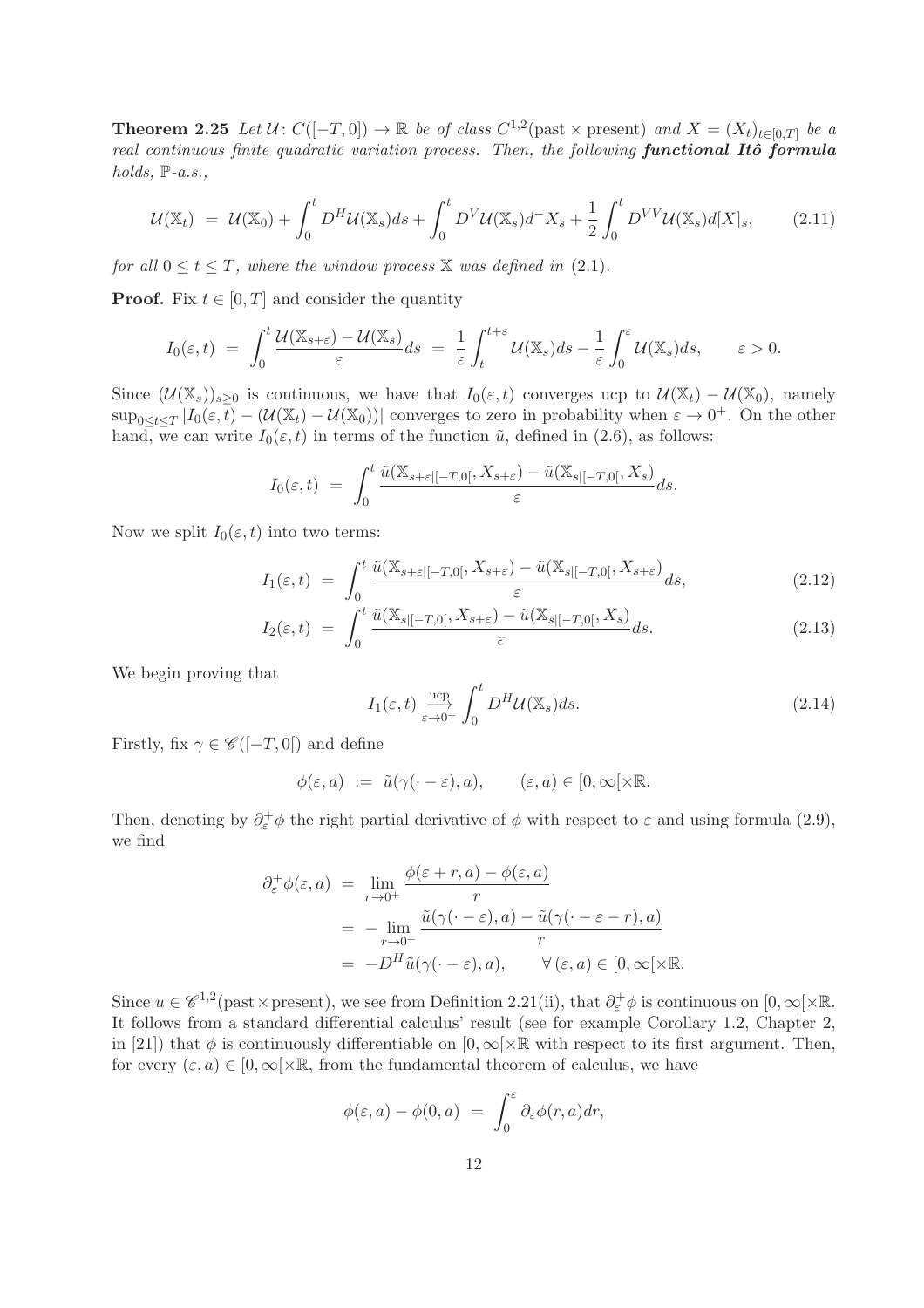which in terms of  $\tilde{u}$  reads

$$
\tilde{u}(\gamma(\cdot),a) - \tilde{u}(\gamma(\cdot - \varepsilon),a) = \int_0^{\varepsilon} D^H \tilde{u}(\gamma(\cdot - r),a) dr.
$$
\n(2.15)

Now, we rewrite, by means of a shift in time, the term  $I_1(\varepsilon, t)$  in (2.12) as follows:

$$
I_{1}(\varepsilon,t) = \int_{0}^{t} \frac{\tilde{u}(\mathbb{X}_{s|[-T,0[},X_{s}) - \tilde{u}(\mathbb{X}_{s-\varepsilon|[-T,0[},X_{s})]}{\varepsilon}ds + \int_{t}^{t+\varepsilon} \frac{\tilde{u}(\mathbb{X}_{s|[-T,0[},X_{s}) - \tilde{u}(\mathbb{X}_{s-\varepsilon|[-T,0[},X_{s})]}{\varepsilon}ds - \int_{0}^{\varepsilon} \frac{\tilde{u}(\mathbb{X}_{s|[-T,0[},X_{s}) - \tilde{u}(\mathbb{X}_{s-\varepsilon|[-T,0[},X_{s})]}{\varepsilon}ds. \tag{2.16}
$$

Plugging (2.15) into (2.16), setting  $\gamma = \mathbb{X}_s$ ,  $a = X_s$ , we obtain

$$
I_1(\varepsilon, t) = \int_0^t \frac{1}{\varepsilon} \left( \int_0^\varepsilon D^H \tilde{u}(\mathbb{X}_{s-r|[-T,0[}, X_s) dr) ds + \int_t^{t+\varepsilon} \frac{1}{\varepsilon} \left( \int_0^\varepsilon D^H \tilde{u}(\mathbb{X}_{s-r|[-T,0[}, X_s) dr) ds - \int_0^\varepsilon \frac{1}{\varepsilon} \left( \int_0^\varepsilon D^H \tilde{u}(\mathbb{X}_{s-r|[-T,0[}, X_s) dr) ds \right) ds \right) ds.
$$
\n(2.17)

Observe that

$$
\int_0^t \frac{1}{\varepsilon} \bigg( \int_0^\varepsilon D^H \tilde{u}(\mathbb{X}_{s-r|[-T,0[}, X_s) dr \bigg) ds \underset{\varepsilon \to 0^+}{\overset{\text{ucp}}{\longrightarrow}} \int_0^t D^H u(\mathbb{X}_s) ds.
$$

Similarly, we see that the other two terms in (2.17) converge ucp to zero. As a consequence, we get (2.14).

Regarding  $I_2(\varepsilon, t)$  in (2.13), it can be written, by means of the following standard Taylor's expansion for a function  $f \in C^2(\mathbb{R})$ :

$$
f(b) = f(a) + f'(a)(b - a) + \frac{1}{2}f''(a)(b - a)^2 + \int_0^1 (1 - \alpha)(f''(a + \alpha(b - a)) - f''(a))(b - a)^2 d\alpha,
$$

as the sum of the following three terms:

$$
I_{21}(\varepsilon,t) = \int_0^t \partial_a \tilde{u}(\mathbb{X}_{s|[-T,0[}, X_s) \frac{X_{s+\varepsilon} - X_s}{\varepsilon} ds \nI_{22}(\varepsilon,t) = \frac{1}{2} \int_0^t \partial_{aa}^2 \tilde{u}(\mathbb{X}_{s|[-T,0[}, X_s) \frac{(X_{s+\varepsilon} - X_s)^2}{\varepsilon} ds \nI_{23}(\varepsilon,t) = \int_0^t \left( \int_0^1 (1-\alpha) (\partial_{aa}^2 \tilde{u}(\mathbb{X}_{s|[-T,0[}, X_s + \alpha(X_{s+\varepsilon} - X_s)) - \partial_{aa}^2 \tilde{u}(\mathbb{X}_{s|[-T,0[}, X_s)) \frac{(X_{s+\varepsilon} - X_s)^2}{\varepsilon} d\alpha \right) ds.
$$

By similar arguments as in Proposition 1.2 of [25], we have

$$
I_{22}(\varepsilon,t) \xrightarrow[\varepsilon \to 0^+]{} \frac{1}{2} \int_0^t \partial_{aa}^2 \tilde{u}(\mathbb{X}_{s|[-T,0[}, X_s) d[X]_s = \frac{1}{2} \int_0^t D^{VV} u(\mathbb{X}_s) d[X]_s.
$$

Regarding  $I_{23}(\varepsilon, t)$ , for every  $\omega \in \Omega$ , define  $\psi_{\omega} : [0, T] \times [0, 1] \times [0, 1] \to \mathbb{R}$  as

$$
\psi_{\omega}(s,\alpha,\varepsilon) := (1-\alpha)\partial_{aa}^2\tilde{u}\big(\mathbb{X}_{s|[-T,0]}(\omega),X_s(\omega)+\alpha(X_{s+\varepsilon}(\omega)-X_s(\omega))\big),
$$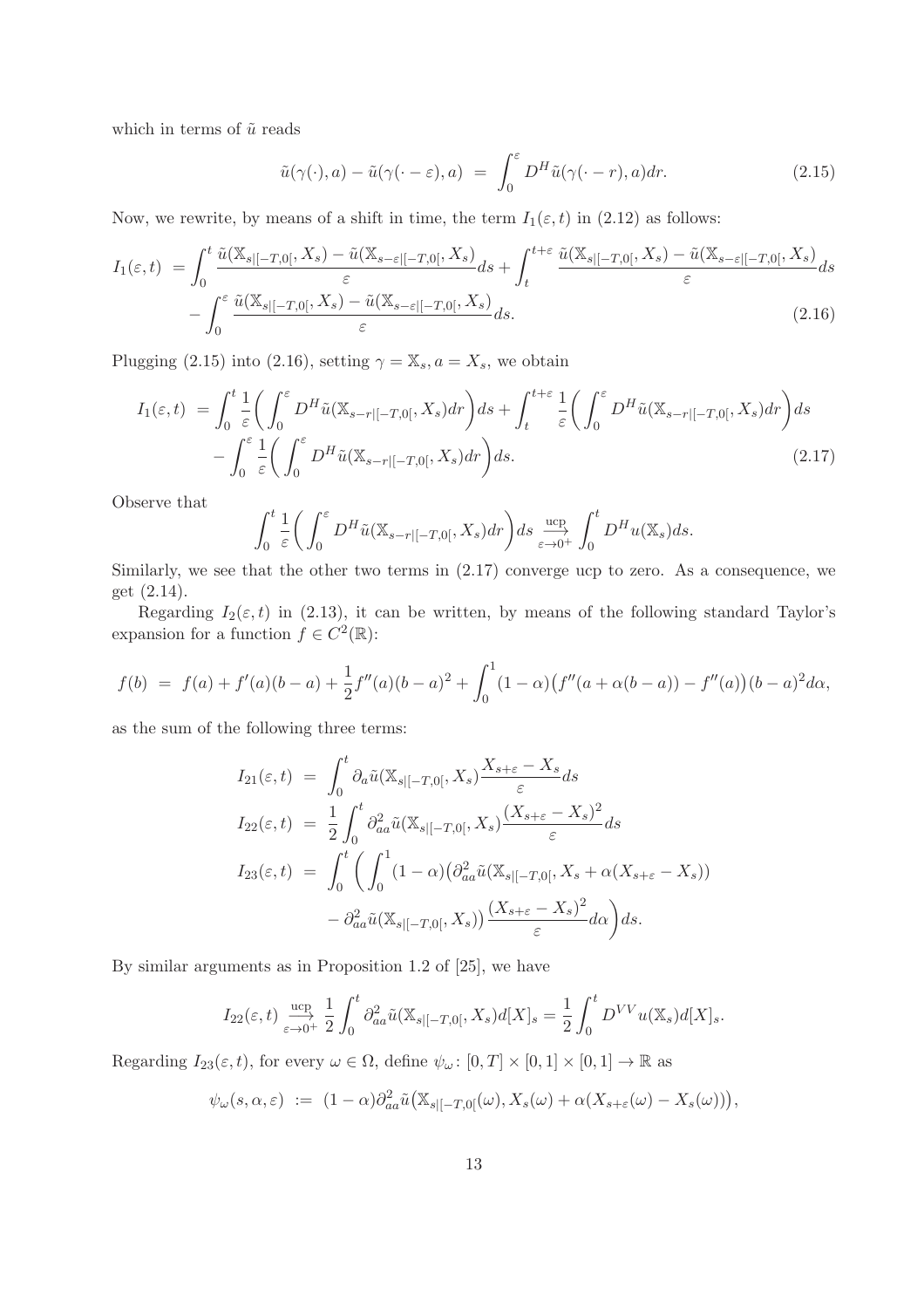for all  $(s, \alpha, \varepsilon) \in [0, T] \times [0, 1] \times [0, 1]$ . Notice that  $\psi_{\omega}$  is uniformly continuous. Denote  $\rho_{\psi_{\omega}}$  its continuity modulus, then

$$
\sup_{t\in[0,T]}|I_{23}(\varepsilon,t)| \ \leq \ \int_0^T \rho_{\psi_{\omega}}(\varepsilon) \frac{(X_{s+\varepsilon}-X_s)^2}{\varepsilon} ds.
$$

Since X has finite quadratic variation, we deduce that  $I_{23}(\varepsilon, t) \to 0$  ucp as  $\varepsilon \to 0^+$ . Finally, because of  $I_0(\varepsilon, t)$ ,  $I_1(\varepsilon, t)$ ,  $I_{22}(\varepsilon, t)$ , and  $I_{23}(\varepsilon, t)$  converge ucp, it follows that the forward integral exists:

$$
I_{21}(\varepsilon,t) \xrightarrow[\varepsilon \to 0^+]{} \int_0^t \partial_a \tilde{u}(\mathbb{X}_{s|[-T,0[}, X_s) d^- X_s) = \int_0^t D^V u(\mathbb{X}_s) d^- X_s,
$$

from which the claim follows.  $\Box$ 

Remark 2.26 We notice that, under the assumptions of Theorem 2.25, the forward integral  $\int_0^t D^V \mathcal{U}(\mathbb{X}_s) d^- X_s$  exists as a ucp limit, which is generally not required.

We conclude this subsection providing the functional Itô formula for a map  $\mathcal{U}$ :  $[0, T] \times C([-T, 0])$  $\rightarrow \mathbb{R}$  depending also on the time variable. Firstly, we notice that for a map  $\mathcal{U}$ :  $[0, T] \times C([-T, 0]) \rightarrow$ R (resp.  $u: [0, T] \times \mathscr{C}([-T, 0]) \to \mathbb{R}$ ) the functional derivatives  $D^H U$ ,  $D^V U$ , and  $D^{VV} U$  (resp.  $D^{\hat{H}}u$ ,  $D^Vu$ , and  $D^{VV}u$ ) are defined in an obvious way as in Definition 2.23 (resp. Definition 2.20). Moreover, given  $u: [0, T] \times \mathscr{C}([-T, 0]) \to \mathbb{R}$  we can define, as in Definition 2.17, a map  $\tilde{u}: [0,T] \times \mathscr{C}([-T,0]) \times \mathbb{R} \to \mathbb{R}$ . Then, we can give the following definitions.

**Definition 2.27** Let I be  $[0, T]$  or  $[0, T]$ . We say that  $u: I \times \mathscr{C}([-T, 0]) \to \mathbb{R}$  is of class  $\mathscr{C}^{1,2}((I \times T) \times \mathscr{C}([T, 0]) \to \mathbb{R}$ past)  $\times$  present) if the properties below hold.

- (i) u is continuous;
- (ii)  $\partial_t u$  exists everywhere on  $I \times \mathscr{C}([-T,0])$  and is continuous;
- (iii)  $D^H u$  exists everywhere on  $I \times \mathscr{C}([-T,0])$  and for every  $\gamma \in \mathscr{C}([-T,0])$  the map

$$
(t, \varepsilon, a) \longmapsto D^H \tilde{u}(t, \gamma(\cdot - \varepsilon), a), \qquad (t, \varepsilon, a) \in I \times [0, \infty[ \times \mathbb{R}
$$

is continuous on  $I \times [0, \infty[ \times \mathbb{R}$ ;

(iv)  $D^V u$  and  $D^{VV} u$  exist everywhere on  $I \times \mathcal{C}([-T,0])$  and are continuous.

**Definition 2.28** Let I be  $[0, T[$  or  $[0, T]$ . We say that  $\mathcal{U}: I \times C([-T, 0]) \to \mathbb{R}$  is  $C^{1,2}((I \times \text{past}) \times I)$ present)) if U admits a (necessarily unique) extension  $u: I \times \mathscr{C}([-T,0]) \to \mathbb{R}$  of class  $\mathscr{C}^{1,2}((I \times$  $past) \times present$ .

We can now state the functional Itô formula, whose proof is not reported, since it can be done along the same lines as Theorem 2.25.

**Theorem 2.29** Let  $\mathcal{U}$ :  $[0, T] \times C([-T, 0]) \to \mathbb{R}$  be of class  $C^{1,2}((0, T] \times \text{past}) \times \text{present})$  and  $X =$  $(X_t)_{t\in[0,T]}$  be a real continuous finite quadratic variation process. Then, the following **functional** Itô formula holds,  $\mathbb{P}\text{-}a.s.,$ 

$$
\mathcal{U}(t, \mathbb{X}_t) = \mathcal{U}(0, \mathbb{X}_0) + \int_0^t \left( \partial_t \mathcal{U}(s, \mathbb{X}_s) + D^H \mathcal{U}(s, \mathbb{X}_s) \right) ds + \int_0^t D^V \mathcal{U}(s, \mathbb{X}_s) d^- X_s
$$

$$
+ \frac{1}{2} \int_0^t D^{VV} \mathcal{U}(s, \mathbb{X}_s) d[X]_s, \tag{2.18}
$$

for all  $0 \leq t \leq T$ .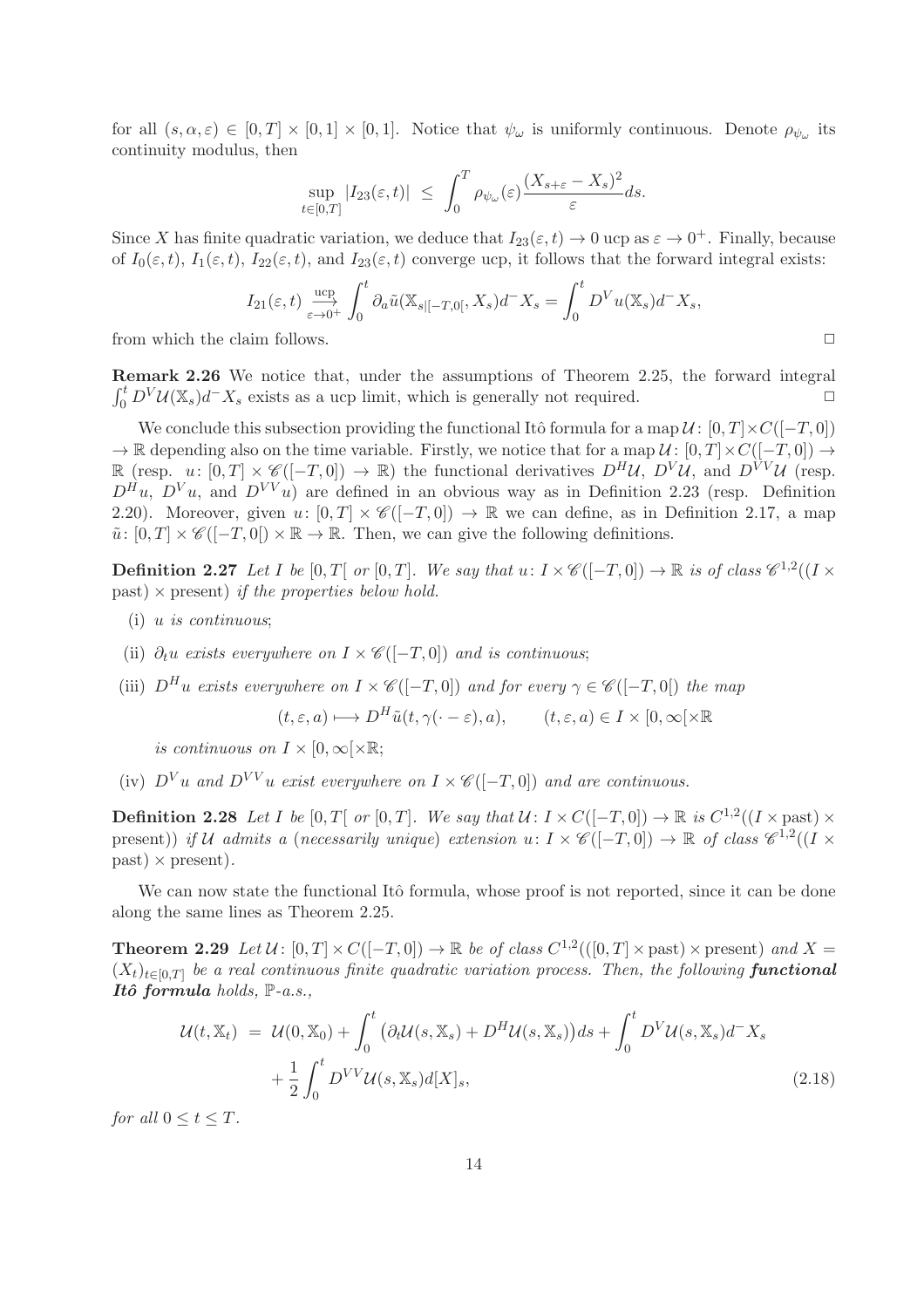**Remark 2.30** Notice that, as a particular case, choosing  $\mathcal{U}(t, \eta) = F(t, \eta(0))$ , for any  $(t, \eta) \in$  $[0,T] \times C([-T,0])$ , with  $F \in C^{1,2}([0,T] \times \mathbb{R})$ , we retrieve the classical Itô's formula for finite quadratic variation processes, i.e.  $(2.3)$ . More precisely, in this case U admits as unique continuous extension the map  $u: [0, T] \times \mathscr{C}([-T, 0]) \to \mathbb{R}$  given by  $u(t, \eta) = F(t, \eta(0))$ , for all  $(t, \eta) \in [0, T] \times$  $\mathscr{C}([-T,0])$ . Moreover, we see that  $D^H \mathcal{U} \equiv 0$ , while  $D^V \mathcal{U} = \partial_x F$  and  $D^{VV} \mathcal{U} = \partial_{xx}^2 F$ , where  $\partial_x F$ (resp.  $\partial_{xx}^2 F$ ) denotes the first-order (resp. second-order) partial derivative of F with respect to its second argument.

#### 2.4 Comparison with Banach space valued calculus via regularization

In the present subsection our aim is to make a link between functional Itô calculus, as derived in this paper, and Banach space valued stochastic calculus via regularization for window processes, which has been conceived in [8], see also [10, 11, 9], and [7] for more recent developments. More precisely, our purpose is to identify the building blocks of our functional Itô's formula  $(2.11)$  with the terms appearing in the Itô's formula derived in Theorem 6.3 and Section 7.2 in  $[7]$ . While it is expected that the vertical derivative  $D^V \mathcal{U}$  can be identified with the term  $D_{dx}^{\delta_0} \mathcal{U}$  of the Fréchet derivative, it is more difficult to guess to which terms the horizontal derivative  $\tilde{D}^H \mathcal{U}$  corresponds. To clarify this latter point, in this subsection we derive two formulae which express  $D^H\mathcal{U}$  in terms of Fréchet derivatives of  $U$ .

Let us introduce some useful notations. We denote by  $BV([-T, 0])$  the set of càdlàg bounded variation functions on  $[-T, 0]$ , which is a Banach space when equipped with the norm

$$
\|\eta\|_{BV([-T,0])} := |\eta(0)| + \|\eta\|_{\text{Var}([-T,0])}, \qquad \eta \in BV([-T,0]),
$$

where  $\|\eta\|_{\text{Var}([-T,0])} = |d\eta|([-T,0])$  and  $|d\eta|$  is the total variation measure associated to the measure  $d\eta \in \mathcal{M}([-T,0])$  generated by  $\eta: d\eta([-T,-t]) = \eta(-t) - \eta(-T), t \in [-T,0].$  We recall from subsection 2.1 that we extend  $\eta \in BV([-T,0])$  to all  $x \in \mathbb{R}$  setting  $\eta(x) = 0, x < -T$ , and  $\eta(x) = \eta(0), x \geq 0.$  Let us now introduce some useful facts about tensor products of Banach spaces.

**Definition 2.31** Let  $(E, \|\cdot\|_E)$  and  $(F, \|\cdot\|_F)$  be two Banach spaces.

(i) We shall denote by  $E \otimes F$  the **algebraic tensor product** of E and F, defined as the set of elements of the form  $v = \sum_{i=1}^{n} e_i \otimes f_i$ , for some positive integer n, where  $e \in E$  and  $f \in F$ . The  $map \otimes: E \times F \to E \otimes F$  is bilinear.

(ii) We endow  $E \otimes F$  with the **projective norm**  $\pi$  defined as follows:

$$
\pi(v) := \inf \left\{ \sum_{i=1}^n \|e_i\|_E \|f_i\|_F : v = \sum_{i=1}^n e_i \otimes f_i \right\}, \quad \forall v \in E \otimes F.
$$

(iii) We denote by  $E\hat{\otimes}_{\pi}F$  the Banach space obtained as the completion of  $E\otimes F$  for the norm  $\pi$ . We shall refer to  $E \hat{\otimes}_{\pi} F$  as the **tensor product of the Banach spaces** E and F.

(iv) If E and F are Hilbert spaces, we denote  $E \hat{\otimes}_h F$  the **Hilbert tensor product**, which is still a Hilbert space obtained as the completion of  $E \otimes F$  for the scalar product  $\langle e' \otimes f', e'' \otimes f'' \rangle :=$  $\langle e', e'' \rangle_E \langle f', f'' \rangle_F$ , for any  $e', e'' \in E$  and  $f', f'' \in F$ .

(v) The symbols  $E \hat{\otimes}^2_{\pi}$  and  $e \otimes^2$  denote, respectively, the Banach space  $E \hat{\otimes}_{\pi} E$  and the element  $e \otimes e$ of the algebraic tensor product  $E \otimes E$ .

**Remark 2.32** (i) The projective norm  $\pi$  belongs to the class of the so-called *reasonable crossnorms*  $\alpha$  on  $E \otimes F$ , verifying  $\alpha(e \otimes f) = ||e||_E||f||_F$ .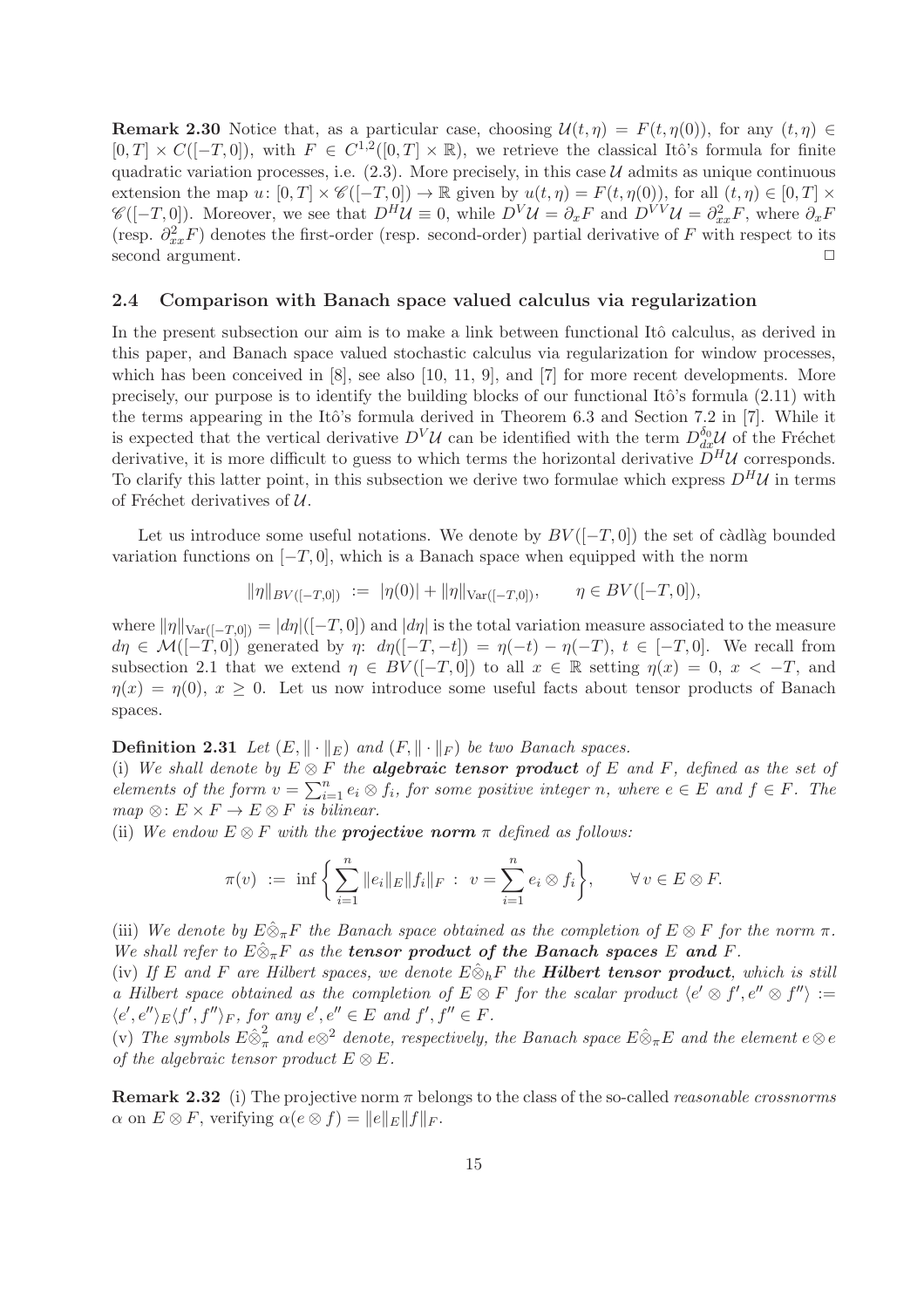(ii) We notice, proceeding for example as in [11] (see, in particular, formula  $(2.1)$  in [11]; for more information on this subject we refer to [27]), that the dual  $(E\hat{\otimes}_{\pi}F)^*$  of  $E\hat{\otimes}_{\pi}F$  is isomorphic to the space of continuous bilinear forms  $\mathcal{B}i(E, F)$ , equipped with the norm  $\|\cdot\|_{E,F}$  defined as

$$
\|\Phi\|_{E,F} := \sup_{\substack{e \in E, f \in F \\ \|e\|_E, \|f\|_F \le 1}} |\Phi(e, f)|, \qquad \forall \Phi \in \mathcal{B}i(E, F).
$$

**Definition 2.33** Let E be a Banach space. We say that  $\mathcal{U} \colon E \to \mathbb{R}$  is of class  $C^2(E)$  if

- (i) DU, the first Fréchet derivative of U, belongs to  $C(E; E^*)$  and
- (ii)  $D^2\mathcal{U}$ , the second Fréchet derivative of  $\mathcal{U}$ , belongs to  $C(E; \mathcal{B}i(E, E)).$

Remark 2.34 Take  $E = C([-T, 0])$  in Definition 2.33. (i) First Fréchet derivative  $D\mathcal{U}$ . We have

$$
D\mathcal{U}\colon C([-T,0]) \longrightarrow (C([-T,0]))^* \cong \mathcal{M}([-T,0]).
$$

For every  $\eta \in C([-T, 0])$ , we shall denote  $D_{dx}\mathcal{U}(\eta)$  the unique measure in  $\mathcal{M}([-T, 0])$  such that

$$
D\mathcal{U}(\eta)\varphi = \int_{[-T,0]} \varphi(x) D_{dx}\mathcal{U}(\eta), \qquad \forall \varphi \in C([-T,0]).
$$

Notice that  $\mathcal{M}([-T,0])$  can be represented as the direct sum  $\mathcal{M}([-T,0]) = \mathcal{M}_0([-T,0]) \oplus \mathcal{D}_0$ , where we recall that  $\mathcal{M}_0([-T, 0])$  is the subset of  $\mathcal{M}([-T, 0])$  of measures  $\mu$  such that  $\mu({0}) = 0$ , instead  $\mathcal{D}_0$  (which is a shorthand for  $\mathcal{D}_0([-T, 0]))$  denotes the one-dimensional space of measures which are multiples of the Dirac measure  $\delta_0$ . For every  $\eta \in C([-T,0])$  we denote by  $(D_{dx}^{\perp} \mathcal{U}(\eta), D_{dx}^{\delta_0} \mathcal{U}(\eta))$ the unique pair in  $\mathcal{M}_0([-T, 0]) \oplus \mathcal{D}_0$  such that

$$
D_{dx}\mathcal{U}(\eta) = D_{dx}^{\perp}\mathcal{U}(\eta) + D_{dx}^{\delta_0}\mathcal{U}(\eta).
$$

(ii) Second Fréchet derivative  $D^2U$ . We have

$$
D^2 \mathcal{U} \colon C([-T, 0]) \longrightarrow \mathcal{B}i(C([-T, 0]), C([-T, 0])) \cong (C([-T, 0]) \hat{\otimes}_{\pi} C([-T, 0]))^*,
$$

where we used the identifications of Remark 2.32(iii). Consider  $\eta \in C([-T, 0])$ ; then a typical situation arises when there exists  $D_{dx\,dy}\mathcal{U}(\eta)$  in  $\mathcal{M}([-T,0]^2)$  for which  $D^2\mathcal{U}(\eta) \in \mathcal{B}i(C([-T,0]),$  $C([-T, 0])$  admits the representation

$$
D^2 \mathcal{U}(\eta)(\varphi, \psi) = \int_{[-T,0]^2} \varphi(x) \psi(y) D_{dx\,dy} \mathcal{U}(\eta), \qquad \forall \varphi, \psi \in C([-T,0]).
$$

Moreover,  $D_{dx\,dy} \mathcal{U}(\eta)$  is uniquely determined.

The definition below was given in [8].

**Definition 2.35** Let E be a Banach space. A Banach subspace  $(\chi, \|\cdot\|_{\chi})$  continuously injected into  $(E \hat{\otimes}_{\pi}^2)$  $(\mathcal{A}^2, \mathcal{A}^*)^*$ , i.e.,  $\|\cdot\|_{\chi} \geq \|\cdot\|_{(E\hat{\otimes}_{\pi}^2)^*}$ , will be called a **Chi-subspace** (of  $(E\hat{\otimes}_{\pi}^2)$  $(\frac{2}{\pi})^*$ ).

 $\Box$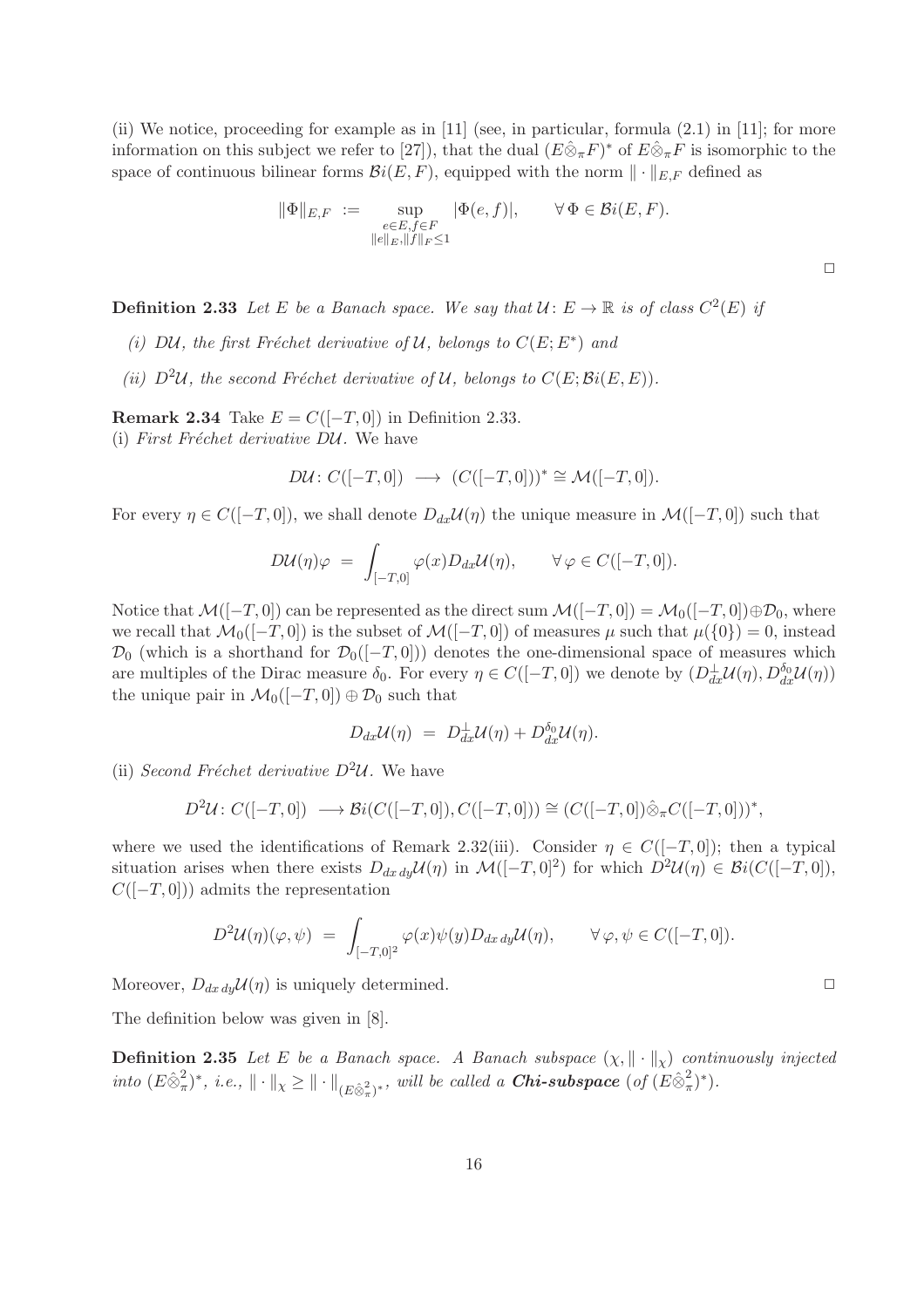Remark 2.36 Take  $E = C([-T, 0])$  in Definition 2.35. As indicated in [8], a typical example of Chi-subspace of  $C([-T, 0]) \hat{\otimes}_{\pi}^2$  $\frac{1}{\pi}$  is  $\mathcal{M}([-T, 0]^2)$  equipped with the usual total variation norm, denoted by  $\|\cdot\|_{\text{Var}}$ . Another important Chi-subspace of  $C([-T, 0])\hat{\otimes}_{\pi}^2$  $\frac{2}{\pi}$  is the following, which is also a Chi-subspace of  $\mathcal{M}([-T, 0]^2)$ :

$$
\chi_0 := \{ \mu \in \mathcal{M}([-T, 0]^2) : \mu(dx, dy) = g_1(x, y) dx dy + \lambda_1 \delta_0(dx) \otimes \delta_0(dy) + g_2(x) dx \otimes \lambda_2 \delta_0(dy) + \lambda_3 \delta_0(dx) \otimes g_3(y) dy + g_4(x) \delta_y(dx) \otimes dy, g_1 \in L^2([-T, 0]^2), g_2, g_3 \in L^2([-T, 0]), g_4 \in L^{\infty}([-T, 0]), \lambda_1, \lambda_2, \lambda_3 \in \mathbb{R} \}.
$$

Using the notations of Example 3.4 and Remark 3.5 in [11], to which we refer for more details on this  $\text{subject, we notice that } \chi_0 \text{ is indeed given by the direct sum } \chi_0 = L^2([-T, 0]^2) \oplus (L^2([-T, 0]) \hat{\otimes}_h \mathcal{D}_0) \oplus$  $(\mathcal{D}_0 \hat{\otimes}_h L^2([-T,0])) \oplus \mathcal{D}_{0,0}([-T,0]^2) \oplus Diag([-T,0]^2)$ . In the sequel, we shall refer to the term  $g_4(x)\delta_u(dx) \otimes dy$  as the **diagonal component** and to  $g_4(x)$  as the **diagonal element** of  $\mu$ .

We can now state our first representation result for  $D^H U$ .

**Proposition 2.37** Let  $U: C([-T, 0]) \to \mathbb{R}$  be continuously Fréchet differentiable. Suppose the following.

(i) For any  $\eta \in C([-T, 0])$  there exists  $D_x^{\text{ac}} \mathcal{U}(\eta) \in BV([-T, 0])$  such that

$$
D_{dx}^{\perp} \mathcal{U}(\eta) = D_x^{\text{ac}} \mathcal{U}(\eta) dx.
$$

(ii) There exist continuous extensions (necessarily unique)

$$
u: \mathscr{C}([-T,0]) \to \mathbb{R}, \qquad D_x^{\text{ac}}u: \mathscr{C}([-T,0]) \to BV([-T,0])
$$

of  $\mathcal U$  and  $D^{\text{ac}}_x\mathcal U$ , respectively.

Then, for any  $\eta \in C([-T, 0]),$ 

$$
D^H \mathcal{U}(\eta) = \int_{[-T,0]} D_x^{\text{ac}} \mathcal{U}(\eta) d^+ \eta(x), \qquad (2.19)
$$

where we recall that previous deterministic integral has been defined in Section 2.1.1. In particular, the horizontal derivative  $D^H \mathcal{U}(n)$  and the backward integral in (2.19) exist.

**Proof.** Let  $\eta \in C([-T, 0])$ , then starting from the left-hand side of (2.19), using the definition of  $D^H \mathcal{U}(n)$ , we are led to consider the following increment for the function u:

$$
\frac{u(\eta) - u(\eta(\cdot - \varepsilon)1_{[-T,0[} + \eta(0)1_{\{0\}})}{\varepsilon}.
$$
\n(2.20)

We shall expand  $(2.20)$  using a Taylor formula. Firstly, notice that, since  $\mathcal{U}$  is  $C^1$  Fréchet on  $C([-T, 0])$ , for every  $\eta_1 \in C([-T, 0])$ , with  $\eta_1(0) = \eta(0)$ , from the fundamental theorem of calculus we have

$$
\mathcal{U}(\eta) - \mathcal{U}(\eta_1) = \int_0^1 \bigg( \int_{-T}^0 D_x^{\alpha c} \mathcal{U}(\eta + \lambda(\eta_1 - \eta))(\eta(x) - \eta_1(x)) dx \bigg) d\lambda.
$$

Recalling from Remark 2.14 the density of  $C_{n(0)}([-T,0])$  in  $\mathscr{C}_{n(0)}([-T,0])$  with respect to the topology of  $\mathscr{C}([-T, 0])$ , we deduce the following Taylor's formula for u:

$$
u(\eta) - u(\eta_1) = \int_0^1 \left( \int_{-T}^0 D_x^{\text{ac}} u(\eta + \lambda(\eta_1 - \eta))(\eta(x) - \eta_1(x)) dx \right) d\lambda, \tag{2.21}
$$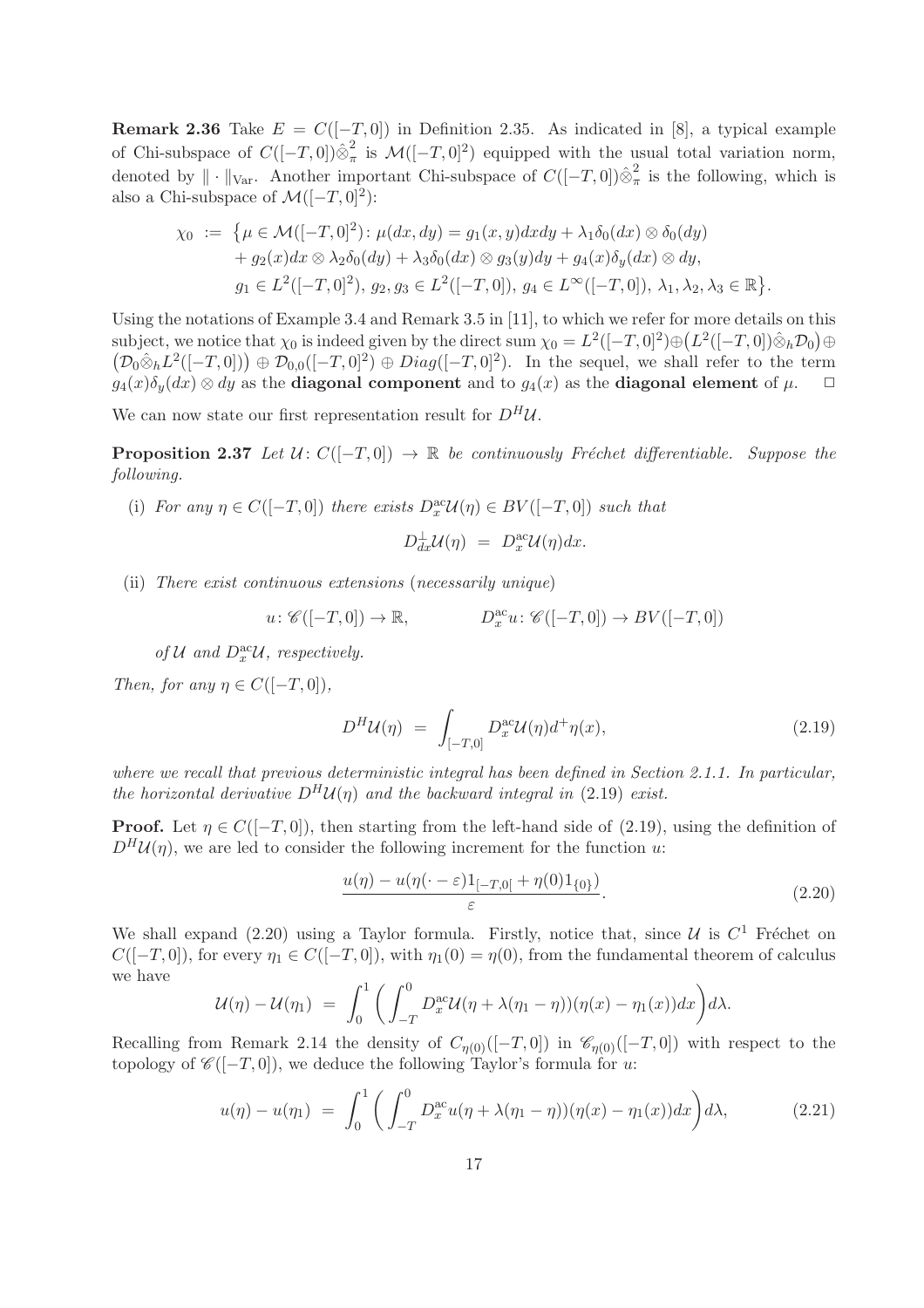for all  $\eta_1 \in \mathscr{C}_{n(0)}([-T,0])$ . As a matter of fact, for any  $\delta \in ]0,T/2]$  let (similarly to Remark 2.14(i))

$$
\eta_{1,\delta}(x) := \begin{cases} \eta_1(x), & -T \le x \le -\delta, \\ \frac{1}{\delta}(\eta_1(0) - \eta_1(-\delta))x + \eta_1(0), & -\delta < x \le 0 \end{cases}
$$

and  $\eta_{1,0} := \eta_1$ . Then  $\eta_{1,\delta} \in C([-T,0])$ , for any  $\delta \in ]0,T/2]$ , and  $\eta_{1,\delta} \to \eta_1$  in  $\mathscr{C}([-T,0])$ , as  $\delta \to 0^+$ . Now, define  $f: [-T, 0] \times [0, 1] \times [0, T/2] \rightarrow \mathbb{R}$  as follows

$$
f(x, \lambda, \delta) := D_x^{\text{ac}} u(\eta + \lambda(\eta_{1,\delta} - \eta))(\eta(x) - \eta_{1,\delta}(x)),
$$

for all  $(x, \lambda, \delta) \in [-T, 0] \times [0, 1] \times [0, T/2]$ . Notice that f is continuous and hence bounded, since its domain is a compact set. Then, it follows from Lebesgue's dominated convergence theorem that

$$
\int_0^1 \left( \int_{-T}^0 D_x^{\alpha c} \mathcal{U}(\eta + \lambda(\eta_{1,\delta} - \eta))(\eta(x) - \eta_{1,\delta}(x)) dx \right) d\lambda
$$
  
= 
$$
\int_0^1 \left( \int_{-T}^0 f(x, \lambda, \delta) dx \right) d\lambda \stackrel{\delta \to 0^+}{\longrightarrow} \int_0^1 \left( \int_{-T}^0 f(x, \lambda, 0) dx \right) d\lambda
$$
  
= 
$$
\int_0^1 \left( \int_{-T}^0 D_x^{\alpha c} u(\eta + \lambda(\eta_1 - \eta))(\eta(x) - \eta_1(x)) dx \right) d\lambda,
$$

from which we deduce (2.21), since  $\mathcal{U}(\eta_{1,\delta}) \to u(\eta_1)$  as  $\delta \to 0^+$ . Taking  $\eta_1(\cdot) = \eta(\cdot - \varepsilon)1_{[-T,0[} + \varepsilon]$  $\eta(0)1_{\{0\}},\$ we obtain

$$
\frac{u(\eta) - u(\eta(\cdot - \varepsilon)1_{[-T,0[} + \eta(0)1_{\{0\}})}{\varepsilon}
$$
\n
$$
= \int_0^1 \left( \int_{-T}^0 D_x^{\text{ac}} u(\eta + \lambda(\eta(\cdot - \varepsilon) - \eta(\cdot))1_{[-T,0[}) \frac{\eta(x) - \eta(x - \varepsilon)}{\varepsilon} dx \right) d\lambda
$$
\n
$$
= I_1(\eta, \varepsilon) + I_2(\eta, \varepsilon) + I_3(\eta, \varepsilon),
$$

where

$$
I_1(\eta, \varepsilon) := \int_0^1 \left( \int_{-T}^0 \eta(x) \frac{1}{\varepsilon} \Big( D_x^{\text{ac}} u \big( \eta + \lambda (\eta(\cdot - \varepsilon) - \eta(\cdot) \big) 1_{[-T,0[} \big) - D_{x+\varepsilon}^{\text{ac}} u \big( \eta + \lambda (\eta(\cdot - \varepsilon) - \eta(\cdot) \big) 1_{[-T,0[} \big) \Big) dx \right) d\lambda,
$$
  

$$
I_2(\eta, \varepsilon) := \frac{1}{\varepsilon} \int_0^1 \left( \int_{-\varepsilon}^0 \eta(x) D_{x+\varepsilon}^{\text{ac}} u \big( \eta + \lambda (\eta(\cdot - \varepsilon) - \eta(\cdot) \big) 1_{[-T,0[} \big) dx \right) d\lambda,
$$
  

$$
I_3(\eta, \varepsilon) := -\frac{1}{\varepsilon} \int_0^1 \left( \int_{-T-\varepsilon}^{-T} \eta(x) D_{x+\varepsilon}^{\text{ac}} u \big( \eta + \lambda (\eta(\cdot - \varepsilon) - \eta(\cdot) \big) 1_{[-T,0[} \big) dx \right) d\lambda.
$$

Notice that, since  $\eta(x) = 0$  for  $x < -T$ , we see that  $I_2(\eta, \varepsilon) = 0$ . Moreover, since  $D_x^{\text{ac}}u(\cdot) = D_0^{\text{ac}}u(\cdot)$ , for  $x \geq 0$ , and  $\eta + \lambda(\eta(\cdot - \varepsilon) - \eta(\cdot))1_{[-T,0]} \to \eta$  in  $\mathscr{C}([-T,0])$  as  $\varepsilon \to 0^+$ , it follows that (using the continuity of  $D_x^{\text{ac}}u$  from  $\mathscr{C}([-T,0])$  into  $BV([-T,0])$ , which implies that  $D_0^{\text{ac}}u(\eta + \lambda(\eta(\cdot - \varepsilon) \eta(\cdot)1_{[-T,0[}) \to D_0^{\text{ac}}u(\eta)$  as  $\varepsilon \to 0^+$ )

$$
\frac{1}{\varepsilon} \int_{-\varepsilon}^{0} \eta(x) D_{x+\varepsilon}^{\mathop{\rm {ac}}} u(\eta + \lambda (\eta(\cdot - \varepsilon) - \eta(\cdot)) 1_{[-T,0[}) dx
$$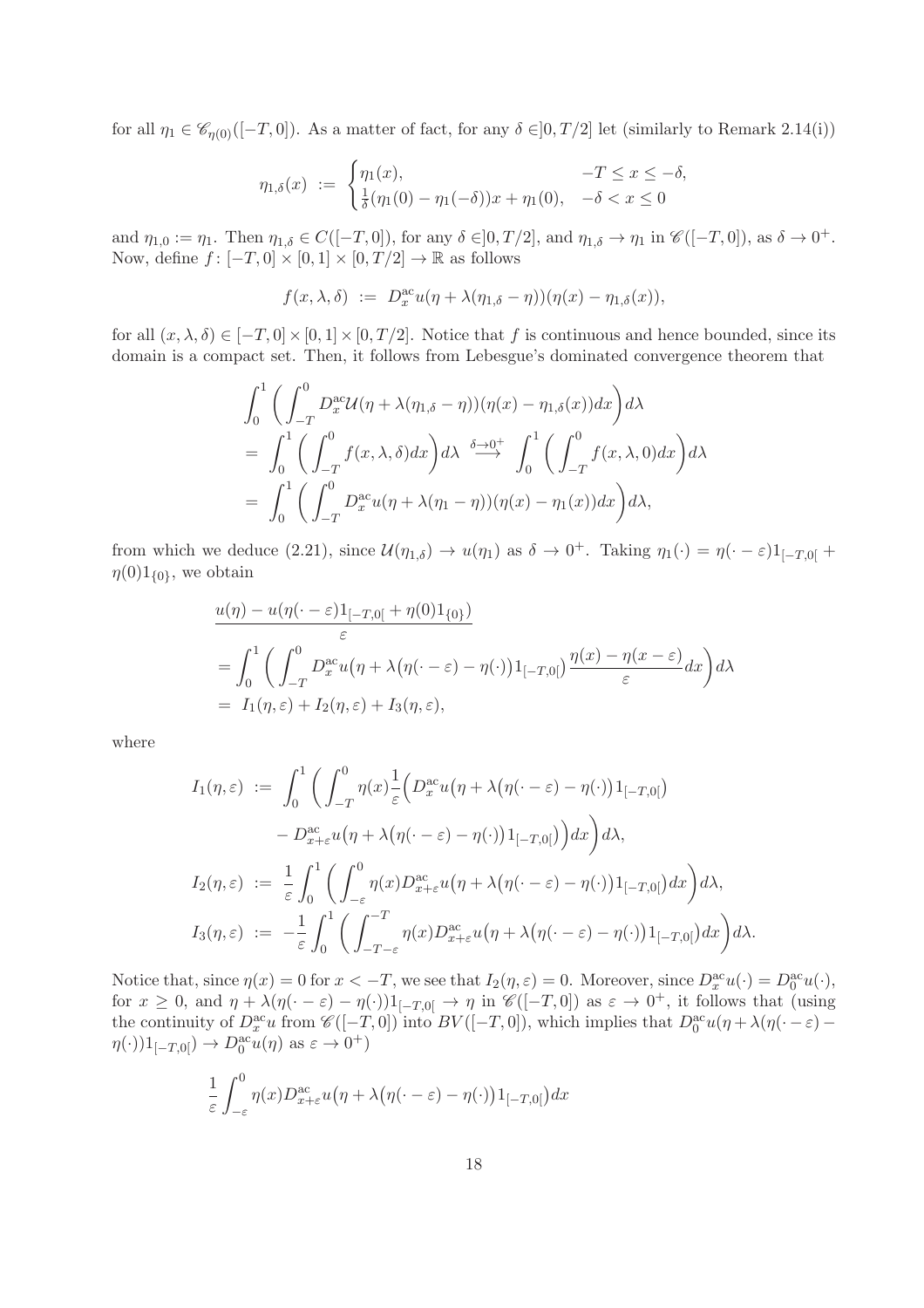$$
= \frac{1}{\varepsilon} \int_{-\varepsilon}^{0} \eta(x) dx D_0^{\alpha c} u(\eta + \lambda (\eta(\cdot - \varepsilon) - \eta(\cdot)) 1_{[-T,0[}) \stackrel{\varepsilon \to 0^+}{\longrightarrow} \eta(0) D_0^{\alpha c} u(\eta).
$$

Finally, concerning  $I_1(\eta,\varepsilon)$ , from Fubini's theorem we obtain (denoting  $\eta_{\varepsilon,\lambda} := \eta + \lambda(\eta(\cdot - \varepsilon) \eta(\cdot)$ )1<sub>[−T,0[</sub>)

$$
I_1(\eta, \varepsilon) = \int_0^1 \left( \int_{-T}^0 \eta(x) \frac{1}{\varepsilon} \Big( D_x^{\text{ac}} u(\eta_{\varepsilon,\lambda}) - D_{x+\varepsilon}^{\text{ac}} u(\eta_{\varepsilon,\lambda}) \Big) dx \right) d\lambda
$$
  
\n
$$
= -\int_0^1 \left( \int_{-T}^0 \eta(x) \frac{1}{\varepsilon} \Big( \int_{]x, x+\varepsilon]} D_{dy}^{\text{ac}} u(\eta_{\varepsilon,\lambda}) \Big) dx \right) d\lambda
$$
  
\n
$$
= -\int_0^1 \left( \int_{] -T, \varepsilon]} \frac{1}{\varepsilon} \Big( \int_{(-T) \vee (y-\varepsilon)}^{0 \wedge y} \eta(x) dx \Big) D_{dy}^{\text{ac}} u(\eta_{\varepsilon,\lambda}) \Big) d\lambda = I_{11}(\eta, \varepsilon) + I_{12}(\eta, \varepsilon),
$$

where

$$
I_{11}(\eta,\varepsilon) := -\int_0^1 \bigg( \int_{]-T,\varepsilon]} \frac{1}{\varepsilon} \bigg( \int_{(-T)\vee(y-\varepsilon)}^{0\wedge y} \eta(x) dx \bigg) \bigg( D_{dy}^{\mathrm{ac}} u(\eta_{\varepsilon,\lambda}) - D_{dy}^{\mathrm{ac}} u(\eta) \bigg) \bigg) d\lambda,
$$
  
\n
$$
I_{12}(\eta,\varepsilon) := -\int_0^1 \bigg( \int_{]-T,\varepsilon]} \frac{1}{\varepsilon} \bigg( \int_{(-T)\vee(y-\varepsilon)}^{0\wedge y} \eta(x) dx \bigg) D_{dy}^{\mathrm{ac}} u(\eta) \bigg) d\lambda
$$
  
\n
$$
= -\bigg( \int_{]-T,\varepsilon]} \frac{1}{\varepsilon} \bigg( \int_{(-T)\vee(y-\varepsilon)}^{0\wedge y} \eta(x) dx \bigg) D_{dy}^{\mathrm{ac}} u(\eta).
$$

Recalling that  $D_x^{\text{ac}}u(\cdot) = D_0^{\text{ac}}u(\cdot)$ , for  $x \ge 0$ , we see that in  $I_{11}(\eta,\varepsilon)$  and  $I_{12}(\eta,\varepsilon)$  the integrals on  $]-T,\varepsilon]$  are equal to the same integrals on  $]-T,0]$ , i.e.,

$$
I_{11}(\eta,\varepsilon) = -\int_0^1 \bigg( \int_{]-T,0]} \frac{1}{\varepsilon} \bigg( \int_{(-T)\vee(y-\varepsilon)}^{0\wedge y} \eta(x) dx \bigg) \bigg( D_{dy}^{\text{ac}} u(\eta_{\varepsilon,\lambda}) - D_{dy}^{\text{ac}} u(\eta) \bigg) \bigg) d\lambda
$$
  
\n
$$
= -\int_0^1 \bigg( \int_{]-T,0]} \frac{1}{\varepsilon} \bigg( \int_{y-\varepsilon}^y \eta(x) dx \bigg) \bigg( D_{dy}^{\text{ac}} u(\eta_{\varepsilon,\lambda}) - D_{dy}^{\text{ac}} u(\eta) \bigg) \bigg) d\lambda,
$$
  
\n
$$
I_{12}(\eta,\varepsilon) = -\int_{]-T,0]} \frac{1}{\varepsilon} \bigg( \int_{(-T)\vee(y-\varepsilon)}^{0\wedge y} \eta(x) dx \bigg) D_{dy}^{\text{ac}} u(\eta) = -\int_{]-T,0]} \frac{1}{\varepsilon} \bigg( \int_{y-\varepsilon}^y \eta(x) dx \bigg) D_{dy}^{\text{ac}} u(\eta).
$$

Now, observe that

$$
|I_{11}(\eta,\varepsilon)| \leq \|\eta\|_{\infty} \|D^{\mathrm{ac}}_{\cdot}u(\eta_{\varepsilon,\lambda}) - D^{\mathrm{ac}}_{\cdot}u(\eta)\|_{\mathrm{Var}([-T,0])} \xrightarrow{\varepsilon \to 0^+} 0.
$$

Moreover, since  $\eta$  is continuous at  $y \in ]-T,0]$ , we deduce that  $\int_{y-\varepsilon}^{y} \eta(x) dx/\varepsilon \to \eta(y)$  as  $\varepsilon \to 0^+$ . Therefore, by Lebesgue's dominated convergence theorem, we get

$$
I_{12}(\eta,\varepsilon) \stackrel{\varepsilon \to 0^+}{\longrightarrow} - \int_{]-T,0]} \eta(y) D_{dy}^{\mathrm{ac}} u(\eta).
$$

In conclusion, we have

$$
D^H \mathcal{U}(\eta) = \eta(0) D_0^{\text{ac}} u(\eta) - \int_{]-T,0]} \eta(y) D_{dy}^{\text{ac}} u(\eta),
$$

which gives (2.19) using the integration by parts formula (2.5) and noting that we can suppose, without loss of generality,  $D_0^{\text{ac}} \mathcal{U}(\eta) = D_0^{\text{ac}} \mathcal{U}(\eta)$ .

For our second representation result of  $D^H\mathcal{U}$  we need the following generalization of the deterministic backward integral when the integrand is a measure.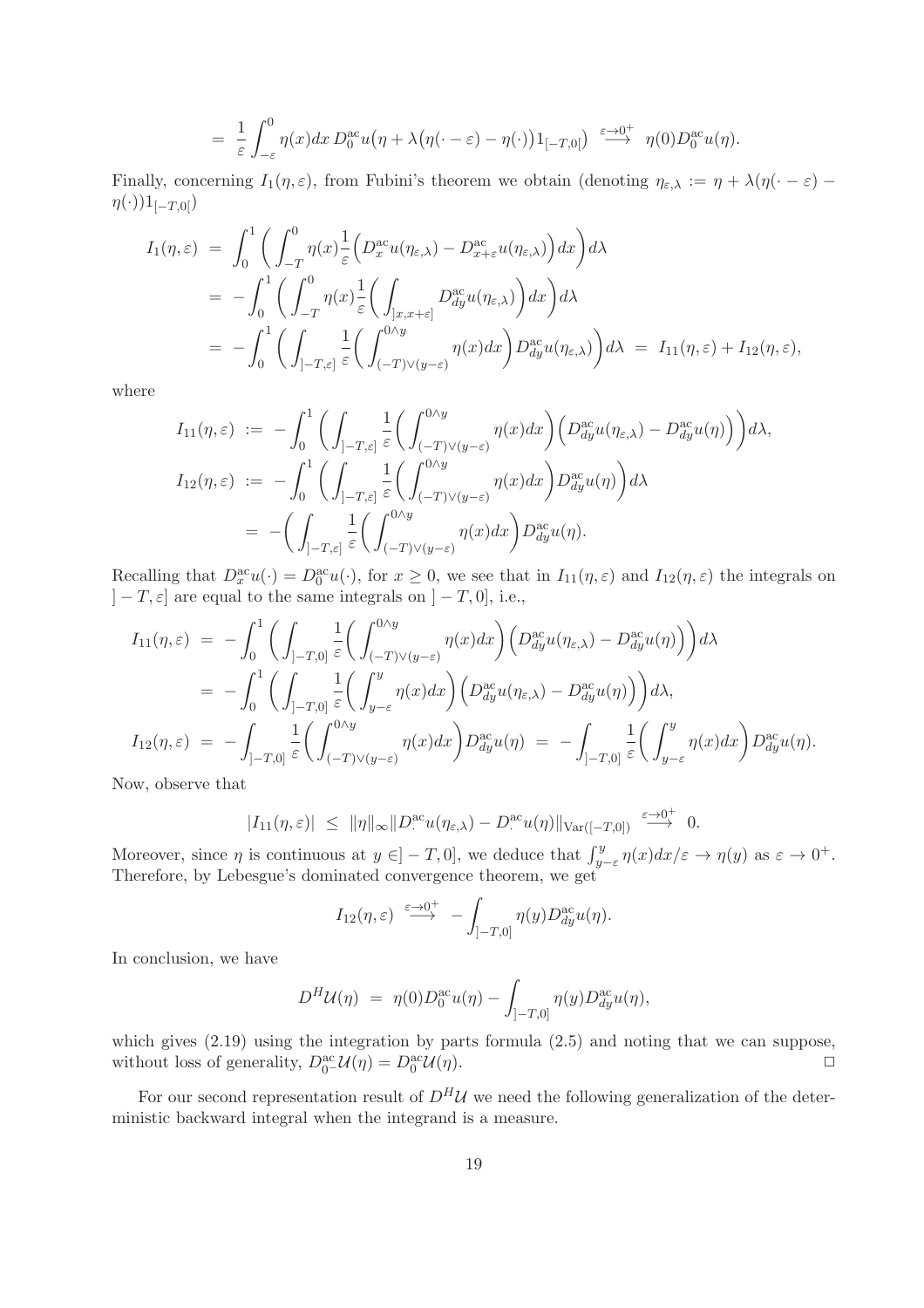**Definition 2.38** Let  $f: [-T, 0] \to \mathbb{R}$  be a càdlàg function and  $q \in \mathcal{M}([-T, 0])$ . Suppose that the following limit

$$
\int_{[-T,0]} g(ds) d^+ f(s) \ := \ \lim_{\varepsilon \to 0^+} \int_{[-T,0]} g(ds) \frac{f_{\overline{J}}(s) - f_{\overline{J}}(s-\varepsilon)}{\varepsilon},
$$

exists and it is finite. Then, the obtained quantity is denoted by  $\int_{[-T,0]} g d^+ f$  and called (**determin**istic, definite) backward integral of g with respect to f  $($ on  $[-T, 0]$ .

**Remark 2.39** Notice that if q is absolutely continuous with density càdlàg (still denoted by q) then Definition 2.38 is compatible with the one in Definition 2.7.  $\Box$ 

**Proposition 2.40** Let  $U: C([-T, 0]) \to \mathbb{R}$  be twice continuously Fréchet differentiable such that

$$
D^2\mathcal{U}: C([-T,0]) \longrightarrow \chi_0 \subset (C([-T,0])\hat{\otimes}_{\pi}C([-T,0]))^* \text{ continuously with respect to } \chi_0.
$$

Assume that there exist continuous extensions (necessarily unique)

$$
u: \mathscr{C}([-T,0]) \to \mathbb{R}, \qquad D^2_{dx\,dy}u: \mathscr{C}([-T,0]) \to \chi_0
$$

of U and  $D^2_{dx\,dy}U$ , respectively. Let  $\eta \in C([-T,0])$  be such that the (deterministic) quadratic variation on  $\overline{[-T,0]}$  exists and suppose also the following.

- (i)  $D_x^{2,Diag}U(\eta)$ , the diagonal element of the second-order derivative at  $\eta$ , has a set of discontinuity which has null measure with respect to  $[\eta]$  (in particular, if it is countable).
- (ii) The horizontal derivative  $D^H U(\eta)$  exists at  $\eta$ .

Then

$$
D^H \mathcal{U}(\eta) = \int_{[-T,0]} D_{dx}^{\perp} \mathcal{U}(\eta) d^{\dagger} \eta(x) - \frac{1}{2} \int_{[-T,0]} D_x^{2,Diag} \mathcal{U}(\eta) d[\eta](x).
$$
 (2.22)

In particular, the backward integral in  $(2.22)$  exists.

**Proof.** Let  $\eta$  be as in the statement of the proposition. Then, using the definition of  $D^H \mathcal{U}(\eta)$  we are led to consider the following increment for the function  $u$ :

$$
\frac{u(\eta) - u(\eta(\cdot - \varepsilon)1_{[-T,0[} + \eta(0)1_{\{0\}})}{\varepsilon},\tag{2.23}
$$

with  $\varepsilon > 0$ . Our aim is to expand (2.23) using some Taylor formula. To this end, we begin noting that, since U is  $C^2$  Fréchet, for every  $\eta_1 \in C([-T, 0])$  the following standard Taylor's expansion holds:

$$
\mathcal{U}(\eta_1) = \mathcal{U}(\eta) + \int_{[-T,0]} D_{dx}\mathcal{U}(\eta) (\eta_1(x) - \eta(x)) + \frac{1}{2} \int_{[-T,0]^2} D_{dx\,dy}^2 \mathcal{U}(\eta) (\eta_1(x) - \eta(x)) (\eta_1(y) - \eta(y)) + \int_0^1 (1 - \lambda) \Big( \int_{[-T,0]^2} \Big( D_{dx\,dy}^2 \mathcal{U}(\eta + \lambda(\eta_1 - \eta)) - D_{dx\,dy}^2 \mathcal{U}(\eta) \Big) (\eta_1(x) - \eta(x)) (\eta_1(y) - \eta(y)) \Big) d\lambda.
$$

Now, using the density of  $C_{\eta(0)}([-T,0])$  into  $\mathscr{C}_{\eta(0)}([-T,0])$  with respect to the topology of the space  $\mathscr{C}([-T, 0])$  and proceeding as in the proof of Proposition 2.37, we deduce the following Taylor's formula for u:

$$
\frac{u(\eta) - u(\eta(\cdot - \varepsilon)1_{[-T,0[} + \eta(0)1_{\{0\}})}{\varepsilon} = \int_{[-T,0]} D_{dx}^{\perp} \mathcal{U}(\eta) \frac{\eta(x) - \eta(x - \varepsilon)}{\varepsilon}
$$
(2.24)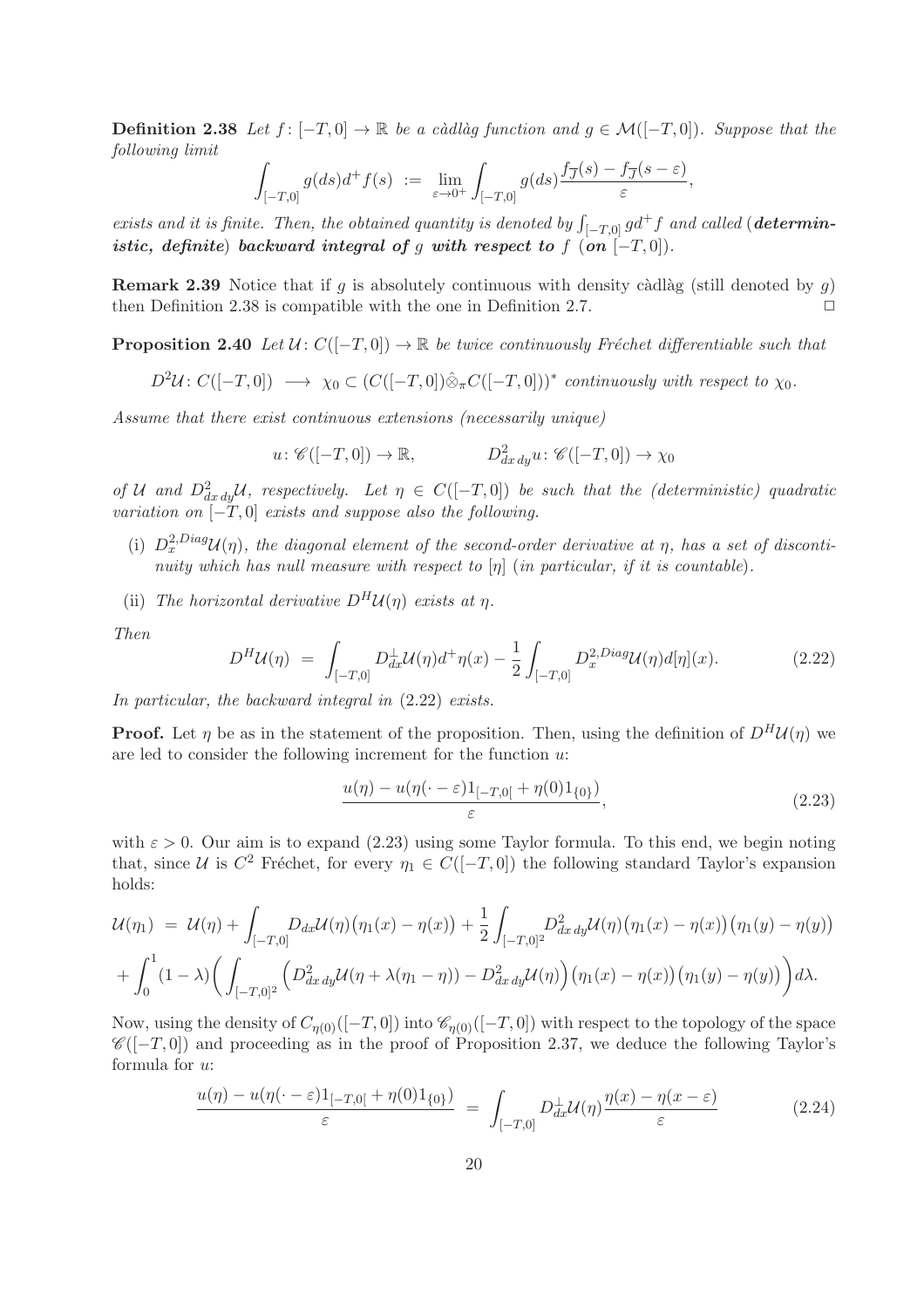$$
-\frac{1}{2}\int_{[-T,0]^2}D_{dx\,dy}^2\mathcal{U}(\eta)\frac{(\eta(x)-\eta(x-\varepsilon))(\eta(y)-\eta(y-\varepsilon))}{\varepsilon}1_{[-T,0[\times[-T,0[}(x,y)]}
$$

$$
-\int_0^1(1-\lambda)\bigg(\int_{[-T,0]^2}\bigg(D_{dx\,dy}^2u(\eta+\lambda(\eta(\cdot-\varepsilon)-\eta(\cdot))1_{[-T,0[})
$$

$$
-D_{dx\,dy}^2\mathcal{U}(\eta)\bigg)\frac{(\eta(x)-\eta(x-\varepsilon))(\eta(y)-\eta(y-\varepsilon))}{\varepsilon}1_{[-T,0[\times[-T,0[}(x,y))]d\lambda.
$$

Recalling the definition of  $\chi_0$  given in Remark 2.36, denoting by  $D^{2,L^2}_{xy}U(\eta) \in L^2([-T,0]^2)$  the element  $g_1$  and by  $D_x^{2,Diag}U(\eta) \in L^{\infty}([-T,0])$  the diagonal element  $g_4$  of  $D_{dx\,dy}^2U(\eta)$ , we notice that (due to the presence of the indicator function  $1_{[-T,0[\times[-T,0[}$ )

$$
\int_{[-T,0]^2} D^2_{dx\,dy} \mathcal{U}(\eta) \frac{(\eta(x) - \eta(x-\varepsilon))(\eta(y) - \eta(y-\varepsilon))}{\varepsilon} 1_{[-T,0[\times[-T,0[}(x,y))]} \n= \int_{[-T,0]^2} D^{2,L^2}_{xy} \mathcal{U}(\eta) \frac{(\eta(x) - \eta(x-\varepsilon))(\eta(y) - \eta(y-\varepsilon))}{\varepsilon} dx\,dy \n+ \int_{[-T,0]} D^{2,Diag}_{x} \mathcal{U}(\eta) \frac{(\eta(x) - \eta(x-\varepsilon))}{\varepsilon} dx.
$$

We denote by  $D_x^2 L^2 u$  and  $D_x^2 D^{iag} u$  the extensions of  $D_x^2 L^2 u$  and  $D_x^2 D^{iag} u$  to  $\mathscr{C}([-T,0])$ , respectively, which are continuous. In particular, (2.24) becomes

$$
\frac{u(\eta) - u(\eta(\cdot - \varepsilon)1_{[-T,0[} + \eta(0)1_{\{0\}})}{\varepsilon} = I_1(\varepsilon) + I_2(\varepsilon) + I_3(\varepsilon) + I_4(\varepsilon) + I_5(\varepsilon), \tag{2.25}
$$

where

$$
I_1(\varepsilon) := \int_{[-T,0]} D_{dx}^{\perp} \mathcal{U}(\eta) \frac{\eta(x) - \eta(x - \varepsilon)}{\varepsilon},
$$
  
\n
$$
I_2(\varepsilon) := -\frac{1}{2} \int_{[-T,0]^2} D_{xy}^{2} \mathcal{U}(\eta) \frac{(\eta(x) - \eta(x - \varepsilon))(\eta(y) - \eta(y - \varepsilon))}{\varepsilon} dx dy,
$$
  
\n
$$
I_3(\varepsilon) := -\frac{1}{2} \int_{[-T,0]} D_{x}^{2} \mathcal{D}^{2}(\eta) \frac{(\eta(x) - \eta(x - \varepsilon))}{\varepsilon} dx,
$$
  
\n
$$
I_4(\varepsilon) := -\int_{0}^{1} (1 - \lambda) \Big( \int_{[-T,0]^2} \left( D_{xy}^{2} \mathcal{L}^2 u(\eta + \lambda(\eta(\cdot - \varepsilon) - \eta(\cdot))1_{[-T,0[}) \right) - D_{xy}^{2} \mathcal{L}^2 \mathcal{U}(\eta) \Big) \frac{(\eta(x) - \eta(x - \varepsilon))(\eta(y) - \eta(y - \varepsilon))}{\varepsilon} dx dy \Big) d\lambda,
$$
  
\n
$$
I_5(\varepsilon) := -\int_{0}^{1} (1 - \lambda) \Big( \int_{[-T,0]} \left( D_{x}^{2} \mathcal{D}^{2} u(\eta + \lambda(\eta(\cdot - \varepsilon) - \eta(\cdot))1_{[-T,0[}) \right) - D_{x}^{2} \mathcal{D}^{2}(\eta(\eta)) \Big) \frac{(\eta(x) - \eta(x - \varepsilon))^{2}}{\varepsilon} dx \Big) d\lambda.
$$

Firstly, we shall prove that

$$
I_2(\varepsilon) \stackrel{\varepsilon \to 0^+}{\longrightarrow} 0. \tag{2.26}
$$

To this end, for every  $\varepsilon > 0$ , define the operator  $T_{\varepsilon} : L^2([-T, 0]^2) \to \mathbb{R}$  as follows:

$$
T_{\varepsilon} g = \int_{[-T,0]^2} g(x,y) \frac{(\eta(x) - \eta(x-\varepsilon))(\eta(y) - \eta(y-\varepsilon))}{\varepsilon} dx dy, \quad \forall g \in L^2([-T,0]^2).
$$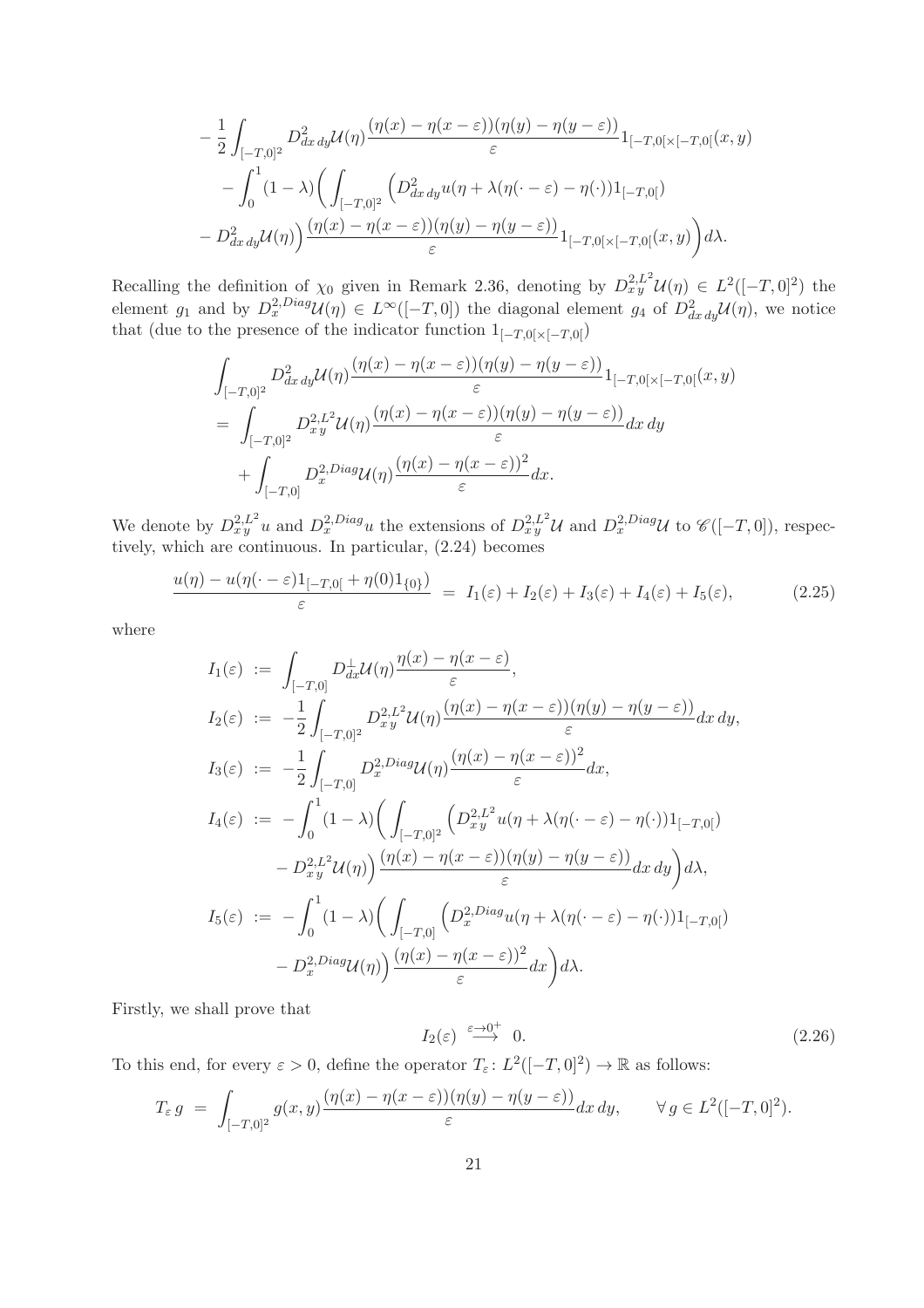Then  $T_{\varepsilon} \in L^2([-T, 0])^*$ . Indeed, from Cauchy-Schwarz inequality,

$$
|T_{\varepsilon} g| \leq ||g||_{L^{2}([-T,0]^{2})} \sqrt{\int_{[-T,0]^{2}} \frac{(\eta(x) - \eta(x-\varepsilon))^{2} (\eta(y) - \eta(y-\varepsilon))^{2}}{\varepsilon^{2}} dx dy}
$$
  
= 
$$
||g||_{L^{2}([-T,0]^{2})} \int_{[-T,0]} \frac{(\eta(x) - \eta(x-\varepsilon))^{2}}{\varepsilon} dx
$$

and this last quantity is bounded with respect to  $\varepsilon$  since the quadratic variation of  $\eta$  on  $[-T, 0]$ exists. In particular, we have proved that for every  $g \in L^2([-T,0]^2)$  there exists a constant  $M_g \geq 0$ such that

$$
\sup_{0 < \varepsilon < 1} |T_{\varepsilon} g| \leq M_g.
$$

It follows from Banach-Steinhaus theorem that there exists a constant  $M \geq 0$  such that

$$
\sup_{0 < \varepsilon < 1} \|T_{\varepsilon}\|_{L^2([-T, 0])^*} \le M. \tag{2.27}
$$

Now, let us consider the set  $S := \{ g \in L^2([-T, 0]^2) : g(x, y) = e(x)f(y), \text{ with } e, f \in C^1([-T, 0]) \},\$ which is dense in  $L^2([-T, 0]^2)$ . Let us show that

$$
T_{\varepsilon} g \stackrel{\varepsilon \to 0^+}{\longrightarrow} 0, \qquad \forall g \in \mathcal{S}.
$$
 (2.28)

Fix  $g \in \mathcal{S}$ , with  $g(x, y) = e(x)f(y)$  for any  $(x, y) \in [-T, 0]$ , then

$$
T_{\varepsilon} g = \frac{1}{\varepsilon} \int_{[-T,0]} e(x) \big( \eta(x) - \eta(x - \varepsilon) \big) dx \int_{[-T,0]} f(y) \big( \eta(y) - \eta(y - \varepsilon) \big) dy. \tag{2.29}
$$

We have

$$
\left| \int_{[-T,0]} e(x) (\eta(x) - \eta(x - \varepsilon)) dx \right| = \left| \int_{[-T,0]} (e(x) - e(x + \varepsilon)) \eta(x) dx \right|
$$
  
 
$$
- \int_{[-T-\varepsilon,-T]} e(x + \varepsilon) \eta(x) dx + \int_{[-\varepsilon,0]} e(x + \varepsilon) \eta(x) dx \right| \leq \varepsilon \left( \int_{[-T,0]} |\dot{e}(x)| dx + 2||e||_{\infty} \right) \|\eta\|_{\infty}.
$$

Similarly,

$$
\left| \int_{[-T,0]} f(y) \big( \eta(y) - \eta(y - \varepsilon) \big) dy \right| \leq \varepsilon \bigg( \int_{[-T,0]} |\dot{f}(y)| dy + 2||f||_{\infty} \bigg) \|\eta\|_{\infty}.
$$

Therefore, from (2.29) we find

$$
|T_{\varepsilon} g| \leq \varepsilon \bigg( \int_{[-T,0]} |\dot{e}(x)| dx + 2||e||_{\infty} \bigg) \bigg( \int_{[-T,0]} |\dot{f}(y)| dy + 2||f||_{\infty} \bigg) \|\eta\|_{\infty}^2,
$$

which converges to zero as  $\varepsilon$  goes to zero and therefore (2.28) is established. This in turn implies that

$$
T_{\varepsilon} g \stackrel{\varepsilon \to 0^+}{\longrightarrow} 0, \qquad \forall g \in L^2([-T, 0]^2). \tag{2.30}
$$

Indeed, fix  $g \in L^2([-T, 0]^2)$  and let  $(g_n)_n \subset S$  be such that  $g_n \to g$  in  $L^2([-T, 0]^2)$ . Then

$$
|T_{\varepsilon} g| \leq |T_{\varepsilon}(g - g_n)| + |T_{\varepsilon} g_n| \leq ||T_{\varepsilon}||_{L^2([-T,0]^2)^*} ||g - g_n||_{L^2([-T,0]^2)} + |T_{\varepsilon} g_n|.
$$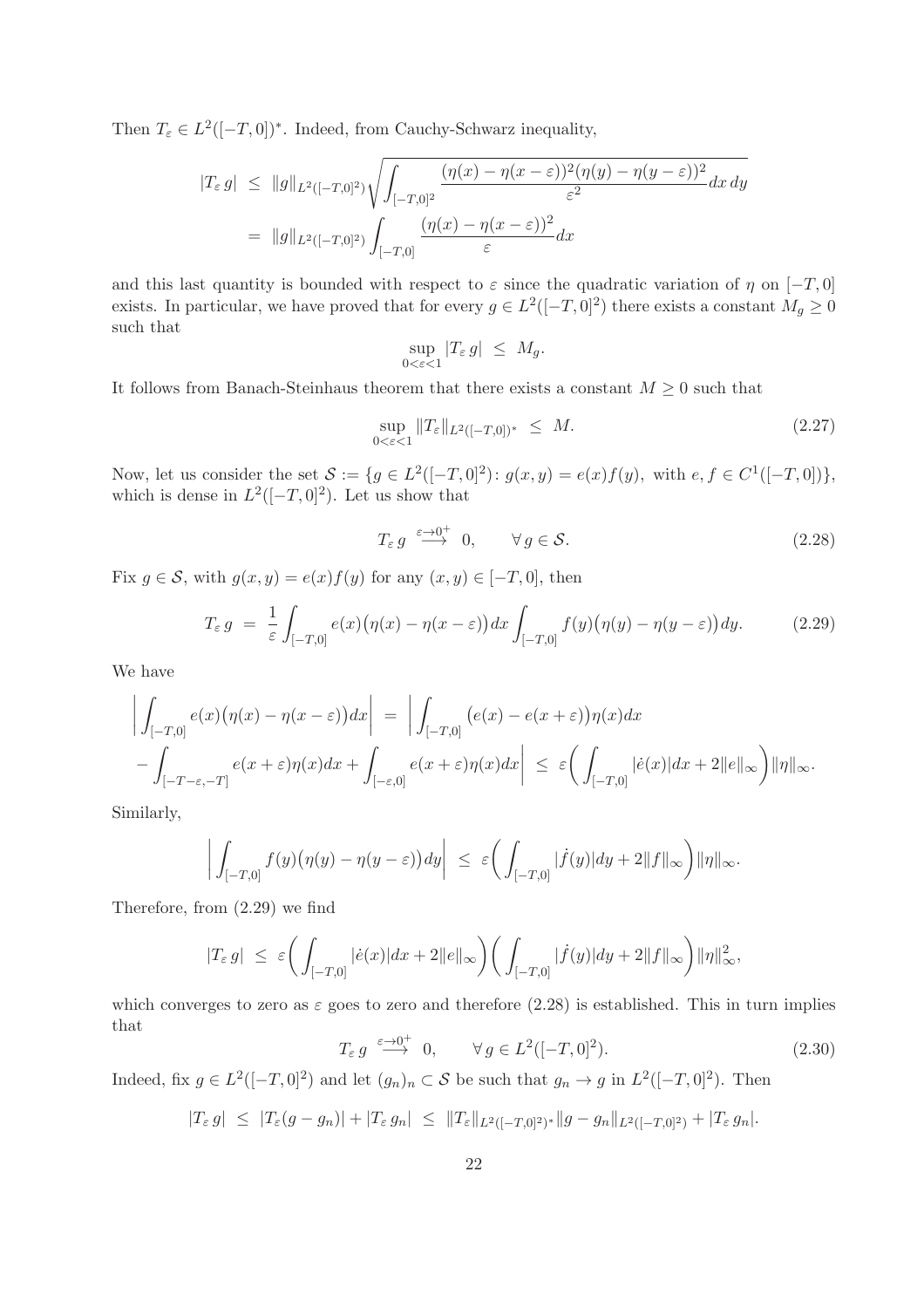From (2.27) it follows that

$$
|T_{\varepsilon} g| \leq M \|g - g_n\|_{L^2([-T,0]^2)} + |T_{\varepsilon} g_n|,
$$

which implies  $\limsup_{\varepsilon\to 0^+} |T_{\varepsilon} g| \leq M \|g - g_n\|_{L^2([-T,0]^2)}$ . Sending *n* to infinity, we deduce (2.30) and finally (2.26).

Let us now consider the term  $I_3(\varepsilon)$  in (2.25). Since the quadratic variation [η] exists, it follows from Portmanteau's theorem and item (i) that

$$
I_3(\varepsilon) = \int_{[-T,0]} D_x^{2,Diag} \mathcal{U}(\eta) \frac{(\eta(x) - \eta(x-\varepsilon))^2}{\varepsilon} dx \implies \int_{[-T,0]} D_x^{2,Diag} \mathcal{U}(\eta) d[\eta](x).
$$

Regarding the term  $I_4(\varepsilon)$  in (2.25), let  $\phi_\eta: [0,1]^2 \to L^2([-T,0]^2)$  be given by

$$
\phi_{\eta}(\varepsilon,\lambda)(\cdot,\cdot) = D_{\cdot\cdot}^{2,L^2} u(\eta + \lambda(\eta(\cdot-\varepsilon)-\eta(\cdot))1_{[-T,0[}).
$$

By assumption,  $\phi_{\eta}$  is a continuous map, and hence it is uniformly continuous, since  $[0,1]^2$  is a compact set. Let  $\rho_{\phi_{\eta}}$  denote the continuity modulus of  $\phi_{\eta}$ , then

$$
||D^{2,L^2}_{...}u(\eta + \lambda(\eta(\cdot - \varepsilon) - \eta(\cdot))1_{[-T,0[}) - D^{2,L^2}_{...}U(\eta)||_{L^2([-T,0]^2)}
$$
  
=  $||\phi_{\eta}(\varepsilon, \lambda) - \phi_{\eta}(0, \lambda)||_{L^2([-T,0]^2)} \le \rho_{\phi_{\eta}}(\varepsilon).$ 

This implies, by Cauchy-Schwarz inequality,

$$
\begin{split}\n&\left|\int_{0}^{1} (1-\lambda) \left(\int_{[-T,0]^{2}} \left(D_{xy}^{2,L^{2}} u(\eta+\lambda(\eta(\cdot-\varepsilon)-\eta(\cdot))1_{[-T,0[})\right)\right.\\
&\left.-D_{xy}^{2,L^{2}} \mathcal{U}(\eta)\right) \frac{(\eta(x)-\eta(x-\varepsilon))(\eta(y)-\eta(y-\varepsilon))}{\varepsilon} dx\,dy\right) d\lambda\right| \\
&\leq \int_{0}^{1} (1-\lambda) \left|\left|D_{\cdot,\cdot}^{2,L^{2}} u(\eta+\lambda(\eta(\cdot-\varepsilon)-\eta(\cdot))1_{[-T,0]})\right.\n\right.\\
&\left.-D_{\cdot,\cdot}^{2,L^{2}} \mathcal{U}(\eta)\right|\left|_{L^{2}([-T,0]^{2})} \sqrt{\int_{[-T,0]^{2}} \frac{(\eta(x)-\eta(x-\varepsilon))^{2}(\eta(y)-\eta(y-\varepsilon))^{2}}{\varepsilon^{2}} dx\,dy}\,d\lambda\right| \\
&\leq \int_{0}^{1} (1-\lambda)\rho_{\phi_{\eta}}(\varepsilon) \left(\int_{[-T,0]} \frac{(\eta(x)-\eta(x-\varepsilon))^{2}}{\varepsilon} dx\right) d\lambda \\
&= \frac{1}{2}\rho_{\phi_{\eta}}(\varepsilon) \int_{[-T,0]} \frac{(\eta(x)-\eta(x-\varepsilon))^{2}}{\varepsilon} dx \xrightarrow{\varepsilon\to0^{+}} 0.\n\end{split}
$$

Finally, we consider the term  $I_5(\varepsilon)$  in (2.25). Define  $\psi_\eta: [0,1]^2 \to L^\infty([-T,0])$  as follows:

$$
\psi_{\eta}(\varepsilon,\lambda)(\cdot) = D^{2,Diag}_{\cdot}u(\eta + \lambda(\eta(\cdot - \varepsilon) - \eta(\cdot))1_{[-T,0]}).
$$

We see that  $\psi_{\eta}$  is uniformly continuous. Let  $\rho_{\psi_{\eta}}$  denote the continuity modulus of  $\psi_{\eta}$ , then

$$
||D^{2,Diag}_{\cdot}u(\eta+\lambda(\eta(\cdot-\varepsilon)-\eta(\cdot))1_{[-T,0[})-D^{2,Diag}_{\cdot}U(\eta)||_{L^{\infty}([-T,0])}
$$
  
=  $||\psi_{\eta}(\varepsilon,\lambda)-\psi_{\eta}(0,\lambda)||_{L^{\infty}([-T,0])} \leq \rho_{\psi_{\eta}}(\varepsilon).$ 

Therefore, we have

$$
\bigg| \int_0^1 (1 - \lambda) \bigg( \int_{[-T,0]} \left( D_x^{2,Diag} u(\eta + \lambda(\eta(\cdot - \varepsilon) - \eta(\cdot)) 1_{[-T,0[} \right) \bigg) \bigg) \bigg|
$$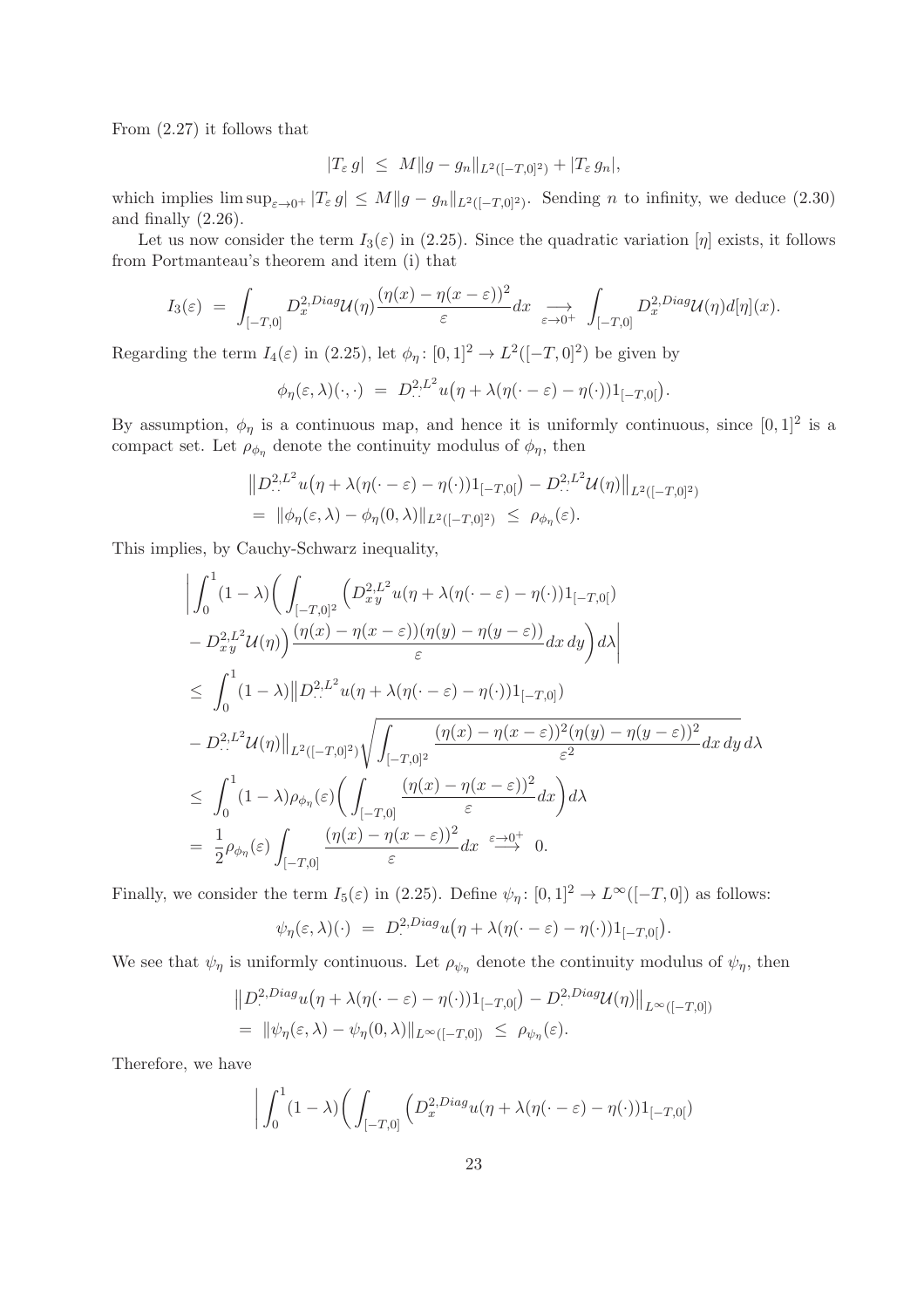$$
- D_x^{2,Diag} \mathcal{U}(\eta) \Big) \frac{(\eta(x) - \eta(x - \varepsilon))^2}{\varepsilon} dx \Big) d\lambda \Big|
$$
  
\$\leq \int\_0^1 (1 - \lambda) \Big( \int\_{[-T,0]} \rho\_{\psi\_\eta}(\varepsilon) \frac{(\eta(x) - \eta(x - \varepsilon))^2}{\varepsilon} dx \Big) d\lambda\$  
=  $\frac{1}{2} \rho_{\psi_\eta}(\varepsilon) \int_{[-T,0]} \frac{(\eta(x) - \eta(x - \varepsilon))^2}{\varepsilon} dx \xrightarrow{\varepsilon \to 0^+} 0.$ 

In conclusion, we have proved that all the integral terms in the right-hand side of  $(2.25)$ , unless  $I_1(\varepsilon)$ , admit a limit when  $\varepsilon$  goes to zero. Since the left-hand side admits a limit, namely  $D^H \mathcal{U}(\eta)$ , we deduce that the backward integral

$$
I_1(\varepsilon) = \int_{[-T,0]} D_{dx}^{\perp} \mathcal{U}(\eta) \frac{\eta(x) - \eta(x-\varepsilon)}{\varepsilon} \stackrel{\varepsilon \to 0^+}{\longrightarrow} \int_{[-T,0]} D_{dx}^{\perp} \mathcal{U}(\eta) d^{\dagger} \eta(x)
$$

exists and it is finite, which concludes the proof.  $\Box$ 

## 3 Path-dependent SDE and Kolmogorov equation

#### 3.1 The framework

Consider on  $(\Omega, \mathcal{F}, \mathbb{P})$  a real Brownian motion  $W = (W_t)_{t\geq 0}$ . We denote by  $\mathbb{F} = (\mathcal{F}_t)_{t\geq 0}$  the natural filtration generated by W, completed with the  $\mathbb{P}\text{-null}$  sets of  $\mathcal{F}$ . Fix a finite time horizon  $T \in ]0,\infty[$  and let  $C([-T,0])$  be the Banach space of all continuous paths  $\eta: [-T,0] \to \mathbb{R}$  endowed with the supremum norm  $\|\eta\|_{\infty} = \sup_{x \in [-T,0]} |\eta(x)|$ . For any  $(t, \eta) \in [0,T] \times C([-T,0])$  consider the following path-dependent SDE (recall that  $X$  is the window process associated to X, see (2.1))

$$
\begin{cases} dX_s = b(s, \mathbb{X}_s)dt + \sigma(s, \mathbb{X}_s)dW_s, & t \le s \le T, \\ X_s = \eta(s - t), & -T + t \le s \le t, \end{cases}
$$
\n(3.1)

where the coefficients b and  $\sigma$  satisfy the following assumption.

(H1)  $b, \sigma: [0, T] \times C([-T, 0]) \rightarrow \mathbb{R}$  are Borel measurable functions satisfying, for all  $t \in [0, T]$ ,  $\eta, \eta' \in C([-T, 0]),$ 

$$
|b(t, \eta)| + |\sigma(t, \eta)| \leq M_1(1 + \|\eta\|_{\infty}),
$$
  

$$
|b(t, \eta) - b(t, \eta')| + |\sigma(t, \eta) - \sigma(t, \eta')| \leq L_1 \|\eta - \eta'\|_{\infty},
$$

for some positive constants  $M_1$  and  $L_1$ .

**Proposition 3.1** Under Assumption (H1), for any  $(t, \eta) \in [0, T] \times C([-T, 0])$  there exists a unique (up to indistinguishability) F-adapted continuous process  $X^{t,\eta} = (X_s^{t,\eta})_{[-T+t,T]}$  strong solution to equation (3.1). Moreover, for any  $p \geq 2$  there exists a positive constant  $C_p$  (depending only on  $p, T, M_1$ ) such that

$$
\mathbb{E}\Big[\sup_{s\in[-T+t,T]} \left|X_s^{t,\eta}\right|^p\Big] \leq C_p\big(1+\|\eta\|_{\infty}^p\big). \tag{3.2}
$$

**Proof.** Since Hypotheses  $(14.15)$  and  $(14.22)$  in [17] are satisfied under  $(H1)$ , the existence and uniqueness part follows from Theorem 14.23 in [17]. Concerning  $(3.2)$ , raising to the p-th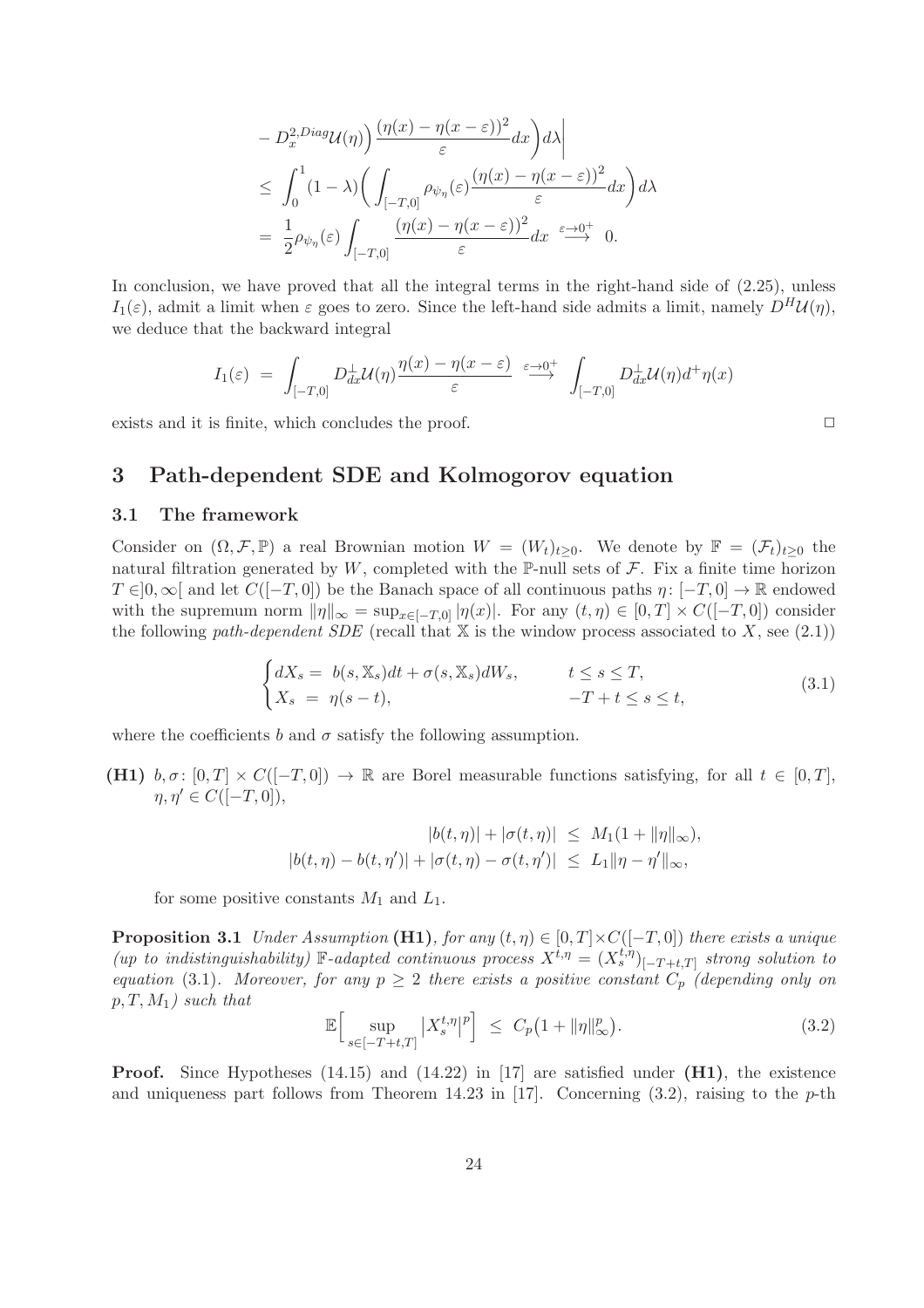power both sides of equation (3.1), recalling that  $(x_1 + \cdots + x_n)^p \leq n^{p-1}(x_1^p + \cdots + x_n^p)$ , for any  $x_1, \ldots, x_n \geq 0$ , we obtain  $(\mathbb{X}^{t,\eta})$  is the window process associated to  $X^{t,\eta}$ , see  $(2.1)$ )

$$
|X_s^{t,\eta}|^p \leq 3^{p-1} \bigg\{ |\eta(0)|^p + \bigg| \int_t^s b(r, \mathbb{X}_r^{t,\eta}) dr \bigg|^p + \bigg| \int_t^s \sigma(r, \mathbb{X}_r^{t,\eta}) dW_r \bigg|^p \bigg\}.
$$

Set  $\mathcal{X}_{s}^{t,\eta} = \sup_{u \in [-T+t,s]} |X_{u}^{t,\eta}|$ , for all  $s \in [t,T]$ . Then, we have

$$
|\mathcal{X}_s^{t,\eta}|^p \leq 3^{p-1} \bigg\{ \|\eta\|_{\infty}^p + \sup_{u \in [t,s]} \bigg| \int_t^u b(r, \mathbb{X}_r^{t,\eta}) dr \bigg|^p + \sup_{u \in [t,s]} \bigg| \int_t^u \sigma(r, \mathbb{X}_r^{t,\eta}) dW_r \bigg|^p \bigg\}.
$$
 (3.3)

From Hölder's inequality, we get

$$
\sup_{u \in [t,s]} \left| \int_t^u b(r, \mathbb{X}_r^{t,\eta}) dr \right|^p \le (s-t)^{p-1} \int_t^s \left| b(r, \mathbb{X}_r^{t,\eta}) \right|^p dr. \tag{3.4}
$$

On the other hand, from Burkholder-Davis-Gundy's inequality and Hölder's inequality, it follows that there exists a positive constant  $c_p$ , depending only on p, such that

$$
\mathbb{E}\left[\sup_{u\in[t,s]}\left|\int_{t}^{u}\sigma(r,\mathbb{X}_{r}^{t,\eta})dW_{r}\right|^{p}\right] \leq c_{p}\mathbb{E}\left[\left|\int_{t}^{s}\left|\sigma(r,\mathbb{X}_{r}^{t,\eta})\right|^{2}dr\right|^{p}\right]
$$

$$
\leq c_{p}(s-t)^{\frac{p}{2}-1}\mathbb{E}\left[\int_{t}^{s}\left|\sigma(r,\mathbb{X}_{r}^{t,\eta})\right|^{p}dr\right].
$$
(3.5)

Taking the expectation in (3.3), then exploiting (3.4) and (3.5), afterwards using the linear growth condition of b and  $\sigma$  in (H<sub>1</sub>), we see that there exists a positive constant  $\bar{C}_p$ , depending only on  $p, T, M_1$ , such that

$$
|\mathcal{X}_s^{t,\eta}|^p \leq \bar{C}_p \Big( 1 + \|\eta\|_{\infty}^p + \int_t^s \mathbb{E}[|\mathcal{X}_r^{t,\eta}|^p] dr \Big), \qquad \forall \, s \in [t,T].
$$

We can now deduce estimate  $(3.2)$  from an application of Gronwall's inequality.

Our aim is to study the following path-dependent Kolmogorov equation, which turns out to be related to (3.1):

$$
\begin{cases} \partial_t \mathcal{U} + D^H \mathcal{U} + b(t, \eta) D^V \mathcal{U} \\ + \frac{1}{2} \sigma(t, \eta)^2 D^{VV} \mathcal{U} + F(t, \eta, \mathcal{U}, \sigma(t, \eta) D^V \mathcal{U}) = 0, \quad \forall (t, \eta) \in [0, T[ \times C([-T, 0]), \\ \mathcal{U}(T, \eta) = H(\eta), \qquad \forall \eta \in C([-T, 0]), \end{cases} \tag{3.6}
$$

where  $F: [0, T] \times C([-T, 0]) \times \mathbb{R} \times \mathbb{R} \to \mathbb{R}$  and  $H: C([-T, 0]) \to \mathbb{R}$  are Borel measurable functions.

Remark 3.2 As already recalled, our functionals are defined, differently from [3], in such a way that time t and path  $\eta$  are not related to each other, so that the non-anticipative property imposed by [3] is automatically satisfied. More precisely, the non-anticipative property is implicit in the definition of our functionals, since given a pair  $(t, \eta)$  the path  $\eta$  always represents the past up to time t. Indeed, in general  $\eta$  stands for a path of  $\mathbb{X}_t$ , which is the path of the process X on  $[-T+t,t].$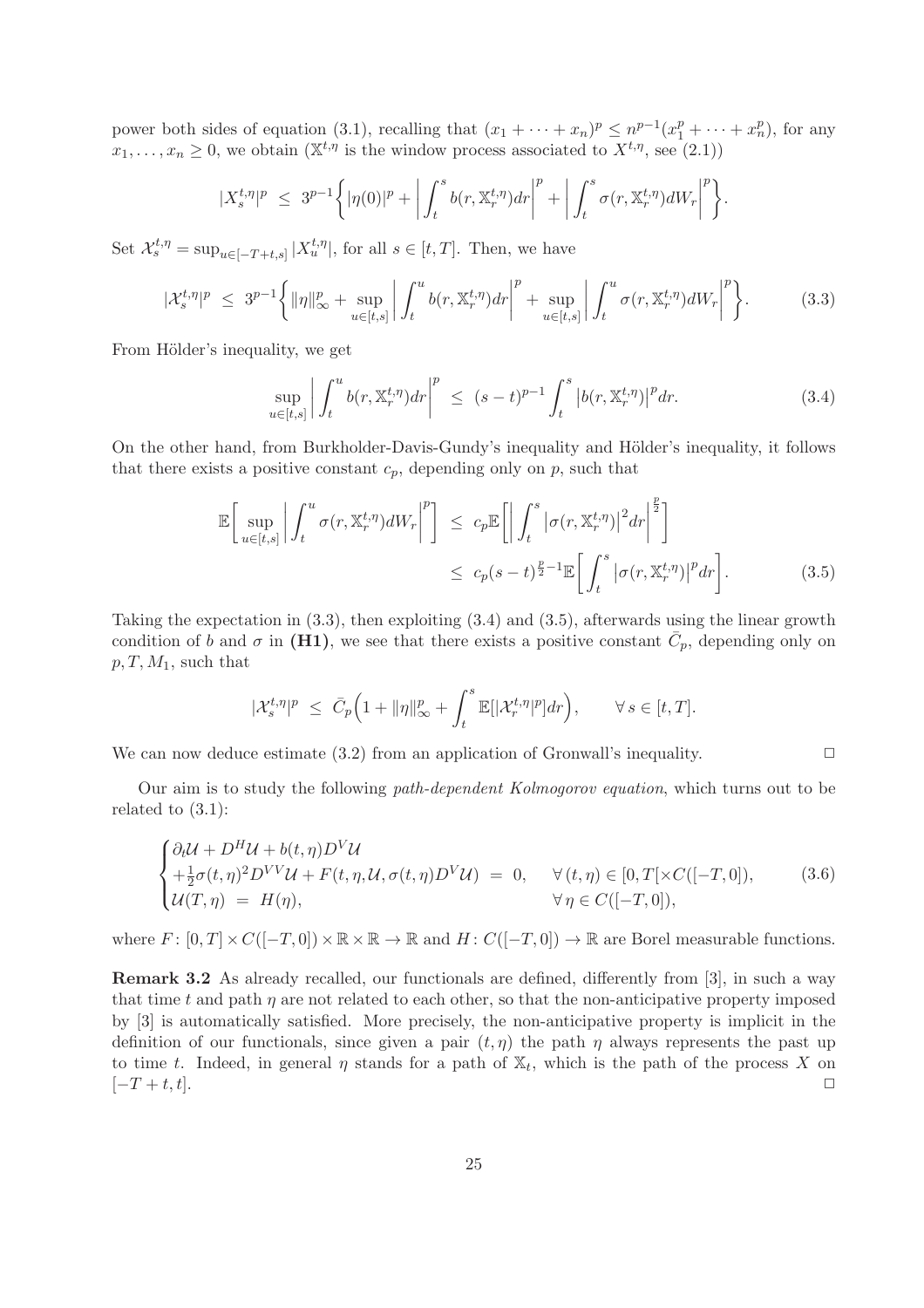#### 3.2 Strict solutions

We introduce the concept of strict solution to equation  $(3.6)$  and then study its well-posedness.

**Definition 3.3** A map  $\mathcal{U} \colon [0,T] \times C([-T,0]) \to \mathbb{R}$  in  $C^{1,2}(([0,T[ \times \text{past}) \times \text{present}) \cap C([0,T] \times \text{first})$  $C([-T, 0]),$  satisfying equation (3.6), is called a **strict solution** to equation (3.6).

Let us begin focusing on the uniqueness of equation (3.6). Actually, we shall prove a stronger result, namely, that any strict solution of (3.6) can be represented in terms of a backward stochastic differential equation. For this probabilistic representation formula, it is convenient to introduce the following spaces of stochastic processes.

•  $\mathbb{S}^p(t,T)$ ,  $p \geq 1$ ,  $0 \leq t \leq T$ , the set of real-valued continuous F-adapted stochastic processes  $Y = (Y_s)_{t \leq s \leq T}$  satisfying

$$
\|Y\|_{\mathbb{S}^p(t,T)}^p:=\ \mathbb{E}\Big[\sup_{t\leq s\leq T}|Y_s|^p\Big]\ <\ \infty.
$$

•  $\mathbb{H}^p(t,T)$ ,  $p \geq 1$ ,  $0 \leq t \leq T$ , the set of real-valued F-predictable stochastic processes  $Z =$  $(Z_s)_{t\leq s\leq T}$  satisfying

$$
\|Z\|_{\mathbb{H}^p(t,T)}^p:=\ \mathbb{E}\bigg[\bigg(\int_t^T |Z_s|^2 ds\bigg)^{\frac{p}{2}}\bigg]\ <\ \infty.
$$

**Theorem 3.4** Suppose that Assumption (H1) holds. Let  $F: [0,T] \times C([-T,0]) \times \mathbb{R} \times \mathbb{R} \rightarrow$ R,  $H: C([-T, 0]) \rightarrow \mathbb{R}$  be Borel measurable maps and consider a strict solution  $\mathcal{U}: [0, T] \times$  $C([-T, 0]) \to \mathbb{R}$  to equation (3.6), satisfying, for some constants  $C, m \geq 0$ ,

$$
|F(t, \eta, y, z) - F(t, \eta, y', z')| \le C(|y - y'| + |z - z'|),
$$
  

$$
|H(\eta)| + |F(t, \eta, y, z)| + |\mathcal{U}(t, \eta)| \le C(1 + \|\eta\|_{\infty}^m),
$$
 (3.7)

for all  $(t, \eta) \in [0, T] \times C([-T, 0]), y, y', z, z' \in \mathbb{R}$ . Then, we have

$$
\mathcal{U}(t,\eta) = Y_t^{t,\eta}, \qquad \forall (t,\eta) \in [0,T] \times C([-T,0]), \tag{3.8}
$$

where  $(Y_s^{t,\eta}, Z_s^{t,\eta})_{s \in [t,T]} = (\mathcal{U}(s, \mathbb{X}_s^{t,\eta}), (\sigma D^V \mathcal{U})(s, \mathbb{X}_s^{t,\eta})1_{[t,T[}(s))_{s \in [t,T]} \in \mathbb{S}^2(t,T) \times \mathbb{H}^2(t,T)$  solves the backward SDE:  $\mathbb{P}\text{-}a.s.,$ 

$$
Y_s^{t,\eta} = H(\mathbb{X}_T^{t,\eta}) + \int_s^T F(r, \mathbb{X}_r^{t,\eta}, Y_r^{t,\eta}, Z_r^{t,\eta}) dr - \int_s^T Z_r^{t,\eta} dW_r, \qquad t \le s \le T. \tag{3.9}
$$

As a consequence, there exists at most one strict solution to equation (3.6) satisfying a polynomial growth condition as in (3.7).

**Proof.** Take  $(t, \eta) \in [0, T] \times C([-T, 0])$  and define, for any  $t \leq s \leq T$ ,

$$
Y_s^{t,\eta} = \mathcal{U}(s,\mathbb{X}_s^{t,\eta}), \qquad Z_s^{t,\eta} = \sigma(s,\mathbb{X}_s^{t,\eta})D^V\mathcal{U}(s,\mathbb{X}_s^{t,\eta})1_{[t,T]}(s).
$$

Let  $T_0 \in [t, T]$ , then an application of the functional Itô formula  $(2.18)$  to  $\mathcal{U}(s, \mathbb{X}_{s}^{t,\eta})$ , yields (recall that  $U$  solves equation  $(3.6)$ 

$$
Y_s^{t,\eta} = Y_{T_0}^{t,\eta} + \int_s^{T_0} F(r, \mathbb{X}_r^{t,\eta}, Y_r^{t,\eta}, Z_r^{t,\eta}) dr - \int_s^{T_0} Z_r^{t,\eta} dW_r, \qquad t \le s \le T_0.
$$
 (3.10)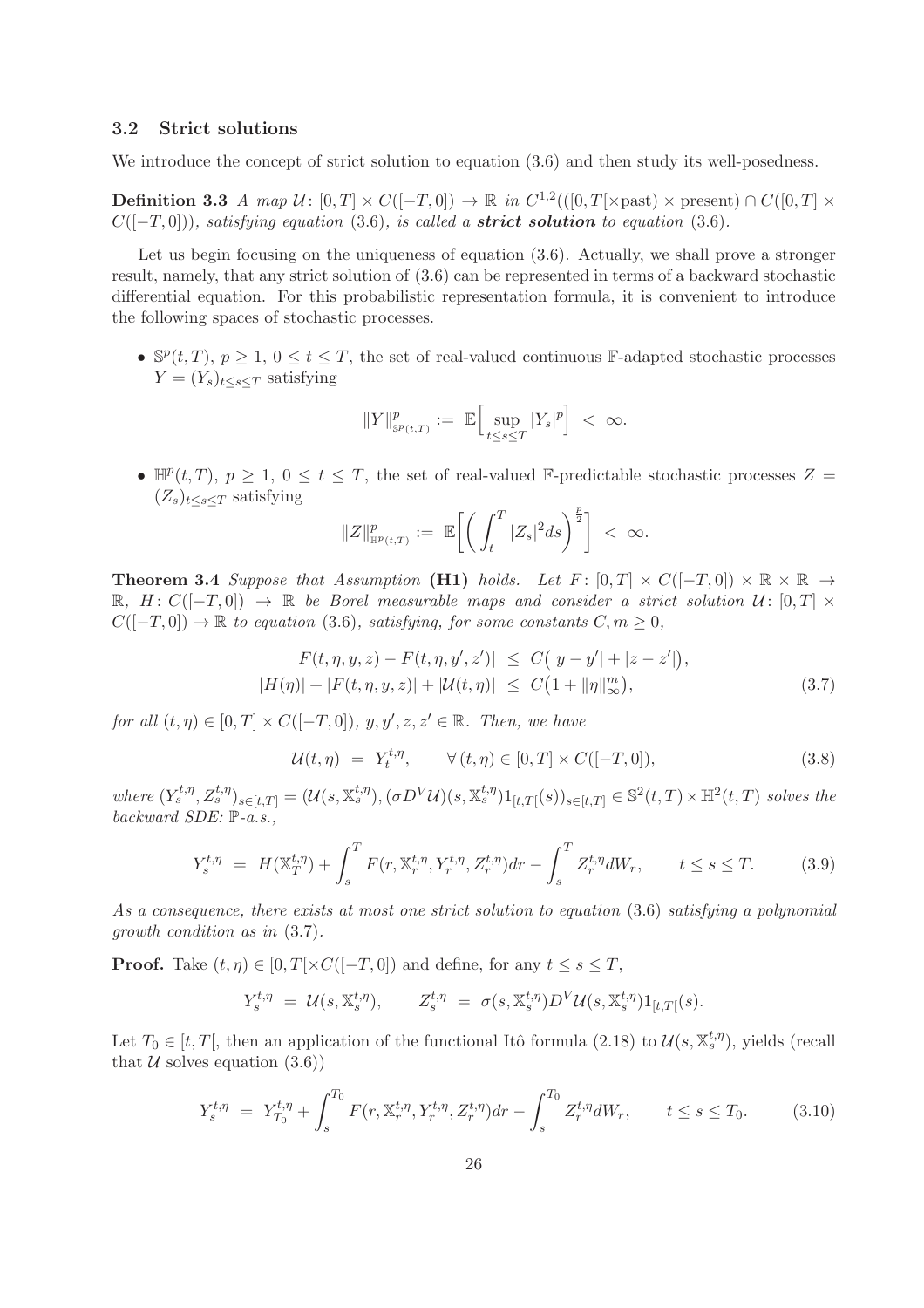To conclude to the validity of (3.8) we have to take the limit  $T_0 \to T$  in (3.10). To this end, it is enough to have a uniform (with respect to  $T_0$ ) bound on the norm of  $Z^{t,\eta}$  in  $\mathbb{H}^2(t,T_0)$ . This follows from the following standard estimate for backward SDE, see Proposition B.1 of Appendix in [6], with  $K = 0$ :

$$
\mathbb{E}\int_{t}^{T_0}|Z_{s}^{t,\eta}|^{2}ds \ \leq \ C\bigg(\|Y^{t,\eta}\|^{2}_{\mathbb{S}^{2}(t,T)}+\mathbb{E}\int_{t}^{T}|F(s,\mathbb{X}_{s}^{t,\eta},0,0)|^{2}ds\bigg), \qquad \forall\, T_0\in[t,T[,
$$

where  $\overline{C}$  is a positive constant, depending only on T and C. From estimate (3.2), we get, for any  $p \geq 2$ ,

$$
\mathbb{E}\Big[\sup_{t\leq s\leq T} \|\mathbb{X}_s^{t,\eta}\|_{\infty}^p\Big] < \infty. \tag{3.11}
$$

Notice that from the polynomial growth condition of U and (3.11) we have  $||Y^{t,\eta}||_{\mathbb{S}^2(t,T)} < \infty$ , therefore  $Y \in \mathbb{S}^2(t,T)$ . As a consequence, using monotone convergence theorem, we obtain

$$
\mathbb{E}\int_{t}^{T}|Z_{s}^{t,\eta}|^{2}ds \leq C\bigg(\|Y^{t,\eta}\|^{2}_{\mathbb{S}^{2}(t,T)}+\mathbb{E}\int_{t}^{T}|F(s,\mathbb{X}_{s}^{t,\eta},0,0)|^{2}ds\bigg).
$$

This implies, using estimate (3.11) and the polynomial growth condition of F, that  $Z \in \mathbb{H}^2(t, T)$ . Moreover, from the uniform Lipschitz property of F with respect to  $(y, z)$ , we see that  $\mathbb{E} \int_t^T |F(r, z)|^2 dr$  $(\mathbb{X}_r^{t,\eta}, Y_r^{t,\eta}, Z_r^{t,\eta})^2 dr < \infty$ . In conclusion, we can send  $T_0 \to T$  in (3.10) and obtain the probabilistic representation formula (3.8).

As it is well-known that there exists a unique solution  $(Y^{t,\eta}, Z^{t,\eta}) \in \mathbb{S}^2(t,T) \times \mathbb{H}^2(t,T)$  to the backward SDE (3.9) (see, e.g., Theorem 4.1 in [19]), we deduce the uniqueness result for  $\mathcal{U}$ .  $\Box$ 

We now provide two existence results, i.e., Theorem 3.5 and Theorem 3.6, for strict solutions to equation  $(3.6)$ , when the coefficients have a *cylindrical* form. First, we consider the case where F does not depend on  $(y, z)$ , then we address the general semilinear case.

**Theorem 3.5** Suppose that  $F = F(t, \eta)$  does not depend on  $(y, z)$  and there exists  $N \in \mathbb{N} \setminus \{0\}$ such that, for all  $(t, \eta) \in [0, T] \times C([-T, 0]),$ 

$$
b(t,\eta) = \bar{b}\left(t, \int_{[-t,0]} \varphi_1(x+t)d^{-}\eta(x), \dots, \int_{[-t,0]} \varphi_N(x+t)d^{-}\eta(x)\right),
$$
  
\n
$$
\sigma(t,\eta) = \bar{\sigma}\left(t, \int_{[-t,0]} \varphi_1(x+t)d^{-}\eta(x), \dots, \int_{[-t,0]} \varphi_N(x+t)d^{-}\eta(x)\right),
$$
  
\n
$$
F(t,\eta) = \bar{F}\left(t, \int_{[-t,0]} \varphi_1(x+t)d^{-}\eta(x), \dots, \int_{[-t,0]} \varphi_N(x+t)d^{-}\eta(x)\right),
$$
  
\n
$$
H(\eta) = \bar{H}\left(\int_{[-T,0]} \varphi_1(x+T)d^{-}\eta(x), \dots, \int_{[-T,0]} \varphi_N(x+T)d^{-}\eta(x)\right),
$$

where

(i)  $\bar{b}$  and  $\bar{\sigma}$  are continuous functions, with first and second spatial derivatives continuous and satisfying a polynomial growth condition. Moreover, for all  $(t, \mathbf{x}) \in [0, T] \times \mathbb{R}^N$ ,  $\mathbf{x}_1, \mathbf{x}_2 \in \mathbb{R}^N$ ,

$$
|\bar{b}(t,\mathbf{x})| + |\bar{\sigma}(t,\mathbf{x})| \leq \bar{M}_1(1+|\mathbf{x}|),
$$
  

$$
|\bar{b}(t,\mathbf{x}_1) - \bar{b}(t,\mathbf{x}_2)| + |\bar{\sigma}(t,\mathbf{x}_1) - \bar{\sigma}(t,\mathbf{x}_2)| \leq \bar{L}_1|\mathbf{x}_1 - \mathbf{x}_2|,
$$

for some positive constants  $\bar{M}_1$  and  $\bar{L}_1$ .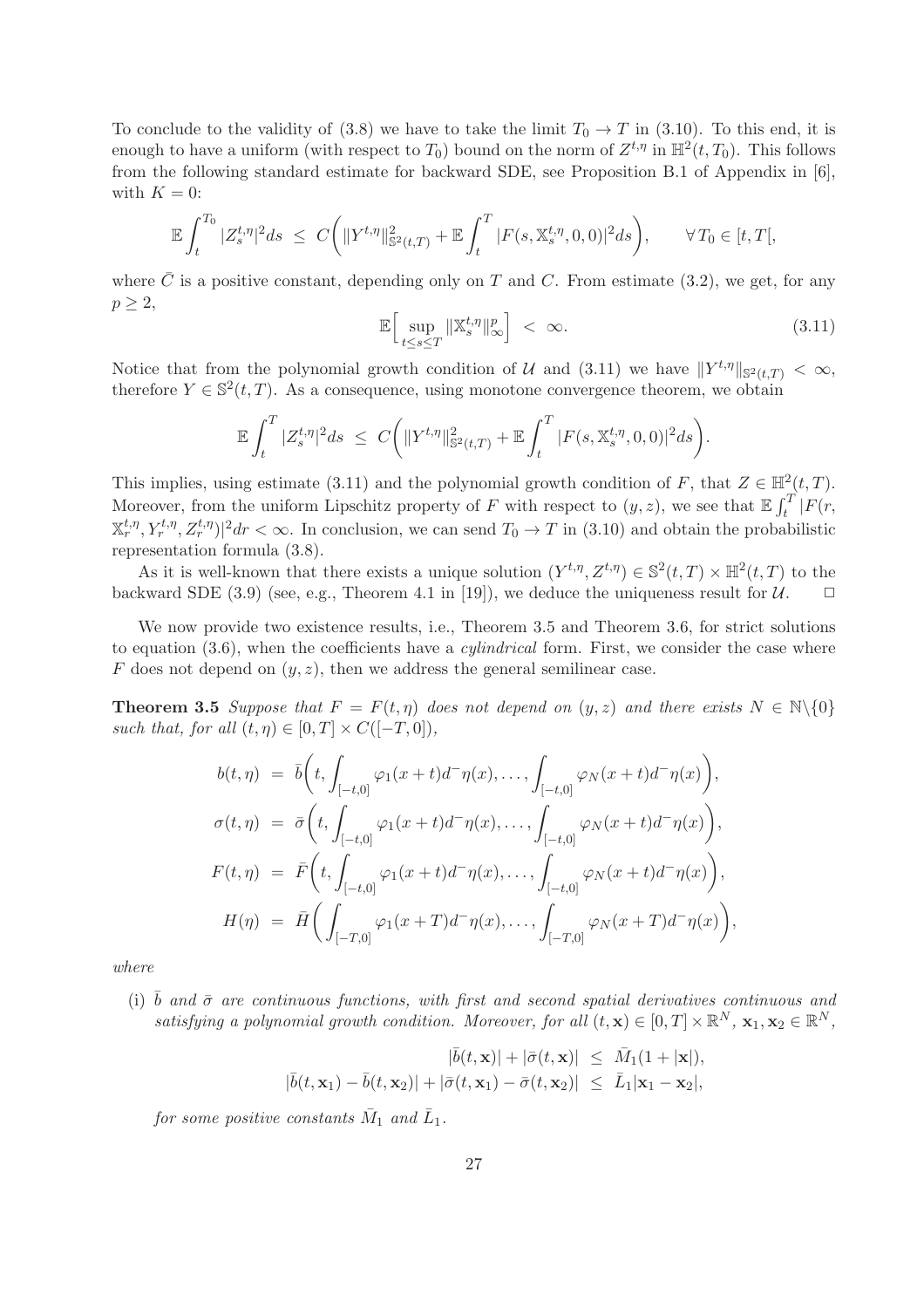- (ii)  $\bar{F}$  is continuous and, for all  $s \in [0,T]$ , the function  $\bar{F}(s, \cdot)$  belongs to  $C^2(\mathbb{R}^N)$  and its second order spatial derivatives satisfy a polynomial growth condition uniformly in s.
- (iii)  $\bar{H} \in C^2(\mathbb{R}^N)$  and its second order spatial derivatives satisfy a polynomial growth condition.
- (iv)  $\varphi_1, \ldots, \varphi_N \in C^2([0, T]).$

Then, the function  $U$  given by

$$
\mathcal{U}(t,\eta) = \mathbb{E}\bigg[\int_t^T F(s,\mathbb{X}_s^{t,\eta})ds + H(\mathbb{X}_T^{t,\eta})\bigg], \qquad \forall (t,\eta) \in [0,T] \times C([-T,0]),
$$

is a strict solution to equation (3.6).

**Proof.** Fix  $(t, \eta) \in [0, T] \times C([-T, 0])$  and remind that, for any  $r \in [t, T]$ ,

$$
\mathbb{X}_r^{t,\eta}(x) = \begin{cases} \eta(r-t+x), & -T \le x \le t-r, \\ X_{r+x}^{t,\eta}, & t-r < x \le 0. \end{cases}
$$

Then, can show that, for any  $i = 1, ..., N$  and  $r \in [t, T]$ , P-a.s. we have

$$
\int_{[-r,0]} \varphi_i(x+r) d^- \mathbb{X}_r^{t,\eta}(x) = \int_{[-t,0]} \varphi_i(x+t) d^- \eta(x) + \int_t^r \varphi_i(u) dX_u^{t,\eta}, \tag{3.12}
$$

where the left-hand side is intended  $\mathbb{P}\text{-a.s.}$  as a deterministic forward integral. Indeed, the approximation of the left-hand side of  $(3.12)$  is given P-a.s. by

$$
\int_{-r-\varepsilon}^{0} \varphi_i(x+r) \frac{\mathbb{X}_r^{t,\eta}(x+\varepsilon) - \mathbb{X}_r^{t,\eta}(x)}{\varepsilon} dx \n= \int_{-r-\varepsilon}^{t-r} \varphi_i(x+r) \frac{\eta(r-t+x+\varepsilon) - \eta(r-t+x)}{\varepsilon} dx + \int_{t-r}^{0} \varphi_i(x+r) \frac{X_{r+x+\varepsilon}^{t,\eta} - X_{r+x}^{t,\eta}}{\varepsilon} dx \n= \int_{-t-\varepsilon}^{0} \varphi_i(x+t) \frac{\eta(x+\varepsilon) - \eta(x)}{\varepsilon} dx + \int_{t}^{r} \varphi_i(u) \frac{X_{u+\varepsilon}^{t,\eta} - X_u^{t,\eta}}{\varepsilon} du.
$$

Since  $\varphi_i \in C^2([0,T])$ , by Proposition 2.11, the left-hand side of the previous chain of equalities goes P-a.s. to

$$
\int_{[-r,0]} \varphi_i(x+r)d^{-} \mathbb{X}_r^{t,\eta}(x).
$$

Using again Proposition 2.11, we have

$$
\int_{-t-\varepsilon}^{0} \varphi_i(x+t) \frac{\eta(x+\varepsilon) - \eta(x)}{\varepsilon} dx \stackrel{\varepsilon \to 0^+}{\longrightarrow} \int_{[-r,0]} \varphi_i(x+r) d^-\eta(x).
$$

Finally, taking into account Definition 2.1 and Proposition 2.5(iii), we deduce the following convergence in probability

$$
\int_t^r \varphi_i(u) \frac{X_{u+\varepsilon}^{t,\eta} - X_u^{t,\eta}}{\varepsilon} du \stackrel{\varepsilon \to 0^+}{\longrightarrow} \int_t^r \varphi_i(u) dX_u^{t,\eta},
$$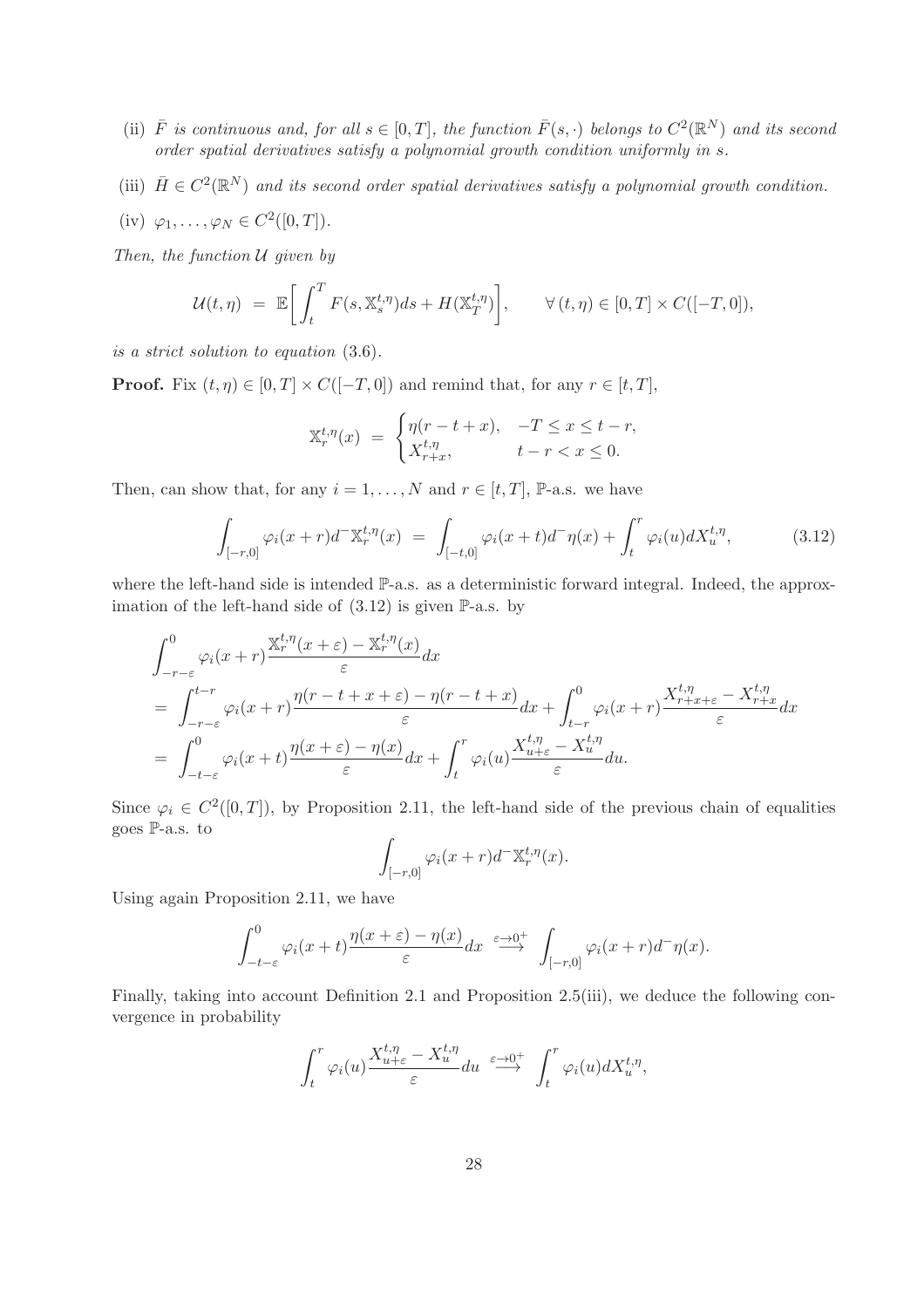from which (3.12) follows. Therefore, equation (3.1) becomes for all  $s \in [t, T]$ ,

$$
\begin{cases}\nX_s^{t,\eta} = \eta(0) + \int_t^s \bar{b}\bigg(r, \ldots, \int_{[-t,0]} \varphi_i(x+t)d^-\eta(x) + \int_t^r \varphi_i(u)dX_u^{t,\eta}, \ldots\bigg) dr \\
+ \int_t^s \bar{\sigma}\bigg(r, \ldots, \int_{[-t,0]} \varphi_i(x+t)d^-\eta(x) + \int_t^r \varphi_i(u)dX_u^{t,\eta}, \ldots\bigg) dW_r, \quad t \leq s \leq T, \\
X_s^{t,\eta} = \eta(s-t), \qquad \qquad -T + t \leq s \leq t.\n\end{cases}
$$

For any  $(t, \mathbf{x}) \in [0, T] \times \mathbb{R}^N$ , consider the system of equations in  $\mathbb{R}^N$  (we denote  $\boldsymbol{\varphi} = (\varphi_1, \dots, \varphi_N)$ )

$$
\mathbf{X}_r^{t,\mathbf{x}} = \mathbf{x} + \int_t^r \boldsymbol{\varphi}(u)\bar{b}(u, \mathbf{X}_u^{t,\mathbf{x}})du + \int_t^r \boldsymbol{\varphi}(u)\bar{\sigma}(u, \mathbf{X}_u^{t,\mathbf{x}})dW_u, \qquad \forall r \in [t, T].
$$
 (3.13)

Under assumption (i) on  $\bar{b}$  and  $\bar{\sigma}$ , it is well-known (see, e.g., Theorem 1.1, Chapter 5, in [15]) that there exists a unique (up to indistinguishability) continuous process  $(X^{t,\mathbf{x},1},\ldots,X^{t,\mathbf{x},N}) = \mathbf{X}^{t,\mathbf{x}} =$  $(\mathbf{X}_r^{t,\mathbf{x}})_{r \in [t,T]}$  solution to (3.13). Notice that, when  $\mathbf{x} = (x_1, \ldots, x_N) \in \mathbb{R}^N$  is given by

$$
x_i = \int_{[-t,0]} \varphi_i(x+t)d^-\eta(x),
$$

then, by uniqueness of  $(3.13)$  and  $(3.12)$ ,

$$
X_r^{t,\mathbf{x},i} = \int_{[-r,0]} \varphi_i(x+r) d^-\mathbb{X}_r^{t,\eta}(x) = \int_{[-t,0]} \varphi_i(x+t) d^-\eta(x) + \int_t^r \varphi_i(u) dX_u^{t,\eta}.
$$
 (3.14)

As a consequence, we obtain

$$
\mathcal{U}(t,\eta) = \mathbb{E}\bigg[\int_t^T F(s,\mathbb{X}_s^{t,\eta})ds + H(\mathbb{X}_T^{t,\eta})\bigg]
$$
  
\n
$$
= \mathbb{E}\bigg[\int_t^T \bar{F}\bigg(s,\ldots,\int_{[-t,0]} \varphi_i(x+t)d^-\eta(x) + \int_t^s \varphi_i(u)dX_u^{t,\eta},\ldots\bigg)ds
$$
  
\n
$$
+ \bar{H}\bigg(\ldots,\int_{[-t,0]} \varphi_i(x+t)d^-\eta(x) + \int_t^T \varphi_i(u)dX_u^{t,\eta},\ldots\bigg)\bigg]
$$
  
\n
$$
= \Psi\bigg(t,\int_{[-t,0]} \varphi_1(x+t)d^-\eta(x),\ldots,\int_{[-t,0]} \varphi_N(x+t)d^-\eta(x)\bigg),
$$

where

$$
\Psi(t, \mathbf{x}) = \mathbb{E}\bigg[\int_t^T \bar{F}(s, \mathbf{X}_s^{t, \mathbf{x}})ds + \bar{H}(\mathbf{X}_T^{t, \mathbf{x}})\bigg], \qquad \forall (t, \mathbf{x}) \in [0, T] \times \mathbb{R}^N.
$$

Notice that  $\Psi \in C([0,T] \times \mathbb{R}^N)$ , as a consequence of the continuous dependence of  $\mathbf{X}_{s}^{t,\mathbf{x}}$  on  $(t,\mathbf{x})$ and of the standard estimate  $\sup_{t\in[0,T], |\mathbf{x}|\leq R}\mathbb{E}[\sup_{s\in[t,T]}|\mathbf{X}_{s}^{t,\mathbf{x}}|^{p}]<\infty$ , for any  $p\geq 1$  and  $R>0$ . If  $\bar{F} \equiv 0$ , it follows from Theorem 6.1, Chapter 5, in [15], that  $\Psi \in C^{1,2}([0,T] \times \mathbb{R}^N)$  and satisfies the following backward parabolic equation:

$$
\begin{cases} \partial_t \Psi(t, \mathbf{x}) + \sum_{i=1}^N \varphi_i(t) \bar{b}(t, \mathbf{x}) D_{x_i} \Psi(t, \mathbf{x}) \\ + \frac{1}{2} \sum_{i,j=1}^N \varphi_i(t) \varphi_j(t) \bar{\sigma}^2(t, \mathbf{x}) D_{x_i x_j}^2 \Psi(t, \mathbf{x}) = 0, & \forall (t, \mathbf{x}) \in [0, T[ \times \mathbb{R}^N, \\ \Psi(T, \mathbf{x}) = \bar{H}(\mathbf{x}), & \forall \mathbf{x} \in \mathbb{R}^N. \end{cases}
$$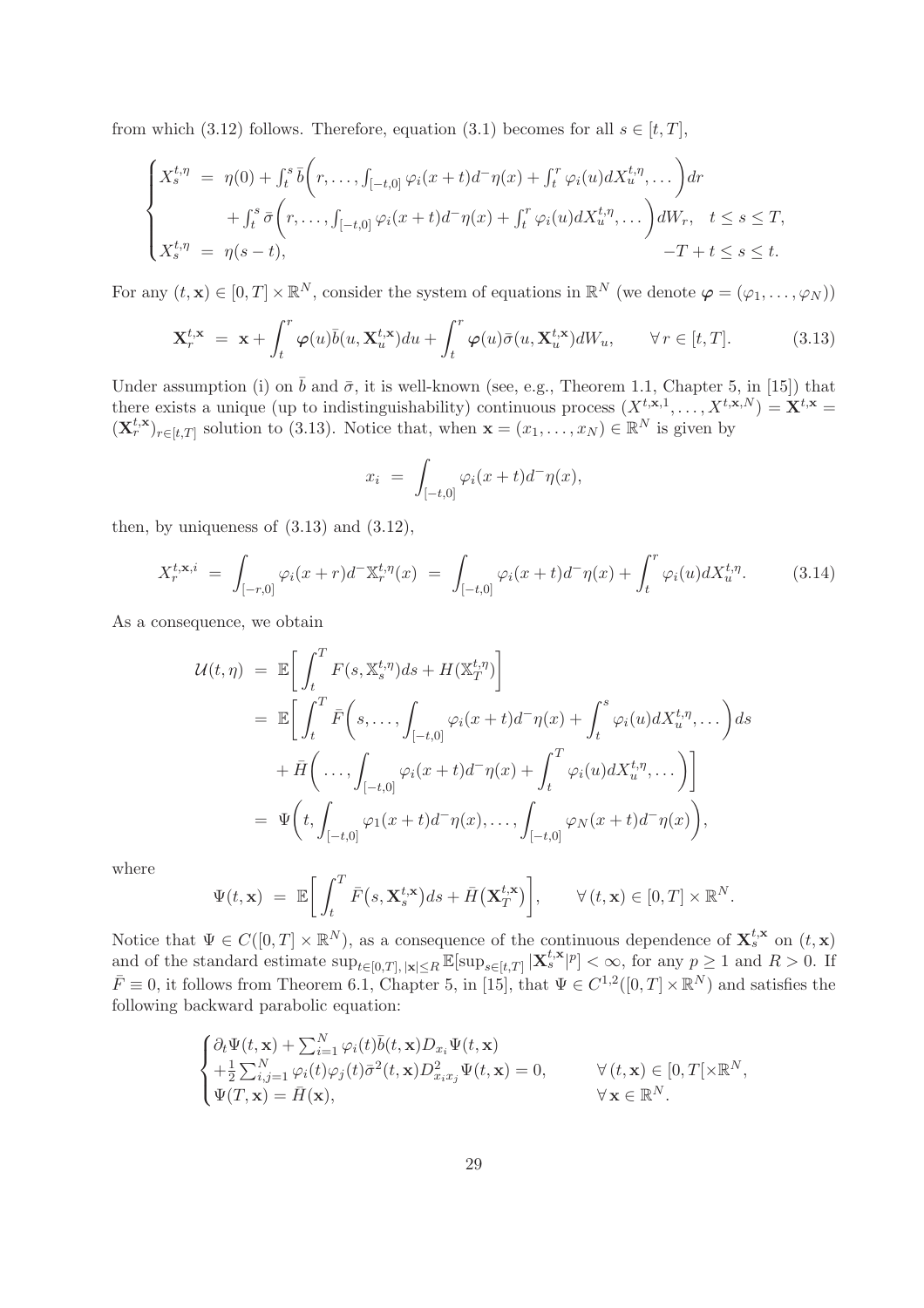When  $\bar{F} \not\equiv 0$ , the result is still true and the proof is based on Duhamel's principle. More precisely, we fix  $s \in [0, T]$  and consider the following equation:

$$
\begin{cases} \partial_t \Psi^s(t, \mathbf{x}) + \sum_{i=1}^N \varphi_i(t) \bar{b}(t, \mathbf{x}) D_{x_i} \Psi^s(t, \mathbf{x}) \\ + \frac{1}{2} \sum_{i,j=1}^N \varphi_i(t) \varphi_j(t) \bar{\sigma}^2(t, \mathbf{x}) D_{x_i x_j}^2 \Psi^s(t, \mathbf{x}) = 0, & \forall (t, \mathbf{x}) \in [0, s] \times \mathbb{R}^N, \\ \Psi^s(s, \mathbf{x}) = \bar{F}(s, \mathbf{x}), & \forall \mathbf{x} \in \mathbb{R}^N. \end{cases}
$$
(3.15)

Let  $\Delta := \{(s, t) \in [0, T] \times [0, T] : 0 \le t \le s\}$  and define the map

$$
\Psi^{\cdot}(\cdot,\cdot): \Delta \times \mathbb{R}^{N} \to \mathbb{R}
$$
  

$$
(s,t,\mathbf{x}) \mapsto \Psi^{s}(t,\mathbf{x}) = \mathbb{E}[\bar{F}(s,\mathbf{X}_{s}^{t,\mathbf{x}})], \qquad \forall (t,\mathbf{x}) \in [0,s] \times \mathbb{R}^{N}.
$$

Notice that  $\Psi(\cdot, \cdot) \in C(\Delta \times \mathbb{R}^N)$ , as a consequence of the continuous dependence of  $\mathbf{X}_s^{t,\mathbf{x}}$  on  $(s, t, \mathbf{x})$ and of the standard estimate  $\sup_{t\in[0,T], |\mathbf{x}|\leq R} \mathbb{E}[\sup_{r\in[t,T]} |\mathbf{X}_r^{t,\mathbf{x}}|^p] < \infty$ , for any  $p \geq 1$  and  $R > 0$ . Using again Theorem 6.1, Chapter 5, in [15], we see that, for any  $s \in [0, T]$ , the function  $\Psi^s$ belongs to  $C^{1,2}([0,s] \times \mathbb{R}^N)$  and satisfies equation (3.15). Moreover, from the proof of Theorem 5.5, Chapter 5, in [15], we see that, for any  $i = 1, ..., N$ , the map  $D_{x_i} \Psi^{\cdot}(\cdot, \cdot) \colon \Delta \times \mathbb{R}^N \to \mathbb{R}$  is continuous. As a consequence, it follows from (3.15) that the map  $\partial_t \Psi^{\cdot}(\cdot,\cdot): \Delta \times \mathbb{R}^N \to \mathbb{R}$  is also continuous. Then, by direct calculation, we see that  $\Psi$ , which can be written as

$$
\Psi(t,\mathbf{x}) = \mathbb{E}\bigg[\int_t^T \bar{F}(s,\mathbf{X}_s^{t,\mathbf{x}})ds + \bar{H}(\mathbf{X}_T^{t,\mathbf{x}})\bigg] = \int_t^T \Psi^s(t,\mathbf{x})ds + \mathbb{E}\big[\bar{H}(\mathbf{X}_T^{t,\mathbf{x}})\big],
$$

is a classical solution to the backward parabolic PDE

$$
\begin{cases}\n\partial_t \Psi(t, \mathbf{x}) + \sum_{i=1}^N \varphi_i(t) \overline{b}(t, \mathbf{x}) D_{x_i} \Psi(t, \mathbf{x}) \\
+\frac{1}{2} \sum_{i,j=1}^N \varphi_i(t) \varphi_j(t) \overline{\sigma}^2(t, \mathbf{x}) D_{x_i x_j}^2 \Psi(t, \mathbf{x}) + \overline{F}(t, \mathbf{x}) = 0, \qquad \forall (t, \mathbf{x}) \in [0, T[ \times \mathbb{R}^N, \\
\Psi(T, \mathbf{x}) = \overline{H}(\mathbf{x}), \qquad \forall \mathbf{x} \in \mathbb{R}^N.\n\end{cases} (3.16)
$$

Finally, we derive formulae for the derivatives of  $U$ , expressed in terms of the derivatives of  $\Psi$ . We begin noting that, taking into account Proposition 2.11, we have

$$
\int_{[-t,0]} \varphi_i(x+t) d^-\eta(x) = \eta(0)\varphi_i(t) - \int_{-t}^0 \eta(x)\dot{\varphi}_i(x+t)dx, \qquad \forall \eta \in C([-T,0]).
$$

This in turn implies that U admits a continuous extension (necessarily unique)  $u: \mathscr{C}([-T,0]) \to \mathbb{R}$ given by

$$
u(t,\eta) = \Psi\bigg(t, \int_{[-t,0]} \varphi_1(x+t) d^-\eta(x), \ldots, \int_{[-t,0]} \varphi_N(x+t) d^-\eta(x)\bigg),
$$

for all  $(t, \eta) \in [0, T] \times \mathscr{C}([-T, 0])$ . We also define the map  $\tilde{u}: [0, T] \times \mathscr{C}([-T, 0]) \times \mathbb{R} \to \mathbb{R}$  as in (2.6):

$$
\tilde{u}(t,\gamma,a) = u(t,\gamma 1_{[-T,0[} + a1_{\{0\}})) = \Psi\bigg(t,\ldots,a\varphi_i(t) - \int_{-t}^0 \gamma(x)\dot{\varphi}_i(x+t)dx,\ldots\bigg),
$$

for all  $(t, \gamma, a) \in [0, T] \times \mathcal{C}([-T, 0]) \times \mathbb{R}$ . Let us evaluate the time derivative  $\partial_t \mathcal{U}(t, \eta)$ , for a given  $(t, \eta) \in [0, T[\times C([-T, 0])$ :

$$
\partial_t \mathcal{U}(t,\eta) = \partial_t \Psi \bigg(t, \int_{[-t,0]} \varphi_1(x+t) d^-\eta(x), \dots, \int_{[-t,0]} \varphi_N(x+t) d^-\eta(x)\bigg)
$$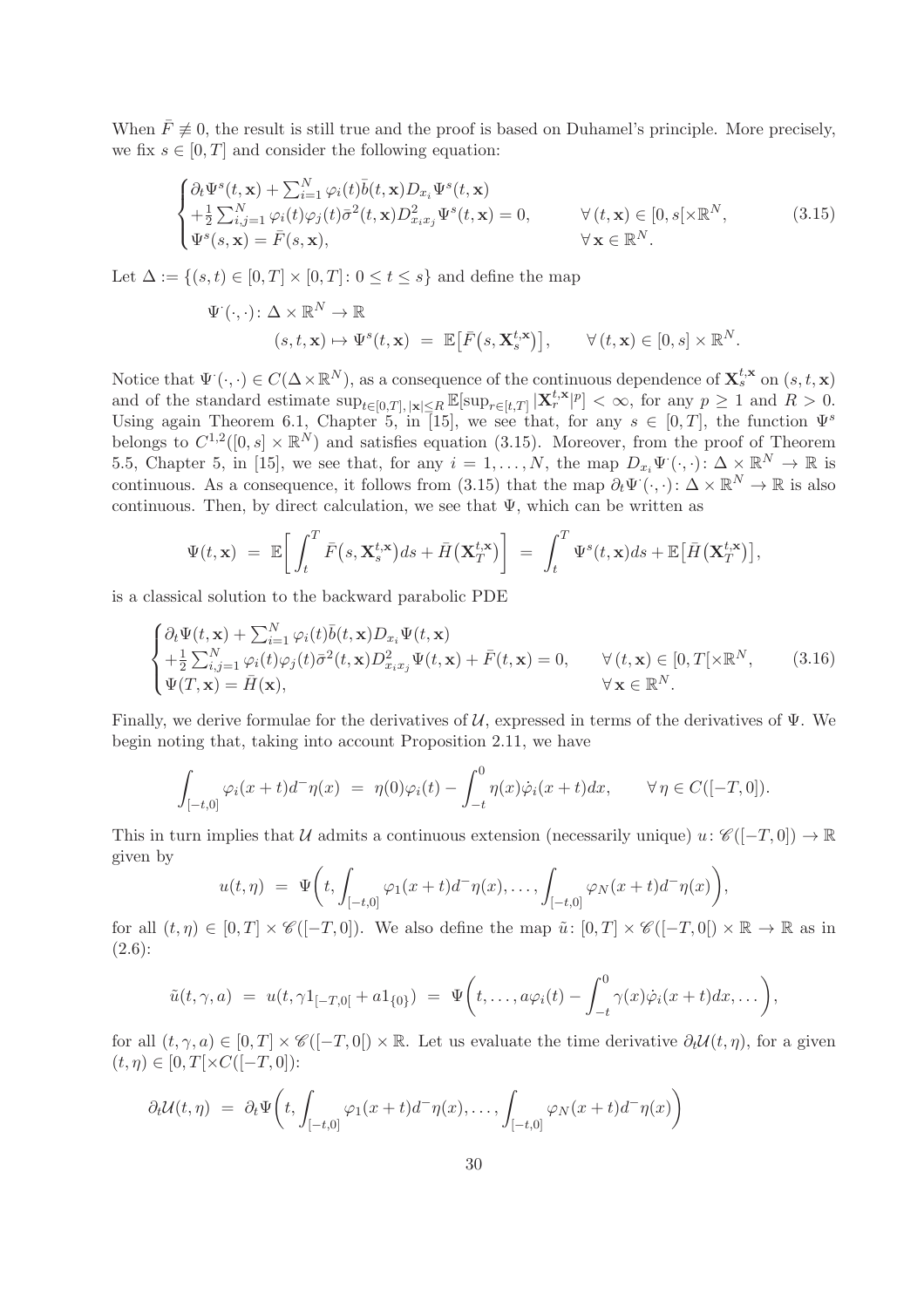$$
+\sum_{i=1}^N D_{x_i}\Psi\bigg(t,\ldots,\int_{[-t,0]}\varphi_i(x+t)d^-\eta(x),\ldots\bigg)\partial_t\bigg(\int_{[-t,0]}\varphi_i(x+t)d^-\eta(x)\bigg).
$$

Notice that

$$
\partial_t \left( \int_{[-t,0]} \varphi_i(x+t) d^-\eta(x) \right) = \partial_t \left( \eta(0)\varphi(t) - \int_{-t}^0 \eta(x)\dot{\varphi}_i(x+t) dx \right)
$$
  
= 
$$
\eta(0)\dot{\varphi}(t) - \eta(-t)\dot{\varphi}_i(0^+) - \int_{-t}^0 \eta(x)\ddot{\varphi}_i(x+t) dx.
$$

Let us proceed with the horizontal derivative. We have

$$
D^H \mathcal{U}(t, \eta) = D^H u(t, \eta) = D^H \tilde{u}(t, \eta_{|[-T,0[}, \eta(0))
$$
  
\n
$$
= \lim_{\varepsilon \to 0^+} \frac{\tilde{u}(t, \eta_{|[-T,0[}(\cdot), \eta(0)) - \tilde{u}(t, \eta_{|[-T,0[}(\cdot - \varepsilon), \eta(0)))}{\varepsilon}
$$
  
\n
$$
= \lim_{\varepsilon \to 0^+} \left( \frac{1}{\varepsilon} \Psi \left( t, \dots, \eta(0) \varphi_i(t) - \int_{-t}^0 \eta(x) \dot{\varphi}_i(x + t) dx, \dots \right) - \frac{1}{\varepsilon} \Psi \left( t, \dots, \eta(0) \varphi_i(t) - \int_{-t}^0 \eta(x - \varepsilon) \dot{\varphi}_i(x + t) dx, \dots \right) \right).
$$

From the fundamental theorem of calculus, we obtain

$$
\frac{1}{\varepsilon} \Psi\left(t, \ldots, \eta(0)\varphi_i(t) - \int_{-t}^0 \eta(x)\dot{\varphi}_i(x+t)dx, \ldots\right) \n- \frac{1}{\varepsilon} \Psi\left(t, \ldots, \eta(0)\varphi_i(t) - \int_{-t}^0 \eta(x-\varepsilon)\dot{\varphi}_i(x+t)dx, \ldots\right) \n= \frac{1}{\varepsilon} \int_0^{\varepsilon} \sum_{i=1}^N D_{x_i} \Psi\left(t, \ldots, \eta(0)\varphi_i(t) - \int_{-t}^0 \eta(x-y)\dot{\varphi}_i(x+t)dx, \ldots\right) \partial_y\left(\eta(0)\varphi_i(t) - \int_{-t}^0 \eta(x-y)\dot{\varphi}_i(x+t)dx\right)dy.
$$

Notice that

$$
\partial_y \left( \eta(0)\varphi_i(t) - \int_{-t}^0 \eta(x-y)\dot{\varphi}_i(x+t)dx \right) = -\partial_y \left( \int_{-t-y}^{-y} \eta(x)\dot{\varphi}_i(x+y+t)dx \right)
$$
  
= 
$$
- \left( \eta(-y)\dot{\varphi}_i(t) - \eta(-t-y)\dot{\varphi}_i(0^+) + \int_{-t-y}^{-y} \eta(x)\ddot{\varphi}_i(x+y+t)dx \right).
$$

Therefore

$$
D^H \mathcal{U}(t, \eta) = -\lim_{\varepsilon \to 0^+} \frac{1}{\varepsilon} \int_0^{\varepsilon} \sum_{i=1}^N D_{x_i} \Psi \left( t, \dots, \eta(0) \varphi_i(t) - \int_{-t}^0 \eta(x - y) \dot{\varphi}_i(x + t) dx, \dots \right) \left( \eta(-y) \dot{\varphi}_i(t) - \eta(-t - y) \dot{\varphi}_i(0^+) + \int_{-t - y}^{-y} \eta(x) \ddot{\varphi}_i(x + y + t) dx \right) dy
$$
  

$$
= -\sum_{i=1}^N D_{x_i} \Psi \left( t, \dots, \eta(0) \varphi_i(t) - \int_{-t}^0 \eta(x) \dot{\varphi}_i(x + t) dx, \dots \right) \left( \eta(0) \dot{\varphi}(t) - \eta(-t) \dot{\varphi}_i(0^+) \right)
$$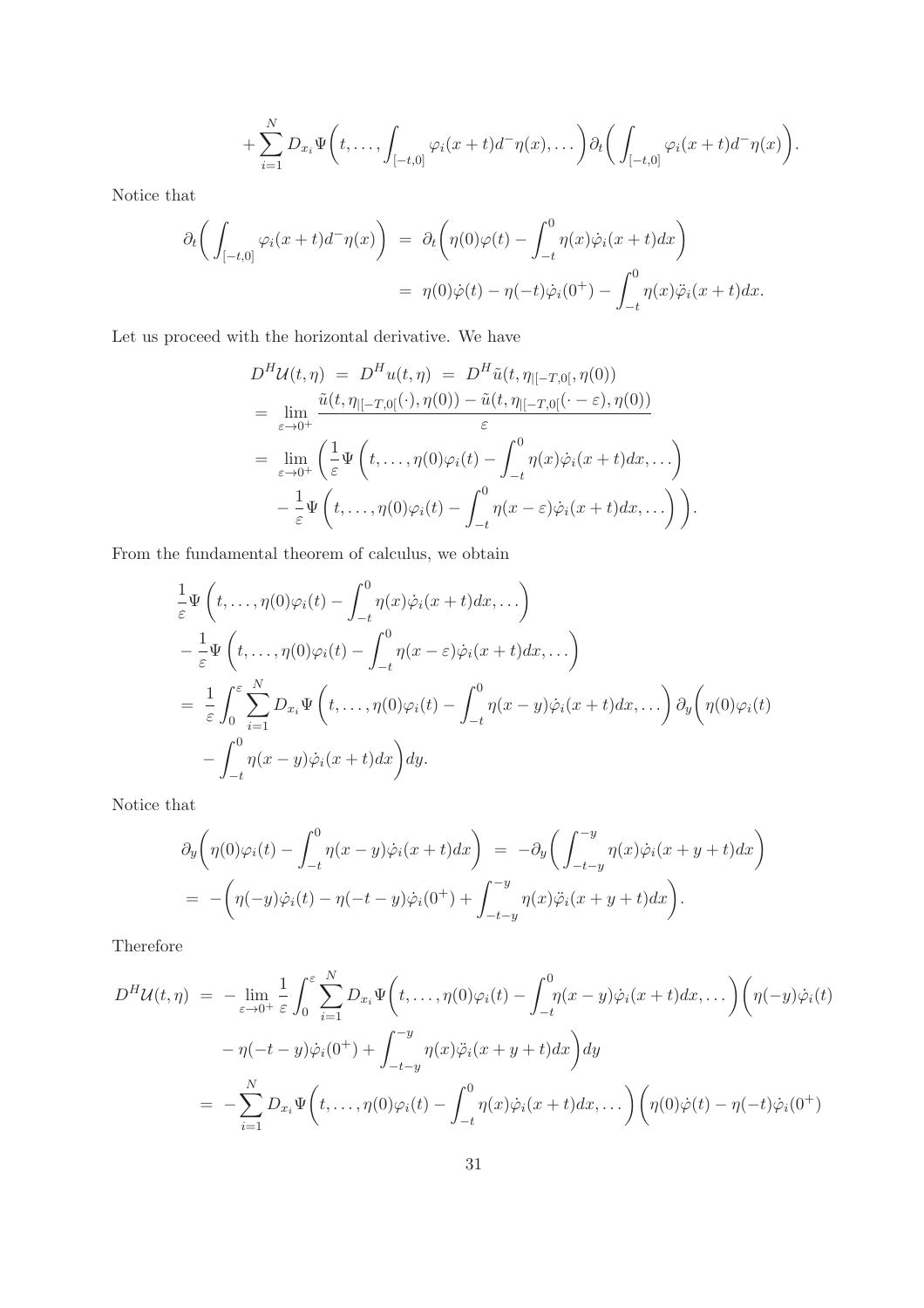$$
- \int_{-t}^{0} \eta(x)\ddot{\varphi}_i(x+t)dx \bigg).
$$

Finally, concerning the vertical derivative we have

$$
D^{V}U(t,\eta) = D^{V}u(t,\eta) = \partial_{a}\tilde{u}(t,\eta)1_{[-T,0[} + \eta(0)1_{\{0\}})
$$
  

$$
= \sum_{i=1}^{N} D_{x_{i}}\Psi\left(t, \int_{[-t,0]} \varphi_{1}(x+t)d^{-}\eta(x),\dots\right)\varphi_{i}(t)
$$

and

$$
D^{VV}U(t,\eta) = D^{VV}u(t,\eta) = \partial_{aa}^2 \tilde{u}(t,\eta)1_{[-T,0[} + \eta(0)1_{\{0\}})
$$
  
= 
$$
\sum_{i,j=1}^N D_{x_ix_j}^2 \Psi\left(t, \int_{[-t,0]} \varphi_1(x+t)d^-\eta(x),\dots\right)\varphi_i(t)\varphi_j(t).
$$

From the regularity of  $\Psi$ , we see that  $\mathcal{U} \in C^{1,2}(([0,T[\times \text{past}) \times \text{present})) \cap C([0,T] \times C([-T,0])).$ Furthermore, as  $\Psi$  is a solution to (3.16), it follows that U solves equation (3.6).

**Theorem 3.6** Suppose that there exists  $N \in \mathbb{N}\backslash\{0\}$  such that, for all  $(t, \eta, y, z) \in [0, T] \times C([-T, 0])$  $\times \mathbb{R} \times \mathbb{R}$ .

$$
b(t,\eta) = \bar{b} \Big( \int_{[-t,0]} \varphi_1(x+t) d^-\eta(x), \dots, \int_{[-t,0]} \varphi_N(x+t) d^-\eta(x) \Big),
$$
  

$$
\sigma(t,\eta) = \bar{\sigma} \Big( \int_{[-t,0]} \varphi_1(x+t) d^-\eta(x), \dots, \int_{[-t,0]} \varphi_N(x+t) d^-\eta(x) \Big),
$$
  

$$
F(t,\eta,y,z) = \bar{F} \Big( t, \int_{[-t,0]} \varphi_1(x+t) d^-\eta(x), \dots, \int_{[-t,0]} \varphi_N(x+t) d^-\eta(x), y, z \Big),
$$
  

$$
H(\eta) = \bar{H} \Big( \int_{[-T,0]} \varphi_1(x+T) d^-\eta(x), \dots, \int_{[-T,0]} \varphi_N(x+T) d^-\eta(x) \Big),
$$

where

(i)  $\bar{b}$ ,  $\bar{\sigma}$ ,  $\bar{F}$ ,  $\bar{H}$  are continuous functions satisfying, for some positive constants C and m,

$$
|\bar{b}(\mathbf{x}) - \bar{b}(\mathbf{x}')| + |\bar{\sigma}(\mathbf{x}) - \bar{\sigma}(\mathbf{x}')| \leq C|\mathbf{x} - \mathbf{x}'|,
$$
  
\n
$$
|\bar{F}(t, \mathbf{x}, y, z) - \bar{F}(t, \mathbf{x}, y', z')| \leq C(|y - y'| + |z - z'|),
$$
  
\n
$$
|\bar{F}(t, \mathbf{x}, 0, 0)| + |\bar{H}(\mathbf{x})| \leq C(1 + |\mathbf{x}|^m),
$$

for all  $t \in [0, T]$ ,  $\mathbf{x}, \mathbf{x}' \in \mathbb{R}^N$ ,  $y, y' \in \mathbb{R}$ , and  $z, z' \in \mathbb{R}$ .

- (ii)  $\bar{b}$  and  $\bar{\sigma}$  are of class  $C^3$  with partial derivatives from order 1 up to order 3 bounded.
- (iii) For all  $t \in [0, T]$ ,  $\overline{F}(t, \cdot, \cdot, \cdot) \in C^3(\mathbb{R}^N)$  and moreover the following.
	- (a)  $\bar{F}(t, \cdot, 0, 0) \in C^3(\mathbb{R}^N)$  and its third order partial derivatives satisfy a polynomial growth condition uniformly in t.
	- (b)  $D_y \bar{F}$ ,  $D_z \bar{F}$  are bounded on  $[0, T] \times \mathbb{R}^N \times \mathbb{R} \times \mathbb{R}$ , as well as their derivatives of order one and second with respect to  $x_1, \ldots, x_N, y, z$ .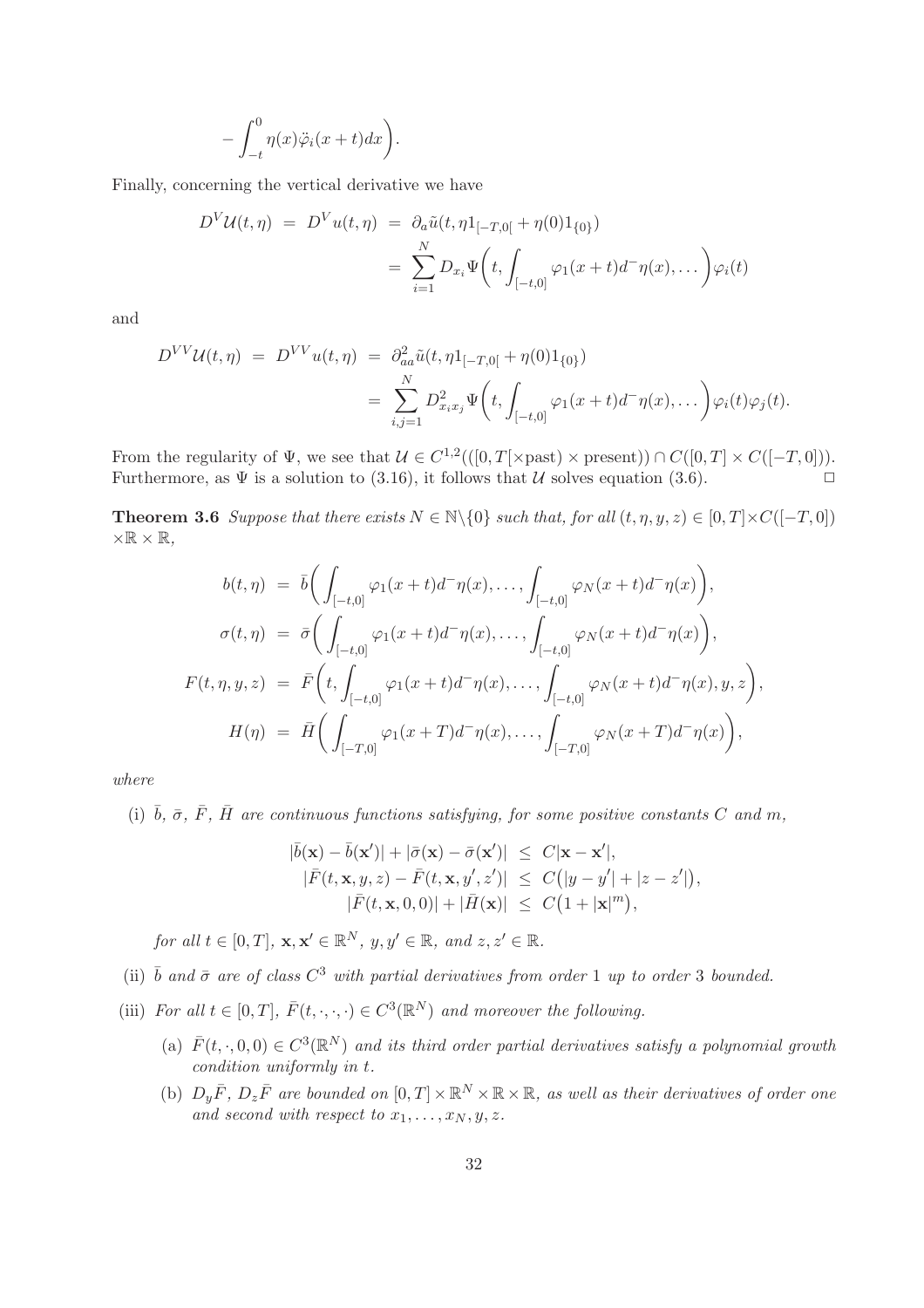(iv)  $\bar{H} \in C^3(\mathbb{R}^N)$  and its third order partial derivatives satisfy a polynomial growth condition.

(v)  $\varphi_1, \ldots, \varphi_N \in C^2([0, T]).$ 

Then, the map  $U$  given by

$$
\mathcal{U}(t,\eta) = Y_t^{t,\eta}, \qquad \forall (t,\eta) \in [0,T] \times C([-T,0]),
$$

where  $(Y_s^{t,\eta}, Z_s^{t,\eta})_{s \in [t,T]} \in \mathbb{S}^2(t,T) \times \mathbb{H}^2(t,T)$  is the unique solution to (3.9), is a strict solution to equation (3.6).

Proof. The proof can be done proceeding as in the proof of Theorem 3.5, and it is based on Theorem 3.2 in [20] instead of Theorem 6.1, Chapter 5, in [15]. More precisely, adopting the same notations as in the proof of Theorem 3.5, set  $\varphi = (\varphi_1, \ldots, \varphi_N)$  and consider, for any  $(t, x) \in$  $[0, T] \times \mathbb{R}^N$ , the forward-backward system of stochastic differential equations:

$$
\begin{cases}\n\mathbf{X}_{s}^{t,\mathbf{x}} = \mathbf{x} + \int_{t}^{s} \boldsymbol{\varphi}(r) \bar{b}(r, \mathbf{X}_{r}^{t,\mathbf{x}}) dr + \int_{t}^{s} \boldsymbol{\varphi}(r) \bar{\sigma}(r, \mathbf{X}_{r}^{t,\mathbf{x}}) dW_{r}, & s \in [t, T], \\
Y_{s}^{t,\mathbf{x}} = \bar{H}(\mathbf{X}_{T}^{t,\mathbf{x}}) + \int_{s}^{T} \bar{F}(r, \mathbf{X}_{r}^{t,\mathbf{x}}, Y_{r}^{t,\mathbf{x}}, Z_{r}^{t,\mathbf{x}}) dr - \int_{s}^{T} Z_{r}^{t,\mathbf{x}} dW_{r}, & s \in [t, T].\n\end{cases}
$$
\n(3.17)

Under assumption (i) on  $\bar{b}$  and  $\bar{\sigma}$ , we see that that there exists a unique (up to indistinguishability) continuous process  $(X^{t,\mathbf{x},1},\ldots,X^{t,\mathbf{x},N}) = \mathbf{X}^{t,\mathbf{x}} = (\mathbf{X}_s^{t,\mathbf{x}})_{s\in[t,T]}$  solution to the forward equation in (3.17), see, e.g., Theorem 1.1, Chapter 5, in [15]. Moreover, from Theorem 4.1 in [19] it follows that, under assumption (i) on  $\overline{F}$  and  $\overline{H}$ , there exists a unique solution  $(Y^{t,x}, Z^{t,x}) \in \mathbb{S}^2(t,T) \times \mathbb{H}^2(t,T)$ to the backward equation in (3.17). Now, fix  $\eta \in C([-T, 0])$  and define  $\mathbf{x} = (x_1, \dots, x_N) \in \mathbb{R}^N$  as

$$
x_i = \int_{[-t,0]} \varphi_i(x+t) d^-\eta(x). \tag{3.18}
$$

Then, similarly as for (3.14),

$$
X_r^{t,\mathbf{x},i} = \int_{[-t,0]} \varphi_i(x+t) d^-\eta(x) + \int_t^r \varphi_i(u) dX_u^{t,\eta} = \int_{[-r,0]} \varphi_i(x+r) d^-\mathbb{X}_r^{t,\eta}(x)
$$

and therefore

$$
Y_s^{t,\mathbf{x}} = H(\mathbb{X}_T^{t,\eta}) + \int_s^T F(r, \mathbb{X}_r^{t,\eta}, Y_r^{t,\mathbf{x}}, Z_r^{t,\mathbf{x}}) dr - \int_s^T Z_r^{t,\mathbf{x}} dW_r, \qquad t \le s \le T.
$$

Since  $(Y^{t,\eta}, Z^{t,\eta})$  also solves the above backward equation, from the uniqueness to the BSDE it follows that  $Y^{t,\mathbf{x}} = Y^{t,\eta}$  in  $\mathbb{S}^2(t,T)$  and  $Z^{t,\mathbf{x}} = Z^{t,\eta}$  and  $\mathbb{H}^2(t,T)$ , whenever  $\mathbf{x} = (x_i)_{i=1,\dots,N}$  is given by (3.18). Now, from the definition of U and the equation (3.9) satisfied by  $(Y^{t,\eta}, Z^{t,\eta})$ , we have (with  $\eta$  and **x** related by (3.18))

$$
\mathcal{U}(t,\eta) = Y_t^{t,\eta} = \mathbb{E}\bigg[\int_t^T F(s,\mathbb{X}_s^{t,\eta}, Y_s^{t,\eta}, Z_s^{t,\eta})ds + H(\mathbb{X}_T^{t,\eta})\bigg]
$$
  

$$
= \mathbb{E}\bigg[\int_t^T \bar{F}(s,\mathbf{X}_s^{t,\mathbf{x}}, Y_s^{t,\mathbf{x}}, Z_s^{t,\mathbf{x}})ds + \bar{H}(\mathbf{X}_T^{t,\mathbf{x}})\bigg].
$$

Then, we define

$$
\Psi(t,\mathbf{x}) = \mathbb{E}\bigg[\int_t^T \bar{F}(s,\mathbf{X}_s^{t,\mathbf{x}}, Y_s^{t,\mathbf{x}}, Z_s^{t,\mathbf{x}})ds + \bar{H}(\mathbf{X}_T^{t,\mathbf{x}})\bigg], \qquad \forall (t,\mathbf{x}) \in [0,T] \times \mathbb{R}^N.
$$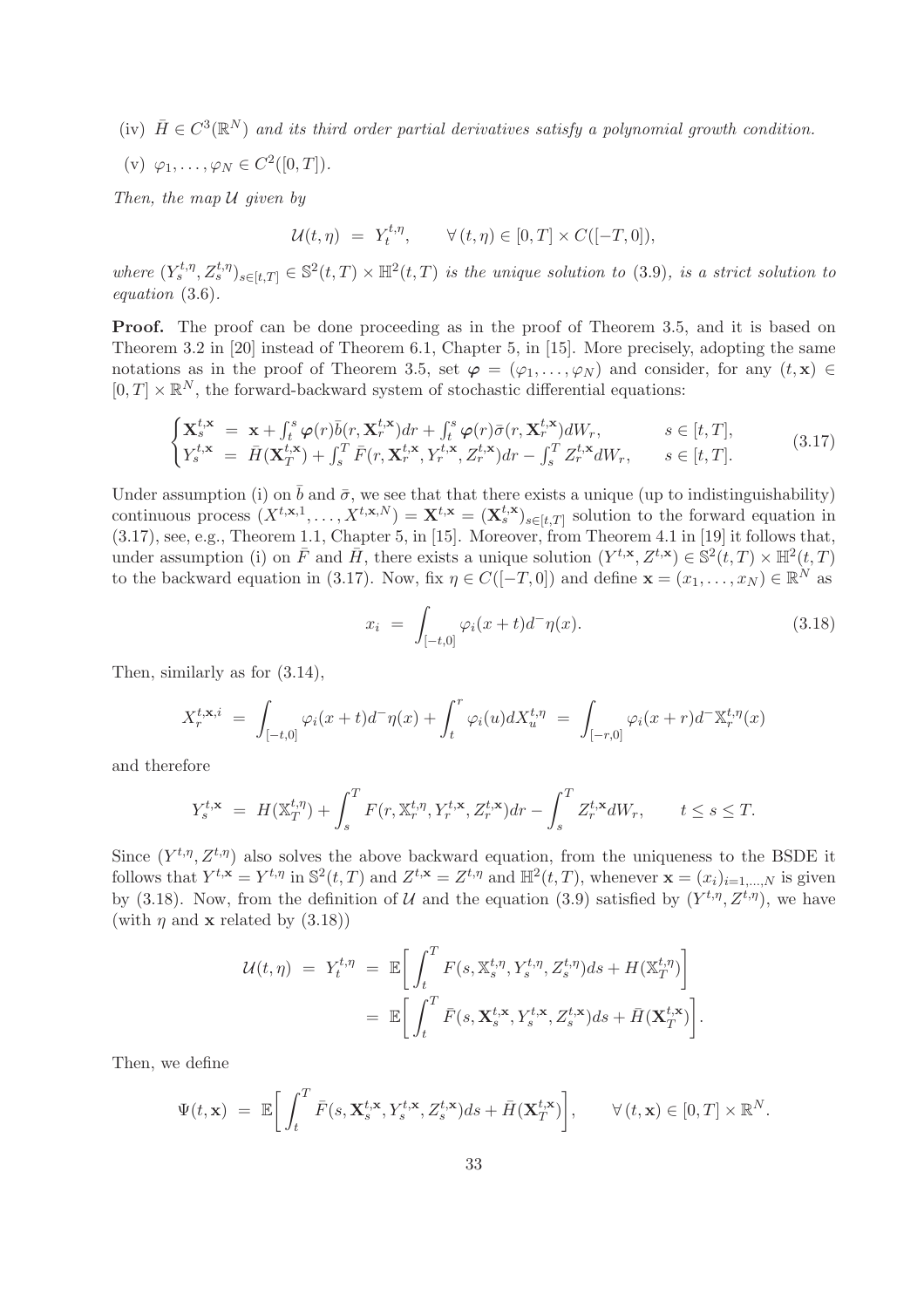It follows from Theorem 3.2 in [20] that  $\Psi \in C^{1,2}([0,T] \times \mathbb{R}^N)$  and satisfies the following backward semilinear parabolic equation

$$
\begin{cases} \partial_t \Psi(t, \mathbf{x}) + \sum_{i=1}^N \varphi_i(t) \bar{b}(t, \mathbf{x}) D_{x_i} \Psi(t, \mathbf{x}) + \frac{1}{2} \sum_{i,j=1}^N \varphi_i(t) \varphi_j(t) \bar{\sigma}^2(t, \mathbf{x}) D_{x_i x_j}^2 \Psi(t, \mathbf{x}) \\ + \bar{F}(t, \mathbf{x}, \Psi(t, \mathbf{x}), \sum_{i=1}^N \bar{\sigma}(t, \mathbf{x}) \varphi_i(t) D_{x_i} \Psi(t, \mathbf{x})) = 0, & \forall (t, \mathbf{x}) \in [0, T[ \times \mathbb{R}^N, \\ \Psi(T, \mathbf{x}) = \bar{H}(\mathbf{x}), & \forall \mathbf{x} \in \mathbb{R}^N. \end{cases}
$$

Finally, the claim follows expressing the derivatives of  $\mathcal U$  in terms of the derivatives of  $\Psi$  as in the proof of Theorem 3.5.

Acknowledgements. Part of the paper was done during the visit of the second named author at the Centre for Advanced Study (CAS) at the Norwegian Academy of Science and Letters in Oslo. That author also benefited partially from the support of the "FMJH Program Gaspard Monge in optimization and operation research" (Project 2014-1607H).

## References

- [1] R. Buckdahn, J. Ma, and J. Zhang. Pathwise Taylor Expansions for Random Fields on Multiple Dimensional Paths. Preprint arXiv:1310.0517, 2013.
- [2] A. Chojnowska-Michalik. Representation theorem for general stochastic delay equations. Bull. Acad. Polon. Sci. Sér. Sci. Math. Astronom. Phys., 26(7):635–642, 1978.
- [3] R. Cont and D.-A. Fournié. Change of variable formulas for non-anticipative functionals on path space. J. Funct. Anal., 259(4):1043–1072, 2010.
- [4] R. Cont and D.-A. Fournié. A functional extension of the Itô formula. C. R. Math. Acad. Sci. Paris, 348(1-2):57–61, 2010.
- [5] R. Cont and D.-A. Fournié. Functional Itô calculus and stochastic integral representation of martingales. Ann. Probab., 41(1):109–133, 2013.
- [6] A. Cosso and F. Russo. Strong-viscosity solutions: semilinear parabolic PDEs and path-dependent PDEs. Preprint, 2015.
- [7] C. Di Girolami, G. Fabbri, and F. Russo. The covariation for Banach space valued processes and applications. Metrika, 77(1):51–104, 2014.
- [8] C. Di Girolami and F. Russo. Infinite dimensional stochastic calculus via regularization and applications. Preprint HAL-INRIA, inria-00473947 version 1, (Unpublished), 2010.
- [9] C. Di Girolami and F. Russo. Clark-Ocone type formula for non-semimartingales with finite quadratic variation. C. R. Math. Acad. Sci. Paris, 349(3-4):209–214, 2011.
- [10] C. Di Girolami and F. Russo. Generalized covariation and extended Fukushima decomposition for Banach space-valued processes. Applications to windows of Dirichlet processes. Infin. Dimens. Anal. Quantum Probab. Relat. Top., 15(2):1250007, 50, 2012.
- [11] C. Di Girolami and F. Russo. Generalized covariation for Banach space valued processes, Itô formula and applications. Osaka J. Math., 51(3):729–783, 2014.
- [12] B. Dupire. Functional Itô calculus. *Portfolio Research Paper*, Bloomberg, 2009.
- [13] F. Flandoli and G. Zanco. An infinite-dimensional approach to path-dependent Kolmogorov's equations. Preprint arXiv:1312.6165, 2013.
- [14] H. Föllmer. Calcul d'Itô sans probabilités. In Seminar on Probability, XV (Univ. Strasbourg, Strasbourg, 1979/1980) (French), volume 850 of Lecture Notes in Math., pages 143–150. Springer, Berlin, 1981.